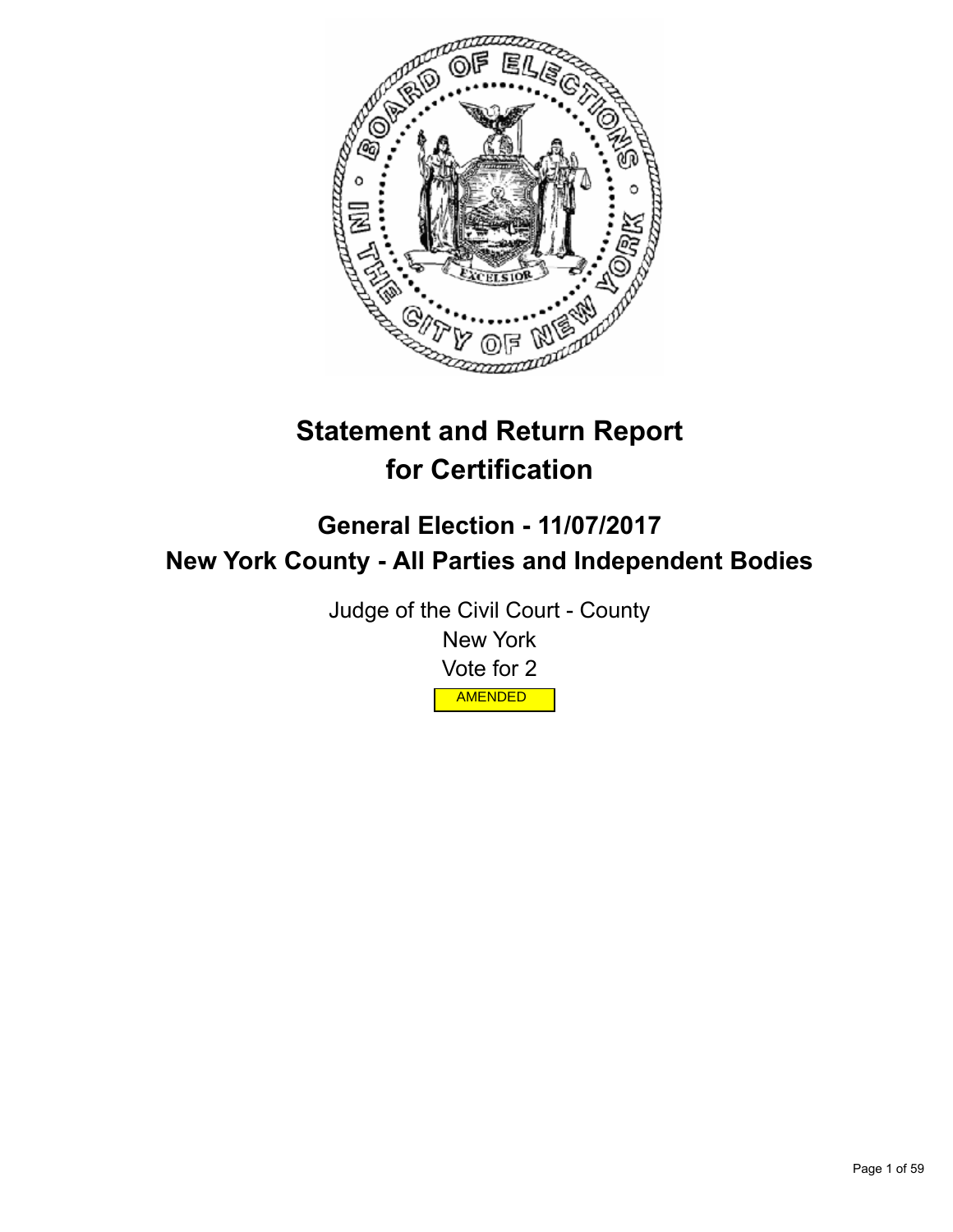

| <b>PUBLIC COUNTER</b>                                    | 18,367 |
|----------------------------------------------------------|--------|
| MANUALLY COUNTED EMERGENCY                               | 0      |
| <b>ABSENTEE / MILITARY</b>                               | 404    |
| AFFIDAVIT                                                | 225    |
| <b>Total Ballots</b>                                     | 18,996 |
| Less - Inapplicable Federal/Special Presidential Ballots | 0      |
| <b>Total Applicable Ballots</b>                          | 18,996 |
| RICHARD A. TSAI (DEMOCRATIC)                             | 10,895 |
| PHAEDRA PERRY (DEMOCRATIC)                               | 9,881  |
| AARON FOLDENAUER (WRITE-IN)                              | 1      |
| ABHISELL PRADAN (WRITE-IN)                               | 1      |
| AIZLING KARIMI (WRITE-IN)                                | 1      |
| ALEX RODRIGUEZ (WRITE-IN)                                | 1      |
| ALI KARIMI (WRITE-IN)                                    | 1      |
| AMANDA PAPPALARDO (WRITE-IN)                             | 1      |
| ANDREW RIVERA (WRITE-IN)                                 | 1      |
| ANTHONY PELLE (WRITE-IN)                                 | 1      |
| <b>BARACK OBAMA (WRITE-IN)</b>                           | 1      |
| BEN YEE (WRITE-IN)                                       | 1      |
| BILL DE BLASIO (WRITE-IN)                                | 1      |
| BINA WEIL (WRITE-IN)                                     | 1      |
| BRIAN J. SHEEHAN (WRITE-IN)                              | 1      |
| <b>BROOKE WARREN (WRITE-IN)</b>                          | 1      |
| <b>BRUCE FRENCH (WRITE-IN)</b>                           | 1      |
| CARL SCHULTZ (WRITE-IN)                                  | 1      |
| CHRISTINE JEBENG (WRITE-IN)                              | 1      |
| CINDY ESPINOSA (WRITE-IN)                                | 1      |
| CYNTHIA BROWN (WRITE-IN)                                 | 1      |
| DARSH PATEL (WRITE-IN)                                   | 1      |
| DAVE S. HATCH (WRITE-IN)                                 | 1      |
| DAVID DINKINS (WRITE-IN)                                 | 1      |
| DAVID GREEN (WRITE-IN)                                   | 1      |
| DEREK JETER (WRITE-IN)                                   | 1      |
| DININE SIGNORELLO (WRITE-IN)                             | 1      |
| DOMINIQUE MORALES (WRITE-IN)                             | 1      |
| EDWARD CUCCIA (WRITE-IN)                                 | 1      |
| EILEEN LONG CHELALES (WRITE-IN)                          | 1      |
| ELENA KOGAN (WRITE-IN)                                   | 1      |
| EMILY ANDERSON (WRITE-IN)                                | 1      |
| EMILY SHULTZ (WRITE-IN)                                  | 1      |
| FRANCIS X. NOLAN IV (WRITE-IN)                           | 2      |
| FRANK PAYARD (WRITE-IN)                                  | 1      |
| FRED HANWECK (WRITE-IN)                                  | 1      |
| GERALDO RIVERA (WRITE-IN)                                | 1      |
| HANNAH M. O'BRIEN (WRITE-IN)                             | 1      |
| HERMAN CAIN (WRITE-IN)                                   | 1      |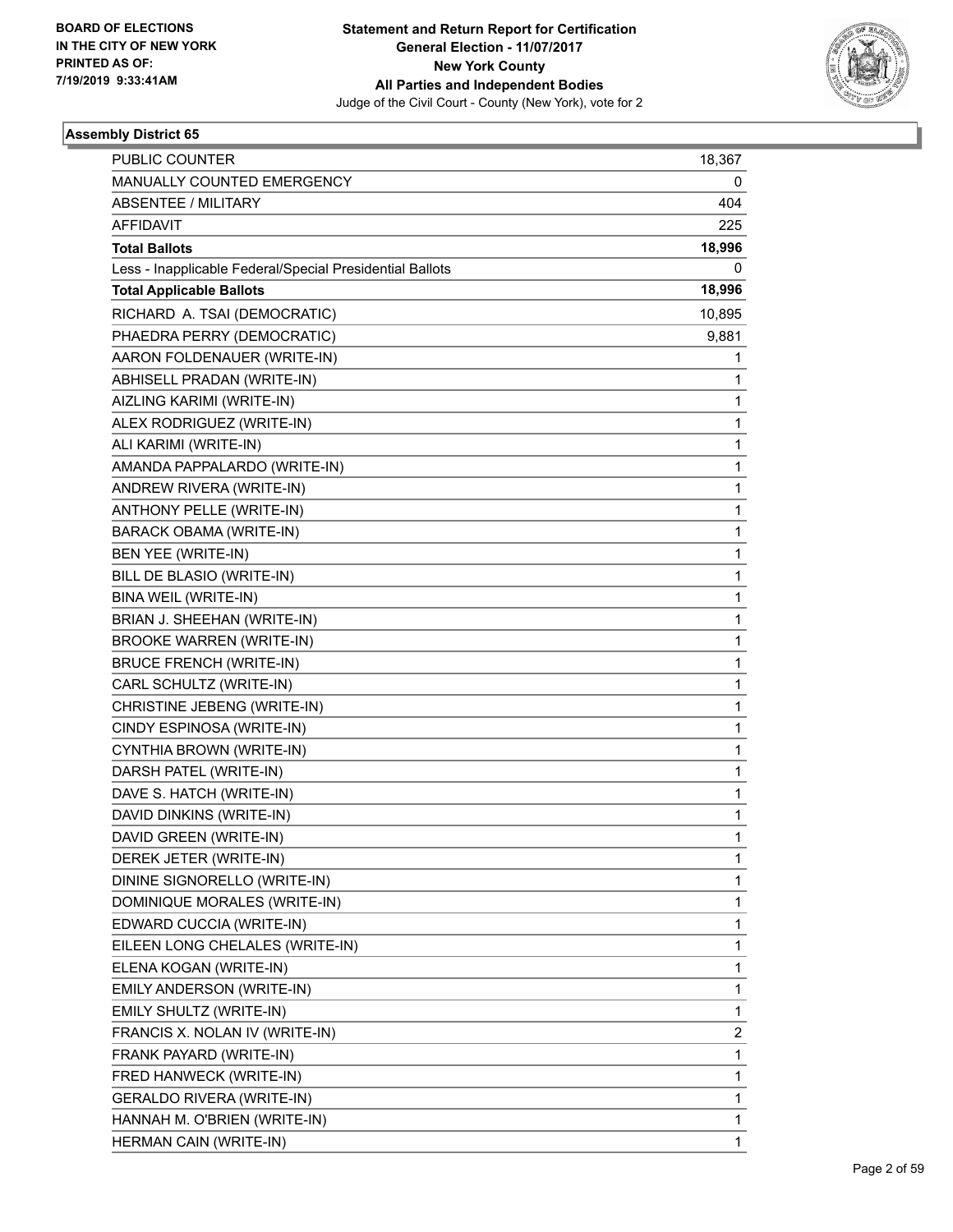

| JAMES LESCZYNSKI (WRITE-IN)  | 1              |
|------------------------------|----------------|
| JAMES NACHLIN (WRITE-IN)     | 1              |
| JAMES RHODES (WRITE-IN)      | 1              |
| JEREMY SCHIFFLES (WRITE-IN)  | 1              |
| JOE MANNA (WRITE-IN)         | 1              |
| JOEL MAXMAN (WRITE-IN)       | 1              |
| JOHN BROWN (WRITE-IN)        | 1              |
| JOHN J. TRAZINO (WRITE-IN)   | 1              |
| JONATHAN ADLER (WRITE-IN)    | 1              |
| JOSEPH T. WONG (WRITE-IN)    | 1              |
| JULIE DOYLE (WRITE-IN)       | 1              |
| JULIO SURIEL (WRITE-IN)      | $\overline{2}$ |
| JUSTINE CUCCIA (WRITE-IN)    | 1              |
| KAREN R. BRANDT (WRITE-IN)   | 1              |
| KRISTEN PERSINOS (WRITE-IN)  | 1              |
| LAURA NAVARRETE (WRITE-IN)   | 1              |
| LENNY DAUBER (WRITE-IN)      | 1              |
| MARC FLIEDNER (WRITE-IN)     | 1              |
| MARTIN BOWE (WRITE-IN)       | 1              |
| MATHEW GRIECO (WRITE-IN)     | 1              |
| MATTHEW PELLER (WRITE-IN)    | 1              |
| MAURICIO PAZUNINO (WRITE-IN) | 1              |
| MAURYA KEATING (WRITE-IN)    | 1              |
| MAX APPLEBAUM (WRITE-IN)     | 1              |
| MICHAEL BLOOMBERG (WRITE-IN) | 1              |
| MICHAEL GAINTHAL (WRITE-IN)  | 1              |
| MICHAEL LONG (WRITE-IN)      | 1              |
| NANCY B. LIPIN (WRITE-IN)    | 1              |
| OKSANA BEDRIJ (WRITE-IN)     | 1              |
| PATRICIA BAIONE (WRITE-IN)   | 1              |
| PATTY NG (WRITE-IN)          | 1              |
| PAUL NEWMAN (WRITE-IN)       | 1              |
| PIETER VAN TOL (WRITE-IN)    | 1              |
| PREET BHARARA (WRITE-IN)     | 1              |
| RAND PAUL (WRITE-IN)         | 1              |
| RANDY MASTRO (WRITE-IN)      | 1              |
| REGAN A. HSIEH (WRITE-IN)    | 1              |
| RICHAD C. TRAZINO (WRITE-IN) | 1              |
| ROBERT CROZIER (WRITE-IN)    | 1              |
| ROBERT ERLANGER (WRITE-IN)   | 1              |
| ROBIN FLAUMENHAFT (WRITE-IN) | 1              |
| ROW R. MILLER (WRITE-IN)     | 1              |
| RUDY GIULLIANI (WRITE-IN)    | 1              |
| SAM MORTMAN (WRITE-IN)       | 1              |
| SAMANTHA PALERMO (WRITE-IN)  | 1              |
| SAMUEL OSTLER (WRITE-IN)     | 1              |
|                              |                |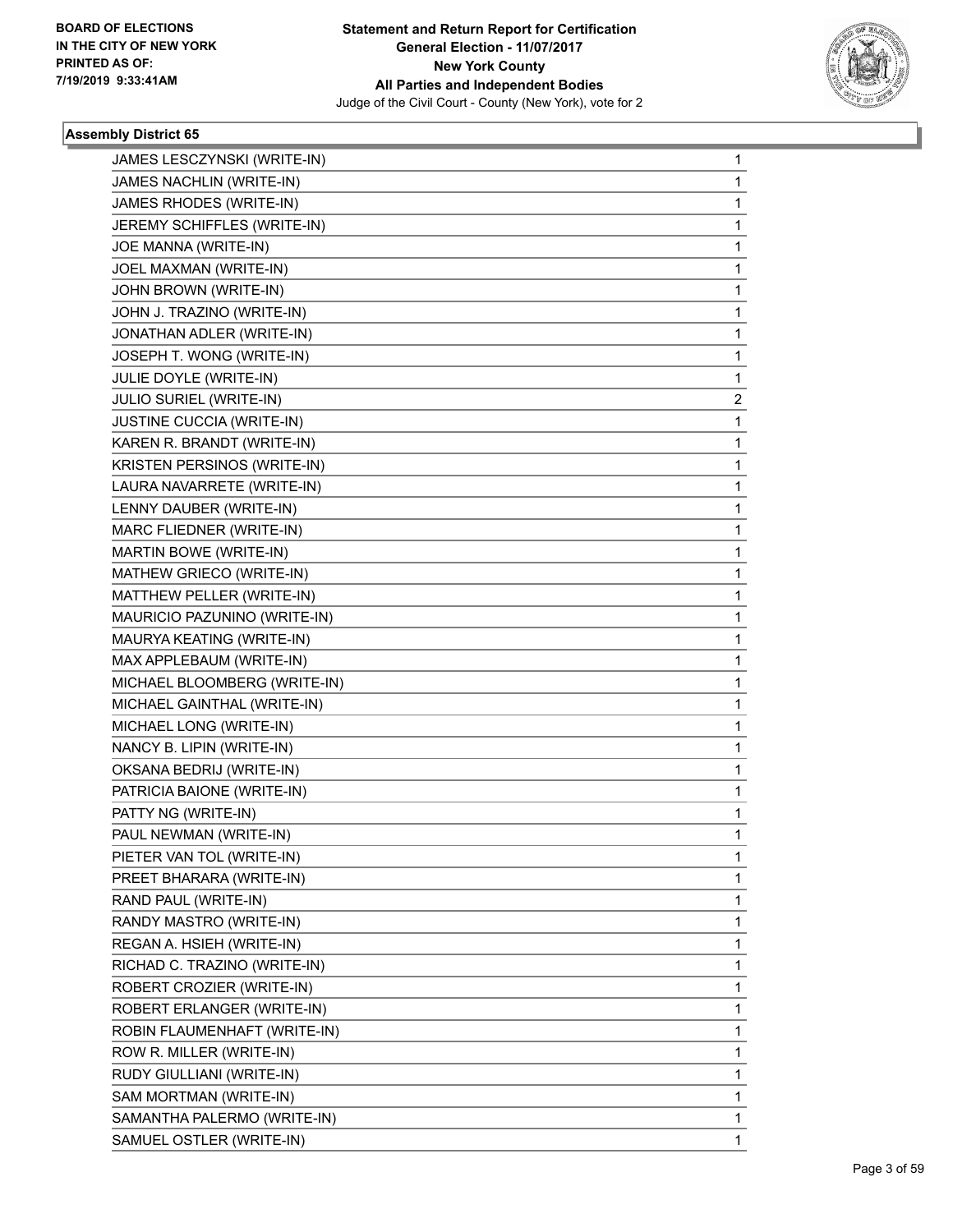

| SASHA LEITNER (WRITE-IN)                  |        |
|-------------------------------------------|--------|
| SHERRY NEDELADE (WRITE-IN)                |        |
| SONA SUHAIL (WRITE-IN)                    |        |
| STEVE SINCLAIR (WRITE-IN)                 |        |
| THOMAS JEFFERSON (WRITE-IN)               |        |
| TISA LAPADULA (WRITE-IN)                  |        |
| TROY GOWDY (WRITE-IN)                     |        |
| TZVI LIEB (WRITE-IN)                      |        |
| UNATTRIBUTABLE WRITE-IN (WRITE-IN)        | 85     |
| UNCOUNTED WRITE-IN PER STATUTE (WRITE-IN) | 4      |
| <b>VENUS BAIONE (WRITE-IN)</b>            |        |
| WILLIAM PEARLMAN (WRITE-IN)               |        |
| ZACK LEITNER (WRITE-IN)                   |        |
| ZHI FENG MEI (WRITE-IN)                   |        |
| <b>Total Votes</b>                        | 20,962 |
| Unrecorded                                | 17,030 |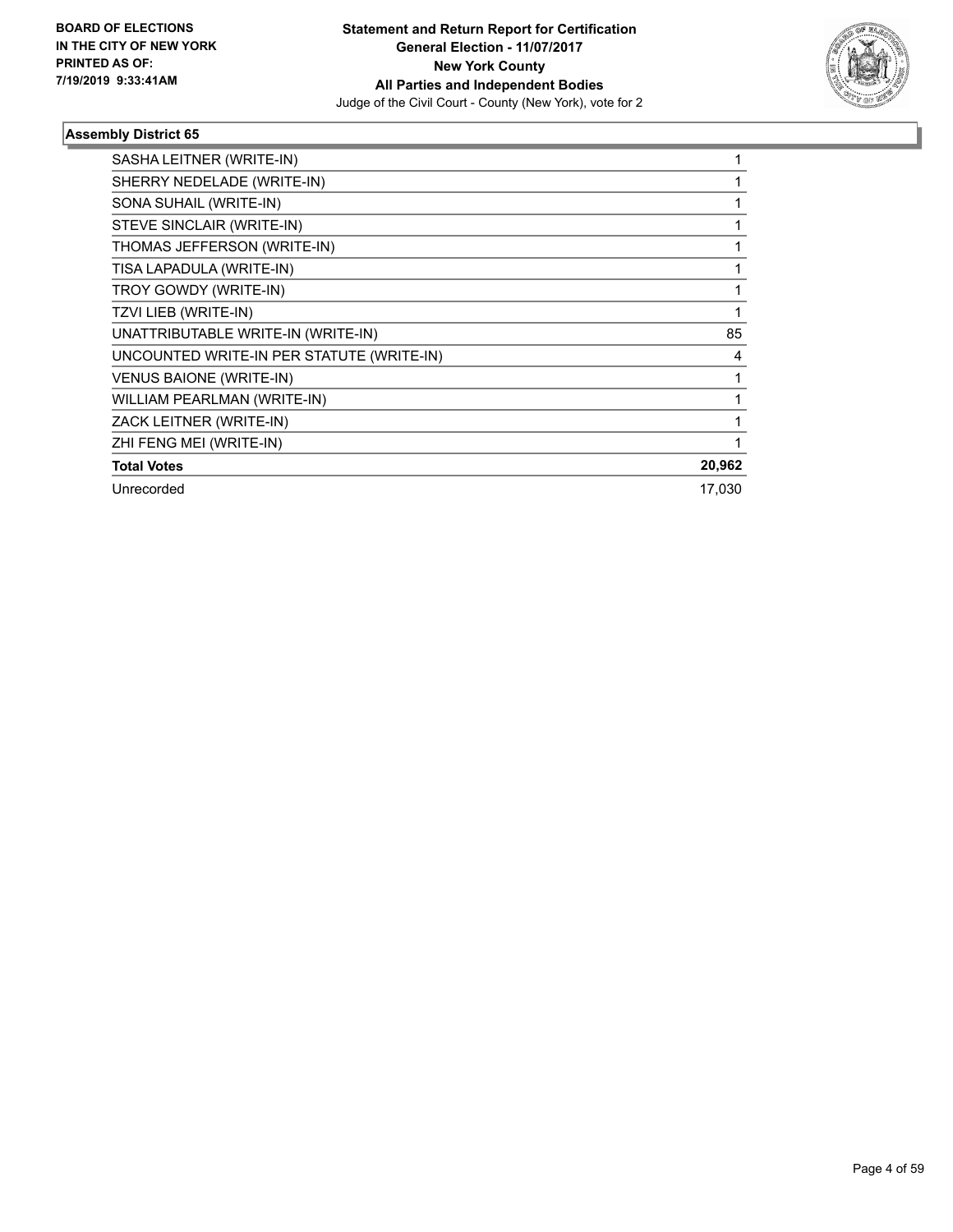

| <b>PUBLIC COUNTER</b>                                    | 22,055 |
|----------------------------------------------------------|--------|
| MANUALLY COUNTED EMERGENCY                               | 0      |
| <b>ABSENTEE / MILITARY</b>                               | 677    |
| <b>AFFIDAVIT</b>                                         | 217    |
| <b>Total Ballots</b>                                     | 22,949 |
| Less - Inapplicable Federal/Special Presidential Ballots | 0      |
| <b>Total Applicable Ballots</b>                          | 22,949 |
| RICHARD A. TSAI (DEMOCRATIC)                             | 15,562 |
| PHAEDRA PERRY (DEMOCRATIC)                               | 15,402 |
| AARON JUDGE (WRITE-IN)                                   | 1      |
| ADAM VELASQUEZ (WRITE-IN)                                | 1      |
| AKEEM BROWDER (WRITE-IN)                                 | 1      |
| ALAN FLACKS (WRITE-IN)                                   | 1      |
| ALEXANDER MARCUS (WRITE-IN)                              | 1      |
| ALEXANDRA T MCCORMACK (WRITE-IN)                         | 1      |
| ALI AKEIN (WRITE-IN)                                     | 1      |
| ANNA MITCHELL (WRITE-IN)                                 | 1      |
| <b>BARACK OBAMA (WRITE-IN)</b>                           | 1      |
| BARRIE D. SOLOWAY (WRITE-IN)                             | 1      |
| BILL SLASZO (WRITE-IN)                                   | 1      |
| <b>BO DIETL (WRITE-IN)</b>                               | 1      |
| <b>BRADLEY GELLER (WRITE-IN)</b>                         | 1      |
| <b>BRANDON MIERD (WRITE-IN)</b>                          | 1      |
| BURT NEABOURNE (WRITE-IN)                                | 1      |
| CHARLES BROWES (WRITE-IN)                                | 1      |
| CHARLES DRUMMAND (WRITE-IN)                              | 1      |
| CHRISTOPHER BARLOW (WRITE-IN)                            | 1      |
| CORY JOHNSON (WRITE-IN)                                  | 1      |
| DANIEL ROMANO (WRITE-IN)                                 | 1      |
| DAVID W. ROSS (WRITE-IN)                                 | 2      |
| DENNIS KLUESENER (WRITE-IN)                              | 1      |
| DONALD TRUMP JR. (WRITE-IN)                              | 1      |
| ED IRIZARRY (WRITE-IN)                                   | 1      |
| <b>GARY COHN (WRITE-IN)</b>                              | 1      |
| <b>GEOFFREY MILLER (WRITE-IN)</b>                        | 1      |
| <b>GRAYCON TULLY (WRITE-IN)</b>                          | 1      |
| <b>GREGORY KATZ (WRITE-IN)</b>                           | 1      |
| HANK JOHNSON (WRITE-IN)                                  | 1      |
| HILLARY CLINTON (WRITE-IN)                               | 1      |
| <b>ISRAEL EISS (WRITE-IN)</b>                            | 1      |
| IVANKA TRUMP (WRITE-IN)                                  | 1      |
| JACK RIPPER (WRITE-IN)                                   | 1      |
| JANET HOFFMAN (WRITE-IN)                                 | 1      |
| JARED ESENSTEIN (WRITE-IN)                               | 1      |
| JEFF SESSIONS (WRITE-IN)                                 | 1      |
| JEFFREY GOLDENBERG (WRITE-IN)                            | 1      |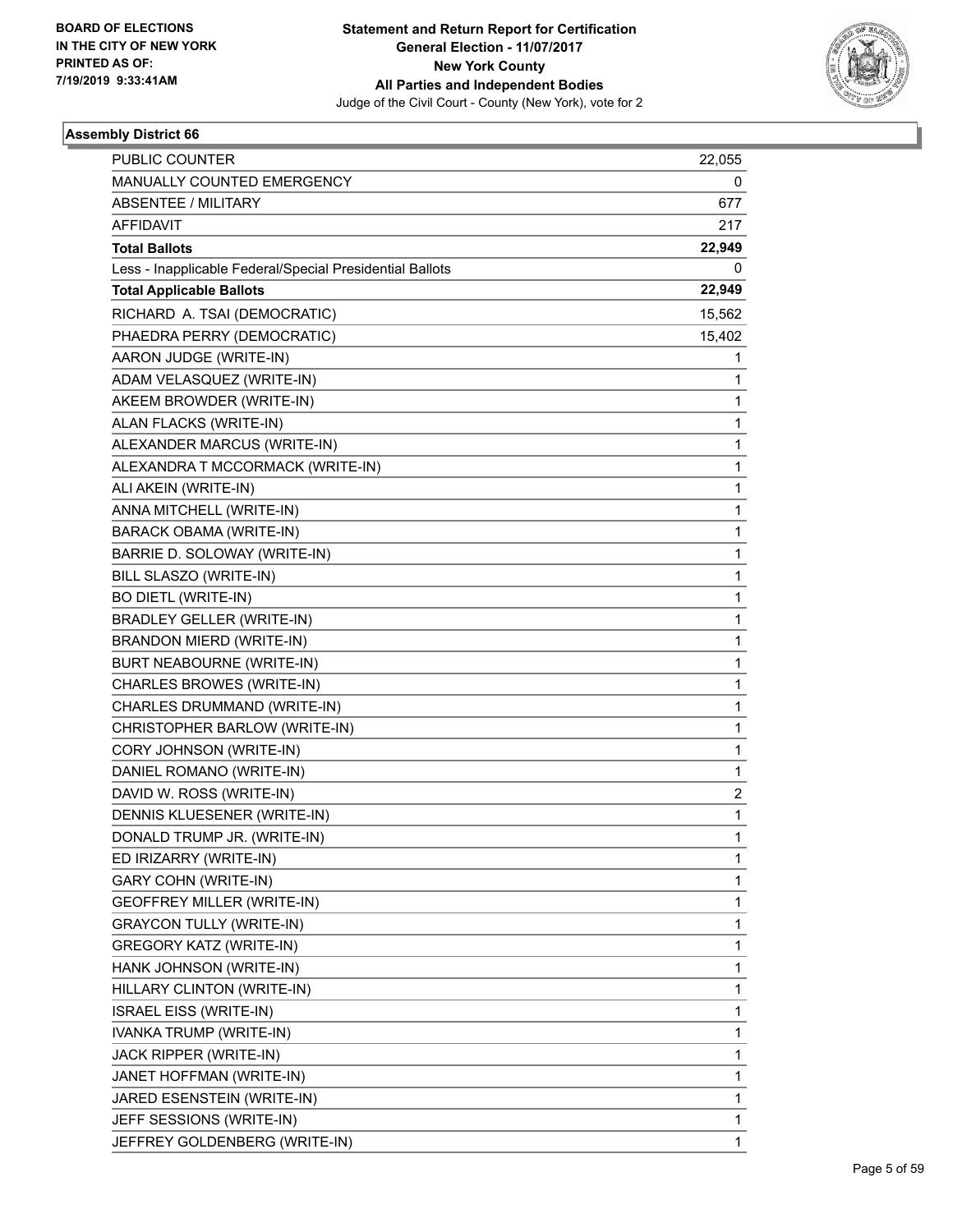

| JOE TORRE (WRITE-IN)<br>1<br>JORGE VAZQUEZ (WRITE-IN)<br>1<br>JOSHUA BUTNICK (WRITE-IN)<br>1<br>JOSHUA GOLDFEIN (WRITE-IN)<br>1<br>JUDITH SCHEINDLIN (WRITE-IN)<br>1<br>LAUREN ESPOSITO (WRITE-IN)<br>1<br>LIZ FARIATI (WRITE-IN)<br>1<br>LLOYD BLANKFEIN (WRITE-IN)<br>1<br>MARTIN RICHMAN (WRITE-IN)<br>1<br>MAYRA FERRER (WRITE-IN)<br>1<br>MCKENNA TULLY (WRITE-IN)<br>1<br>MEL SCHWATZER (WRITE-IN)<br>1<br>MICHAEL BLOOMBERG (WRITE-IN)<br>3<br>MICHAEL CHUPRIN (WRITE-IN)<br>1<br>MICHAEL FARKOSH (WRITE-IN)<br>1<br>MICHAEL GUBAL-MAIELLO (WRITE-IN)<br>1<br>MICHAEL HALLER (WRITE-IN)<br>1<br>MICHAEL RUSSELL (WRITE-IN)<br>1<br>NATASHA GUBAL-MAIELLO (WRITE-IN)<br>1<br>PATRICIA LA FRANIER (WRITE-IN)<br>1<br>PATRICK MCELHONE (WRITE-IN)<br>1<br>PHOENIX RIVERS (WRITE-IN)<br>1<br>PREET BHARARA (WRITE-IN)<br>1<br>RACHEL PAULEY (WRITE-IN)<br>2<br>RAJANJ PANCHAL (WRITE-IN)<br>1<br>RODLIND PURRINI (WRITE-IN)<br>1<br>RYAN NASH (WRITE-IN)<br>1<br>SABRINA MORRISSEY (WRITE-IN)<br>1<br>SAMACH AZIZ (WRITE-IN)<br>1<br>SHANE FERRER SHEEMS (WRITE-IN)<br>1<br>STEVE BANNON (WRITE-IN)<br>$\mathbf 1$<br>SUSAN BERGER (WRITE-IN)<br>1<br>SUSAN LIN (WRITE-IN)<br>1<br>THOMAS EASTON (WRITE-IN)<br>1<br>THOMAS MERRILL (WRITE-IN)<br>1<br>TONI MESSINA (WRITE-IN)<br>1<br>$\mathbf 1$<br>TRAVIS J MCCORMACK (WRITE-IN)<br>UNATTRIBUTABLE WRITE-IN (WRITE-IN)<br>79<br>UNCOUNTED WRITE-IN PER STATUTE (WRITE-IN)<br>2<br>1<br>VERA SUNG (WRITE-IN)<br>WALLACE G. LANE JR. (WRITE-IN)<br>1<br>WALLY LONDO (WRITE-IN)<br>1<br>WILLIAM HEINZEN (WRITE-IN)<br>1<br>31,128<br><b>Total Votes</b><br>Unrecorded<br>14,770 | JEFFREY HOWARD KATZ (WRITE-IN) | 1 |
|-----------------------------------------------------------------------------------------------------------------------------------------------------------------------------------------------------------------------------------------------------------------------------------------------------------------------------------------------------------------------------------------------------------------------------------------------------------------------------------------------------------------------------------------------------------------------------------------------------------------------------------------------------------------------------------------------------------------------------------------------------------------------------------------------------------------------------------------------------------------------------------------------------------------------------------------------------------------------------------------------------------------------------------------------------------------------------------------------------------------------------------------------------------------------------------------------------------------------------------------------------------------------------------------------------------------------------------------------------------------------------------------------------------------------------------------------------------------------------------------------------------------------------------------------------------------------------------------------------------------------------------|--------------------------------|---|
|                                                                                                                                                                                                                                                                                                                                                                                                                                                                                                                                                                                                                                                                                                                                                                                                                                                                                                                                                                                                                                                                                                                                                                                                                                                                                                                                                                                                                                                                                                                                                                                                                                   |                                |   |
|                                                                                                                                                                                                                                                                                                                                                                                                                                                                                                                                                                                                                                                                                                                                                                                                                                                                                                                                                                                                                                                                                                                                                                                                                                                                                                                                                                                                                                                                                                                                                                                                                                   |                                |   |
|                                                                                                                                                                                                                                                                                                                                                                                                                                                                                                                                                                                                                                                                                                                                                                                                                                                                                                                                                                                                                                                                                                                                                                                                                                                                                                                                                                                                                                                                                                                                                                                                                                   |                                |   |
|                                                                                                                                                                                                                                                                                                                                                                                                                                                                                                                                                                                                                                                                                                                                                                                                                                                                                                                                                                                                                                                                                                                                                                                                                                                                                                                                                                                                                                                                                                                                                                                                                                   |                                |   |
|                                                                                                                                                                                                                                                                                                                                                                                                                                                                                                                                                                                                                                                                                                                                                                                                                                                                                                                                                                                                                                                                                                                                                                                                                                                                                                                                                                                                                                                                                                                                                                                                                                   |                                |   |
|                                                                                                                                                                                                                                                                                                                                                                                                                                                                                                                                                                                                                                                                                                                                                                                                                                                                                                                                                                                                                                                                                                                                                                                                                                                                                                                                                                                                                                                                                                                                                                                                                                   |                                |   |
|                                                                                                                                                                                                                                                                                                                                                                                                                                                                                                                                                                                                                                                                                                                                                                                                                                                                                                                                                                                                                                                                                                                                                                                                                                                                                                                                                                                                                                                                                                                                                                                                                                   |                                |   |
|                                                                                                                                                                                                                                                                                                                                                                                                                                                                                                                                                                                                                                                                                                                                                                                                                                                                                                                                                                                                                                                                                                                                                                                                                                                                                                                                                                                                                                                                                                                                                                                                                                   |                                |   |
|                                                                                                                                                                                                                                                                                                                                                                                                                                                                                                                                                                                                                                                                                                                                                                                                                                                                                                                                                                                                                                                                                                                                                                                                                                                                                                                                                                                                                                                                                                                                                                                                                                   |                                |   |
|                                                                                                                                                                                                                                                                                                                                                                                                                                                                                                                                                                                                                                                                                                                                                                                                                                                                                                                                                                                                                                                                                                                                                                                                                                                                                                                                                                                                                                                                                                                                                                                                                                   |                                |   |
|                                                                                                                                                                                                                                                                                                                                                                                                                                                                                                                                                                                                                                                                                                                                                                                                                                                                                                                                                                                                                                                                                                                                                                                                                                                                                                                                                                                                                                                                                                                                                                                                                                   |                                |   |
|                                                                                                                                                                                                                                                                                                                                                                                                                                                                                                                                                                                                                                                                                                                                                                                                                                                                                                                                                                                                                                                                                                                                                                                                                                                                                                                                                                                                                                                                                                                                                                                                                                   |                                |   |
|                                                                                                                                                                                                                                                                                                                                                                                                                                                                                                                                                                                                                                                                                                                                                                                                                                                                                                                                                                                                                                                                                                                                                                                                                                                                                                                                                                                                                                                                                                                                                                                                                                   |                                |   |
|                                                                                                                                                                                                                                                                                                                                                                                                                                                                                                                                                                                                                                                                                                                                                                                                                                                                                                                                                                                                                                                                                                                                                                                                                                                                                                                                                                                                                                                                                                                                                                                                                                   |                                |   |
|                                                                                                                                                                                                                                                                                                                                                                                                                                                                                                                                                                                                                                                                                                                                                                                                                                                                                                                                                                                                                                                                                                                                                                                                                                                                                                                                                                                                                                                                                                                                                                                                                                   |                                |   |
|                                                                                                                                                                                                                                                                                                                                                                                                                                                                                                                                                                                                                                                                                                                                                                                                                                                                                                                                                                                                                                                                                                                                                                                                                                                                                                                                                                                                                                                                                                                                                                                                                                   |                                |   |
|                                                                                                                                                                                                                                                                                                                                                                                                                                                                                                                                                                                                                                                                                                                                                                                                                                                                                                                                                                                                                                                                                                                                                                                                                                                                                                                                                                                                                                                                                                                                                                                                                                   |                                |   |
|                                                                                                                                                                                                                                                                                                                                                                                                                                                                                                                                                                                                                                                                                                                                                                                                                                                                                                                                                                                                                                                                                                                                                                                                                                                                                                                                                                                                                                                                                                                                                                                                                                   |                                |   |
|                                                                                                                                                                                                                                                                                                                                                                                                                                                                                                                                                                                                                                                                                                                                                                                                                                                                                                                                                                                                                                                                                                                                                                                                                                                                                                                                                                                                                                                                                                                                                                                                                                   |                                |   |
|                                                                                                                                                                                                                                                                                                                                                                                                                                                                                                                                                                                                                                                                                                                                                                                                                                                                                                                                                                                                                                                                                                                                                                                                                                                                                                                                                                                                                                                                                                                                                                                                                                   |                                |   |
|                                                                                                                                                                                                                                                                                                                                                                                                                                                                                                                                                                                                                                                                                                                                                                                                                                                                                                                                                                                                                                                                                                                                                                                                                                                                                                                                                                                                                                                                                                                                                                                                                                   |                                |   |
|                                                                                                                                                                                                                                                                                                                                                                                                                                                                                                                                                                                                                                                                                                                                                                                                                                                                                                                                                                                                                                                                                                                                                                                                                                                                                                                                                                                                                                                                                                                                                                                                                                   |                                |   |
|                                                                                                                                                                                                                                                                                                                                                                                                                                                                                                                                                                                                                                                                                                                                                                                                                                                                                                                                                                                                                                                                                                                                                                                                                                                                                                                                                                                                                                                                                                                                                                                                                                   |                                |   |
|                                                                                                                                                                                                                                                                                                                                                                                                                                                                                                                                                                                                                                                                                                                                                                                                                                                                                                                                                                                                                                                                                                                                                                                                                                                                                                                                                                                                                                                                                                                                                                                                                                   |                                |   |
|                                                                                                                                                                                                                                                                                                                                                                                                                                                                                                                                                                                                                                                                                                                                                                                                                                                                                                                                                                                                                                                                                                                                                                                                                                                                                                                                                                                                                                                                                                                                                                                                                                   |                                |   |
|                                                                                                                                                                                                                                                                                                                                                                                                                                                                                                                                                                                                                                                                                                                                                                                                                                                                                                                                                                                                                                                                                                                                                                                                                                                                                                                                                                                                                                                                                                                                                                                                                                   |                                |   |
|                                                                                                                                                                                                                                                                                                                                                                                                                                                                                                                                                                                                                                                                                                                                                                                                                                                                                                                                                                                                                                                                                                                                                                                                                                                                                                                                                                                                                                                                                                                                                                                                                                   |                                |   |
|                                                                                                                                                                                                                                                                                                                                                                                                                                                                                                                                                                                                                                                                                                                                                                                                                                                                                                                                                                                                                                                                                                                                                                                                                                                                                                                                                                                                                                                                                                                                                                                                                                   |                                |   |
|                                                                                                                                                                                                                                                                                                                                                                                                                                                                                                                                                                                                                                                                                                                                                                                                                                                                                                                                                                                                                                                                                                                                                                                                                                                                                                                                                                                                                                                                                                                                                                                                                                   |                                |   |
|                                                                                                                                                                                                                                                                                                                                                                                                                                                                                                                                                                                                                                                                                                                                                                                                                                                                                                                                                                                                                                                                                                                                                                                                                                                                                                                                                                                                                                                                                                                                                                                                                                   |                                |   |
|                                                                                                                                                                                                                                                                                                                                                                                                                                                                                                                                                                                                                                                                                                                                                                                                                                                                                                                                                                                                                                                                                                                                                                                                                                                                                                                                                                                                                                                                                                                                                                                                                                   |                                |   |
|                                                                                                                                                                                                                                                                                                                                                                                                                                                                                                                                                                                                                                                                                                                                                                                                                                                                                                                                                                                                                                                                                                                                                                                                                                                                                                                                                                                                                                                                                                                                                                                                                                   |                                |   |
|                                                                                                                                                                                                                                                                                                                                                                                                                                                                                                                                                                                                                                                                                                                                                                                                                                                                                                                                                                                                                                                                                                                                                                                                                                                                                                                                                                                                                                                                                                                                                                                                                                   |                                |   |
|                                                                                                                                                                                                                                                                                                                                                                                                                                                                                                                                                                                                                                                                                                                                                                                                                                                                                                                                                                                                                                                                                                                                                                                                                                                                                                                                                                                                                                                                                                                                                                                                                                   |                                |   |
|                                                                                                                                                                                                                                                                                                                                                                                                                                                                                                                                                                                                                                                                                                                                                                                                                                                                                                                                                                                                                                                                                                                                                                                                                                                                                                                                                                                                                                                                                                                                                                                                                                   |                                |   |
|                                                                                                                                                                                                                                                                                                                                                                                                                                                                                                                                                                                                                                                                                                                                                                                                                                                                                                                                                                                                                                                                                                                                                                                                                                                                                                                                                                                                                                                                                                                                                                                                                                   |                                |   |
|                                                                                                                                                                                                                                                                                                                                                                                                                                                                                                                                                                                                                                                                                                                                                                                                                                                                                                                                                                                                                                                                                                                                                                                                                                                                                                                                                                                                                                                                                                                                                                                                                                   |                                |   |
|                                                                                                                                                                                                                                                                                                                                                                                                                                                                                                                                                                                                                                                                                                                                                                                                                                                                                                                                                                                                                                                                                                                                                                                                                                                                                                                                                                                                                                                                                                                                                                                                                                   |                                |   |
|                                                                                                                                                                                                                                                                                                                                                                                                                                                                                                                                                                                                                                                                                                                                                                                                                                                                                                                                                                                                                                                                                                                                                                                                                                                                                                                                                                                                                                                                                                                                                                                                                                   |                                |   |
|                                                                                                                                                                                                                                                                                                                                                                                                                                                                                                                                                                                                                                                                                                                                                                                                                                                                                                                                                                                                                                                                                                                                                                                                                                                                                                                                                                                                                                                                                                                                                                                                                                   |                                |   |
|                                                                                                                                                                                                                                                                                                                                                                                                                                                                                                                                                                                                                                                                                                                                                                                                                                                                                                                                                                                                                                                                                                                                                                                                                                                                                                                                                                                                                                                                                                                                                                                                                                   |                                |   |
|                                                                                                                                                                                                                                                                                                                                                                                                                                                                                                                                                                                                                                                                                                                                                                                                                                                                                                                                                                                                                                                                                                                                                                                                                                                                                                                                                                                                                                                                                                                                                                                                                                   |                                |   |
|                                                                                                                                                                                                                                                                                                                                                                                                                                                                                                                                                                                                                                                                                                                                                                                                                                                                                                                                                                                                                                                                                                                                                                                                                                                                                                                                                                                                                                                                                                                                                                                                                                   |                                |   |
|                                                                                                                                                                                                                                                                                                                                                                                                                                                                                                                                                                                                                                                                                                                                                                                                                                                                                                                                                                                                                                                                                                                                                                                                                                                                                                                                                                                                                                                                                                                                                                                                                                   |                                |   |
|                                                                                                                                                                                                                                                                                                                                                                                                                                                                                                                                                                                                                                                                                                                                                                                                                                                                                                                                                                                                                                                                                                                                                                                                                                                                                                                                                                                                                                                                                                                                                                                                                                   |                                |   |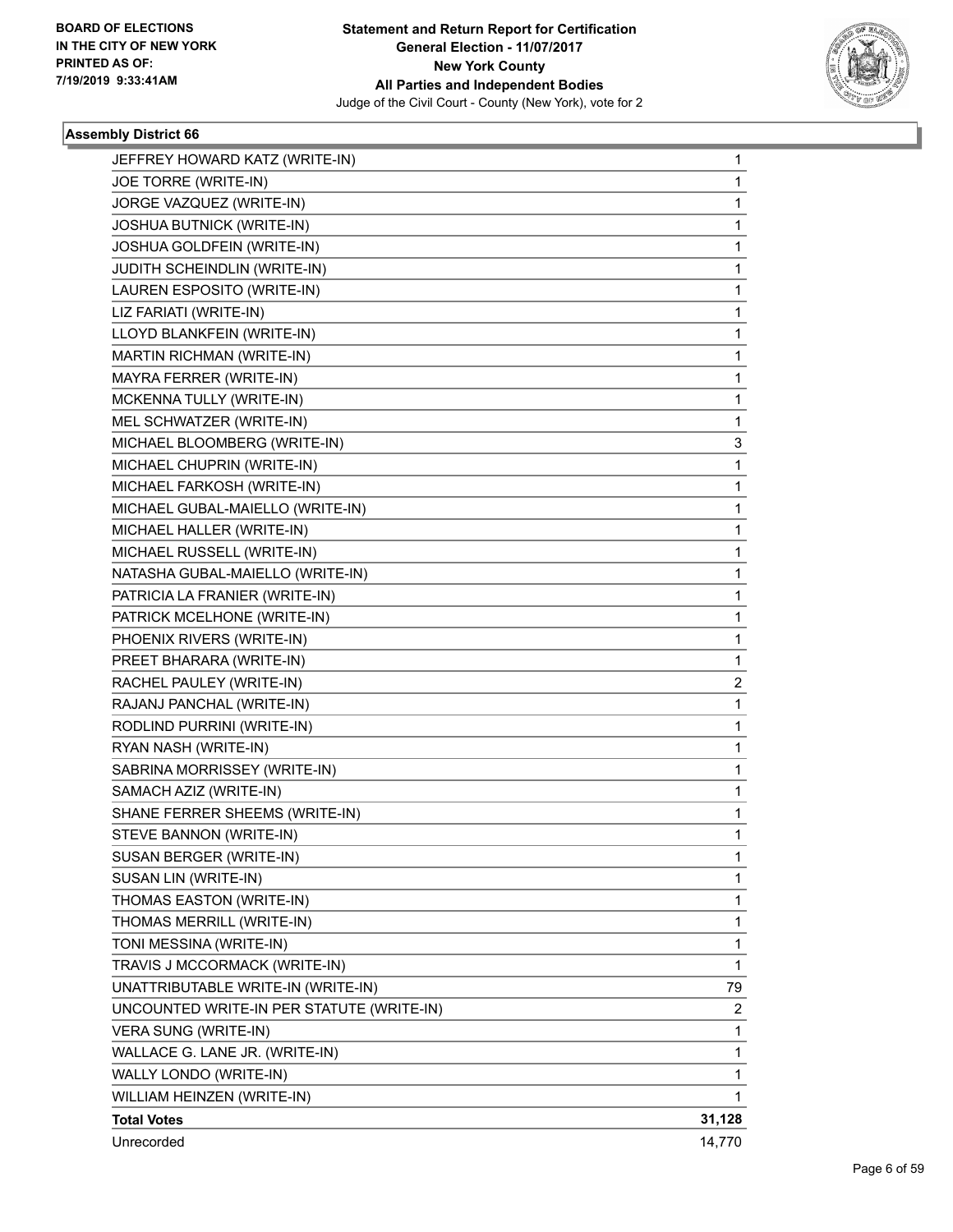

| <b>PUBLIC COUNTER</b>                                    | 26,849 |
|----------------------------------------------------------|--------|
| MANUALLY COUNTED EMERGENCY                               | 0      |
| <b>ABSENTEE / MILITARY</b>                               | 794    |
| <b>AFFIDAVIT</b>                                         | 302    |
| <b>Total Ballots</b>                                     | 27,945 |
| Less - Inapplicable Federal/Special Presidential Ballots | 0      |
| <b>Total Applicable Ballots</b>                          | 27,945 |
| RICHARD A. TSAI (DEMOCRATIC)                             | 19,025 |
| PHAEDRA PERRY (DEMOCRATIC)                               | 18,390 |
| AARON FLEISHER (WRITE-IN)                                | 1      |
| ALAN MARDER (WRITE-IN)                                   | 1      |
| ARIEL CHESLER (WRITE-IN)                                 | 1      |
| ARMIN TAMZANIAN (WRITE-IN)                               | 1      |
| BARBARA H. GREEVIC (WRITE-IN)                            | 1      |
| BERNIE SANDERS (WRITE-IN)                                | 3      |
| <b>BILL CLINTON (WRITE-IN)</b>                           | 1      |
| BILL DE BLASIO (WRITE-IN)                                | 1      |
| BILL UNICORN (WRITE-IN)                                  | 1      |
| <b>BO DIETL (WRITE-IN)</b>                               | 3      |
| <b>BOB GANGI (WRITE-IN)</b>                              | 1      |
| <b>BOB ROSE (WRITE-IN)</b>                               | 1      |
| <b>BOB WEIR (WRITE-IN)</b>                               | 1      |
| BRIAN QUILTER (WRITE-IN)                                 | 1      |
| CAHTERINE AVERY (WRITE-IN)                               | 1      |
| CARMEN J MARINO (WRITE-IN)                               | 1      |
| CHARLES BARKLEY (WRITE-IN)                               | 1      |
| CHARLES LANE (WRITE-IN)                                  | 1      |
| CHARLES MORA (WRITE-IN)                                  | 1      |
| CHRISTA WOLF (WRITE-IN)                                  | 1      |
| CHRISTINE MONTERO (WRITE-IN)                             | 1      |
| CHUCK ZLATKIN (WRITE-IN)                                 | 1      |
| CLINT EASTWOOD (WRITE-IN)                                | 1      |
| CRISTIANA ASMAN (WRITE-IN)                               | 1      |
| DANA NEWBORN (WRITE-IN)                                  | 1      |
| DANIEL BOULUD (WRITE-IN)                                 | 1      |
| DARYL LAVERY (WRITE-IN)                                  | 1      |
| DAVID BYEFF (WRITE-IN)                                   | 1      |
| DAVID FRIEDMAN (WRITE-IN)                                | 1      |
| DAVID PETRAEUS (WRITE-IN)                                | 1      |
| DAVID SACK (WRITE-IN)                                    | 2      |
| DIANA PRINCE (WRITE-IN)                                  | 1      |
| ED MARTIN (WRITE-IN)                                     | 1      |
| EDWARD L POWERS ESQ (WRITE-IN)                           | 1      |
| ELI MANNING (WRITE-IN)                                   | 1      |
| ERIC OLM (WRITE-IN)                                      | 1      |
| ETHAN GOLDSTEIN (WRITE-IN)                               | 1      |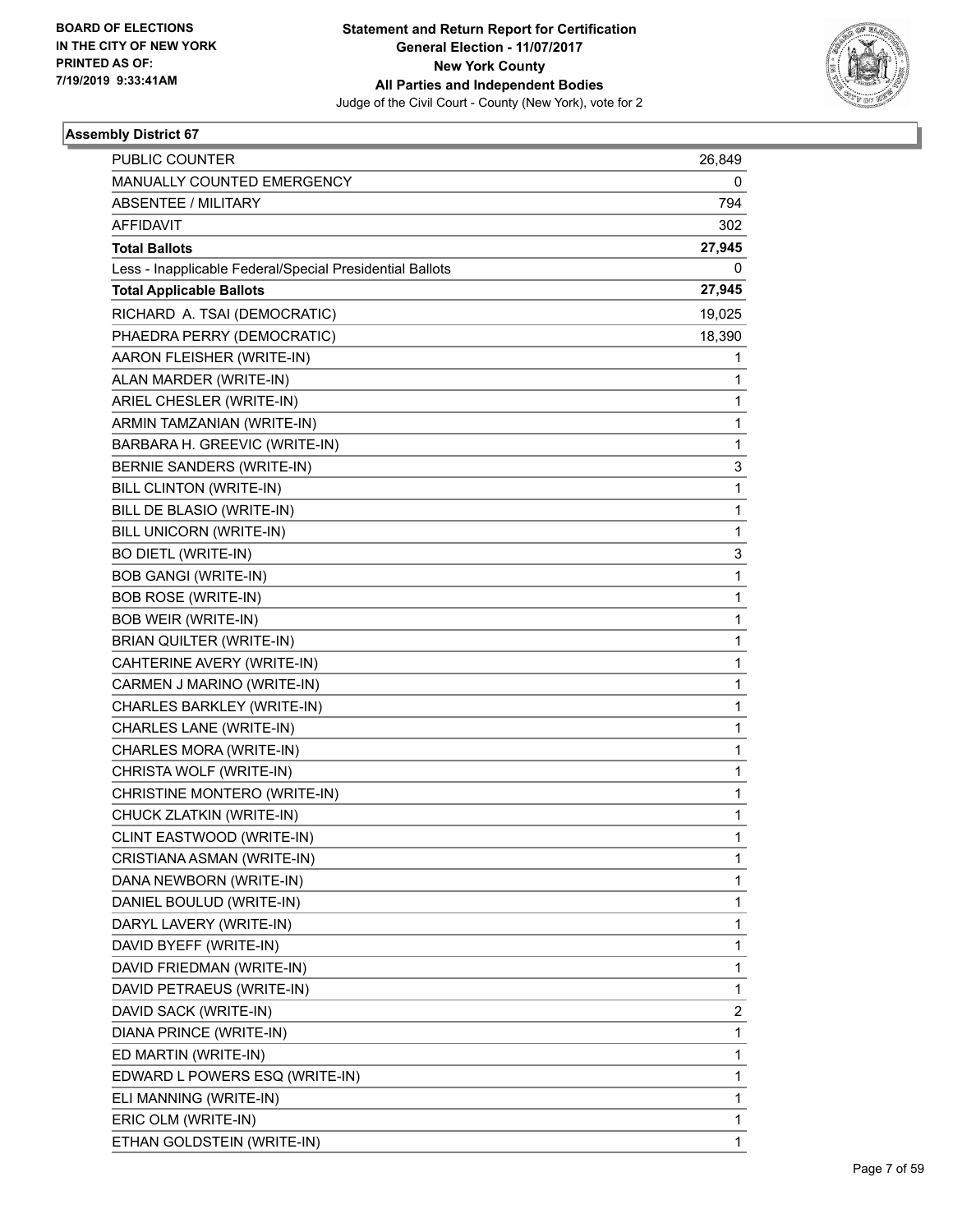

| HANNAH ARENDT (WRITE-IN)            | 1 |
|-------------------------------------|---|
| HARVEY J. STEIN (WRITE-IN)          | 1 |
| HILLARY CLINTON (WRITE-IN)          | 1 |
| HUNTER BELLINI (WRITE-IN)           | 1 |
| JACK KLUGMAN (WRITE-IN)             | 1 |
| JAMES LALINO (WRITE-IN)             | 1 |
| JAMES ROBATHAN (WRITE-IN)           | 1 |
| JARET ROLFE (WRITE-IN)              | 1 |
| JEANE KANE (WRITE-IN)               | 1 |
| JENNIFER NEWSTEIN (WRITE-IN)        | 1 |
| JEROME SAVINO (WRITE-IN)            | 1 |
| JERRY TODD (WRITE-IN)               | 1 |
| JESSICA JACOBS (WRITE-IN)           | 1 |
| JOCELYN VEGA (WRITE-IN)             | 1 |
| JOHN D. VIRUET (WRITE-IN)           | 1 |
| JOHN SCHAFFEL (WRITE-IN)            | 1 |
| JOHN VIRUET (WRITE-IN)              | 1 |
| JORGE LOPEZ-QUINTALA III (WRITE-IN) | 1 |
| JORGE POSADA (WRITE-IN)             | 1 |
| JOSHUA ARDROPHY (WRITE-IN)          | 1 |
| JOSHUA EISENBERG (WRITE-IN)         | 1 |
| JUAN CARLOS POLANCO (WRITE-IN)      | 1 |
| <b>JUDITH BROWN (WRITE-IN)</b>      | 1 |
| KATIE LITTMAN (WRITE-IN)            | 1 |
| KELLY RIPA (WRITE-IN)               | 1 |
| KENDRA MONTE (WRITE-IN)             | 1 |
| KOREV MESHICHAY (WRITE-IN)          | 1 |
| KYLE GORDON (WRITE-IN)              | 1 |
| LAURA A. SACK (WRITE-IN)            | 1 |
| LAUREN JONES (WRITE-IN)             | 1 |
| LESLIE STROTH (WRITE-IN)            | 1 |
| LINDA G MARCH ESQ (WRITE-IN)        | 1 |
| LISA HANSON (WRITE-IN)              | 1 |
| LISA RAPPERPORT (WRITE-IN)          | 1 |
| LORI WOLF (WRITE-IN)                | 1 |
| MACK SCHLEFER (WRITE-IN)            | 1 |
| MALACK HAMOVESS (WRITE-IN)          | 1 |
| MARGARITA LOPEZ-TORRES (WRITE-IN)   | 1 |
| MARIANO RIVERA (WRITE-IN)           | 1 |
| MARIE WALSH (WRITE-IN)              | 1 |
| MARK AXINN (WRITE-IN)               | 1 |
| MARK LITTMAN (WRITE-IN)             | 1 |
| MATTHEW HUPERT (WRITE-IN)           | 1 |
| MATTHEW P. WYNNE (WRITE-IN)         | 1 |
| MICHAEL BLOOMBERG (WRITE-IN)        | 1 |
| MICHAEL COHEN (WRITE-IN)            | 1 |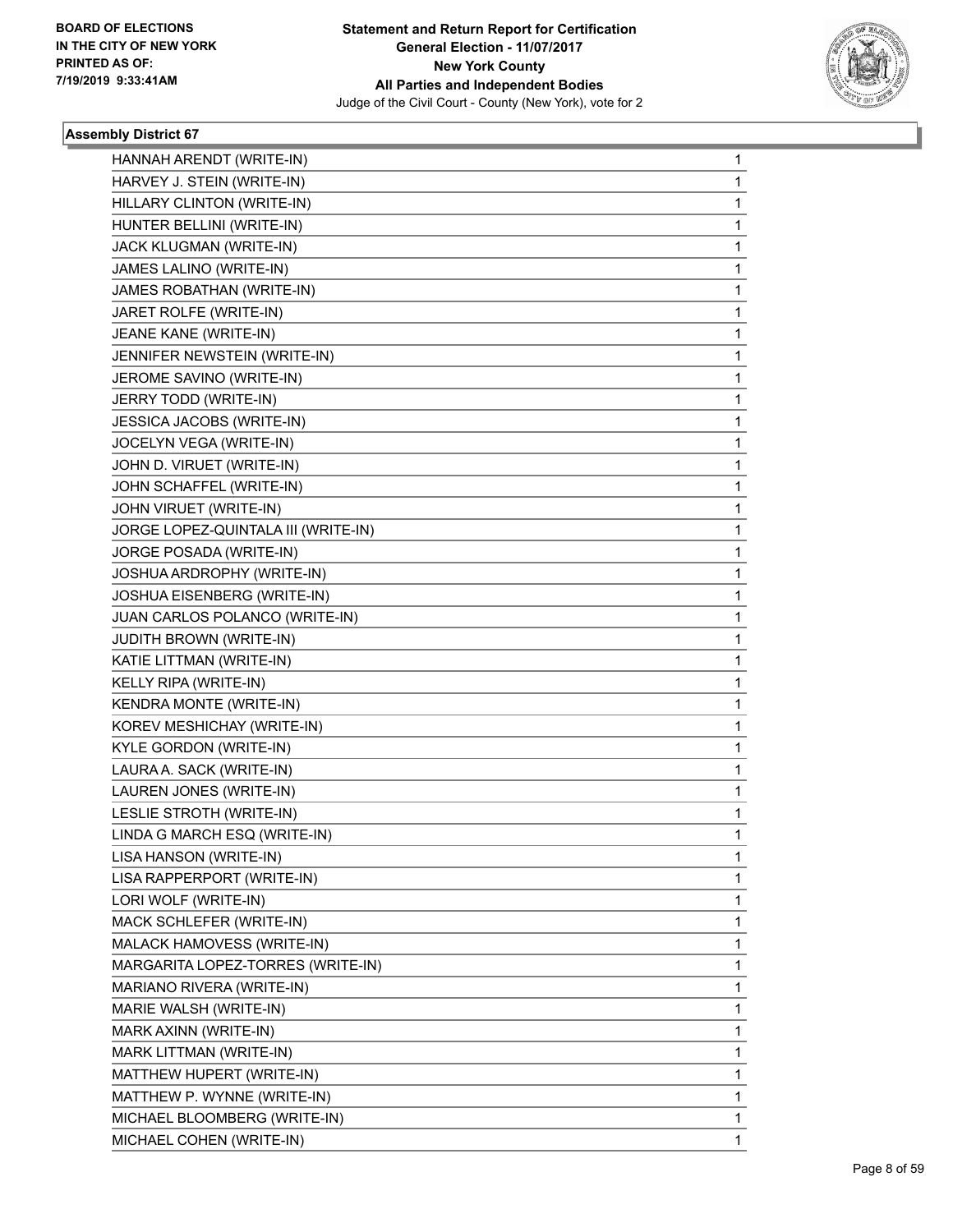

| MICHAEL JACOBS (WRITE-IN)                 | 1      |
|-------------------------------------------|--------|
| MIKARLA ROSENBERG (WRITE-IN)              | 1      |
| MIKE TOLKIN (WRITE-IN)                    | 1      |
| MORTON COLEMAN (WRITE-IN)                 | 1      |
| NICK FLEISHER (WRITE-IN)                  | 1      |
| NORMAN SIEGEL (WRITE-IN)                  | 1      |
| PETER FERNIE (WRITE-IN)                   | 1      |
| PETER MILLIGAN (WRITE-IN)                 | 2      |
| PREET BHARARA (WRITE-IN)                  | 2      |
| RICHARD ATSA (WRITE-IN)                   | 1      |
| RICHARD JOSELSON (WRITE-IN)               | 1      |
| ROBERT M KANE (WRITE-IN)                  | 1      |
| ROBERT PETERSON (WRITE-IN)                | 1      |
| ROBIN KRAVITZ (WRITE-IN)                  | 2      |
| RUDOPLH GULLIANI (WRITE-IN)               | 1      |
| SAL ALBANESE (WRITE-IN)                   | 1      |
| SARAH FINE (WRITE-IN)                     | 1      |
| SETH TURNER (WRITE-IN)                    | 1      |
| SHIRA BARON (WRITE-IN)                    | 1      |
| SOPHIA MONIZE (WRITE-IN)                  | 1      |
| STEVE MARTIN (WRITE-IN)                   | 1      |
| STEVEN COLBERT (WRITE-IN)                 | 1      |
| STEVEN M. WARSHAWSKI, ESQ (WRITE-IN)      | 1      |
| SUSAN ADAMS (WRITE-IN)                    | 1      |
| SUZANNE BRACKER (WRITE-IN)                | 1      |
| TED CRUZ (WRITE-IN)                       | 1      |
| <b>TESS LIKENS (WRITE-IN)</b>             | 1      |
| THOMAS HUANG (WRITE-IN)                   | 1      |
| TONI SIEGEL (WRITE-IN)                    | 1      |
| TONY RANDALL (WRITE-IN)                   | 1      |
| UNATTRIBUTABLE WRITE-IN (WRITE-IN)        | 107    |
| UNCOUNTED WRITE-IN PER STATUTE (WRITE-IN) | 2      |
| VALERIE H. TOCCI (WRITE-IN)               | 1      |
| VIRGINIA WOOFE (WRITE-IN)                 | 1      |
| WILLIAM FREDRICK HAVEMEYER (WRITE-IN)     | 1      |
| WILLIAM NORDEN (WRITE-IN)                 | 1      |
| YETTA KURLAND (WRITE-IN)                  | 1      |
| ZACHARY ROSENBERG (WRITE-IN)              | 1      |
| <b>Total Votes</b>                        | 37,651 |
| Unrecorded                                | 18,239 |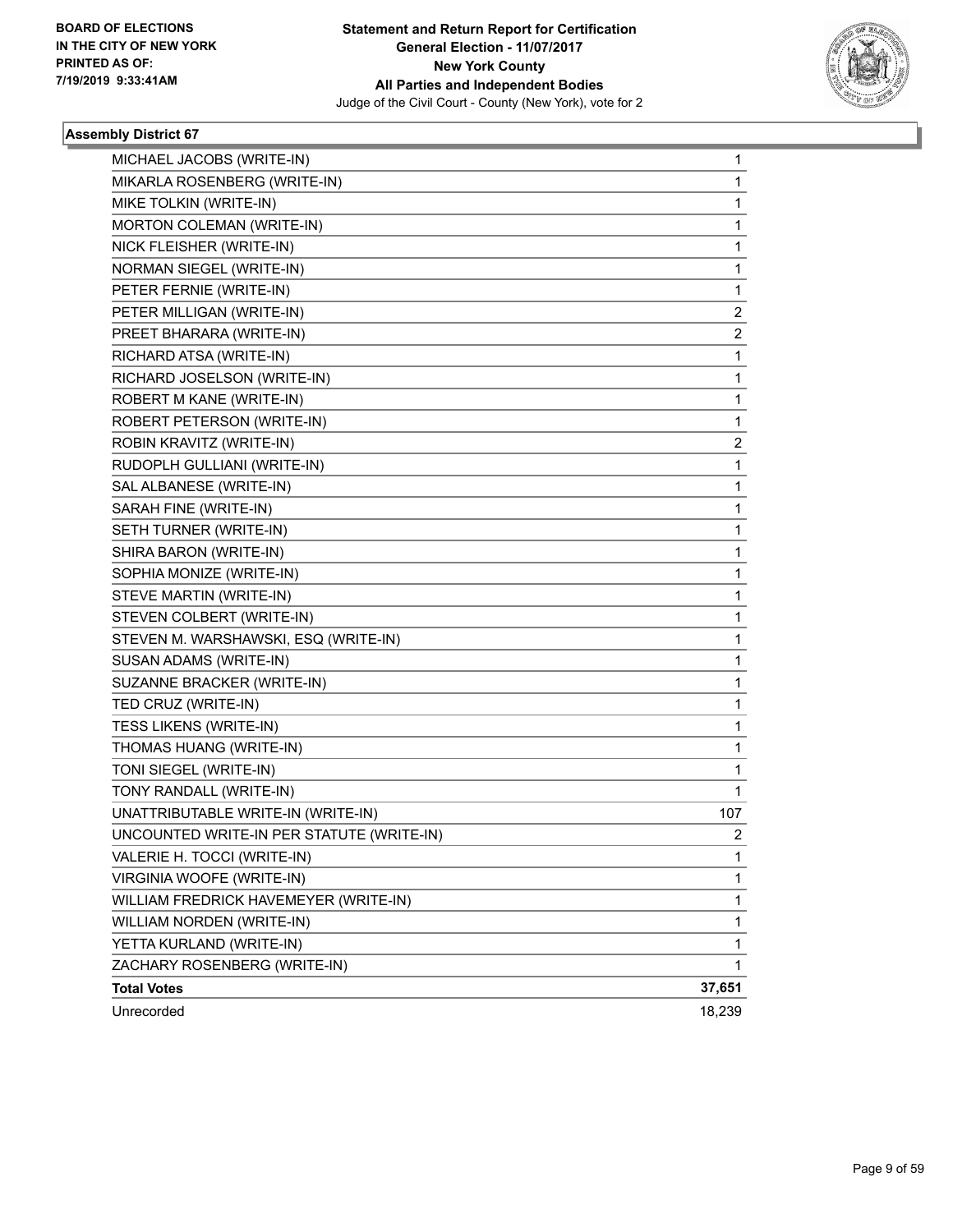

| <b>PUBLIC COUNTER</b>                                    | 17,249         |
|----------------------------------------------------------|----------------|
| MANUALLY COUNTED EMERGENCY                               | 0              |
| <b>ABSENTEE / MILITARY</b>                               | 538            |
| <b>AFFIDAVIT</b>                                         | 216            |
| <b>Total Ballots</b>                                     | 18,003         |
| Less - Inapplicable Federal/Special Presidential Ballots | 0              |
| <b>Total Applicable Ballots</b>                          | 18,003         |
| RICHARD A. TSAI (DEMOCRATIC)                             | 10,122         |
| PHAEDRA PERRY (DEMOCRATIC)                               | 10,235         |
| AARON JUDGE (WRITE-IN)                                   | 1              |
| ANN PRUNTY (WRITE-IN)                                    | 1              |
| ANNE SWERN (WRITE-IN)                                    | 1              |
| ANTONIN SCALIA (WRITE-IN)                                | 1              |
| ASI KIRMAYER (WRITE-IN)                                  | 1              |
| BARACK OBAMA (WRITE-IN)                                  | 1              |
| <b>BARRY NEMMERS (WRITE-IN)</b>                          | 1              |
| BRIAN KEITH FLETCHER (WRITE-IN)                          | 1              |
| CHRIS LABARBERA (WRITE-IN)                               | 1              |
| CHRISTOPHER TORRES (WRITE-IN)                            | 1              |
| DAVID JUSTICE (WRITE-IN)                                 | 1              |
| DEBORAH L. EVANGELAKOS (WRITE-IN)                        | 1              |
| DON ROSSENBERG (WRITE-IN)                                | 1              |
| EMILIO ESTELA (WRITE-IN)                                 | 1              |
| ERIC GARNER (WRITE-IN)                                   | 1              |
| FELIX FRANKFURTER (WRITE-IN)                             | 1              |
| FREDERICK UMANE (WRITE-IN)                               | 1              |
| <b>GARY JOHNSON (WRITE-IN)</b>                           | 1              |
| GUILLERMO GUASP (WRITE-IN)                               | 1              |
| HERMIT EDY (WRITE-IN)                                    | $\overline{2}$ |
| HILLARY CLINTON (WRITE-IN)                               | 1              |
| IRA SACHS (WRITE-IN)                                     | 1              |
| JACKIE ONASIS (WRITE-IN)                                 | 1              |
| JESSE J. SLIGH (WRITE-IN)                                | 1              |
| JIMMY MCMILLAN (WRITE-IN)                                | 1              |
| JOE HOULE (WRITE-IN)                                     | 1              |
| JOHN BROWN (WRITE-IN)                                    | 1              |
| JOHN HENRY (WRITE-IN)                                    | 1              |
| JOHN MATTE (WRITE-IN)                                    | 1              |
| JUDGE JUDITH SHEINDLIN (WRITE-IN)                        | 1              |
| LINWOOD J. HARRIS (WRITE-IN)                             | 1              |
| MAHFUZUR RAHMAN (WRITE-IN)                               | 1              |
| MARTHA LEQUERICA (WRITE-IN)                              | 1              |
| MICHAEL BROWN (WRITE-IN)                                 | 1              |
| MICHELLE OBAMA (WRITE-IN)                                | 1              |
| MORGAN KUNZ (WRITE-IN)                                   | 1              |
| NINA TURNER (WRITE-IN)                                   | 1              |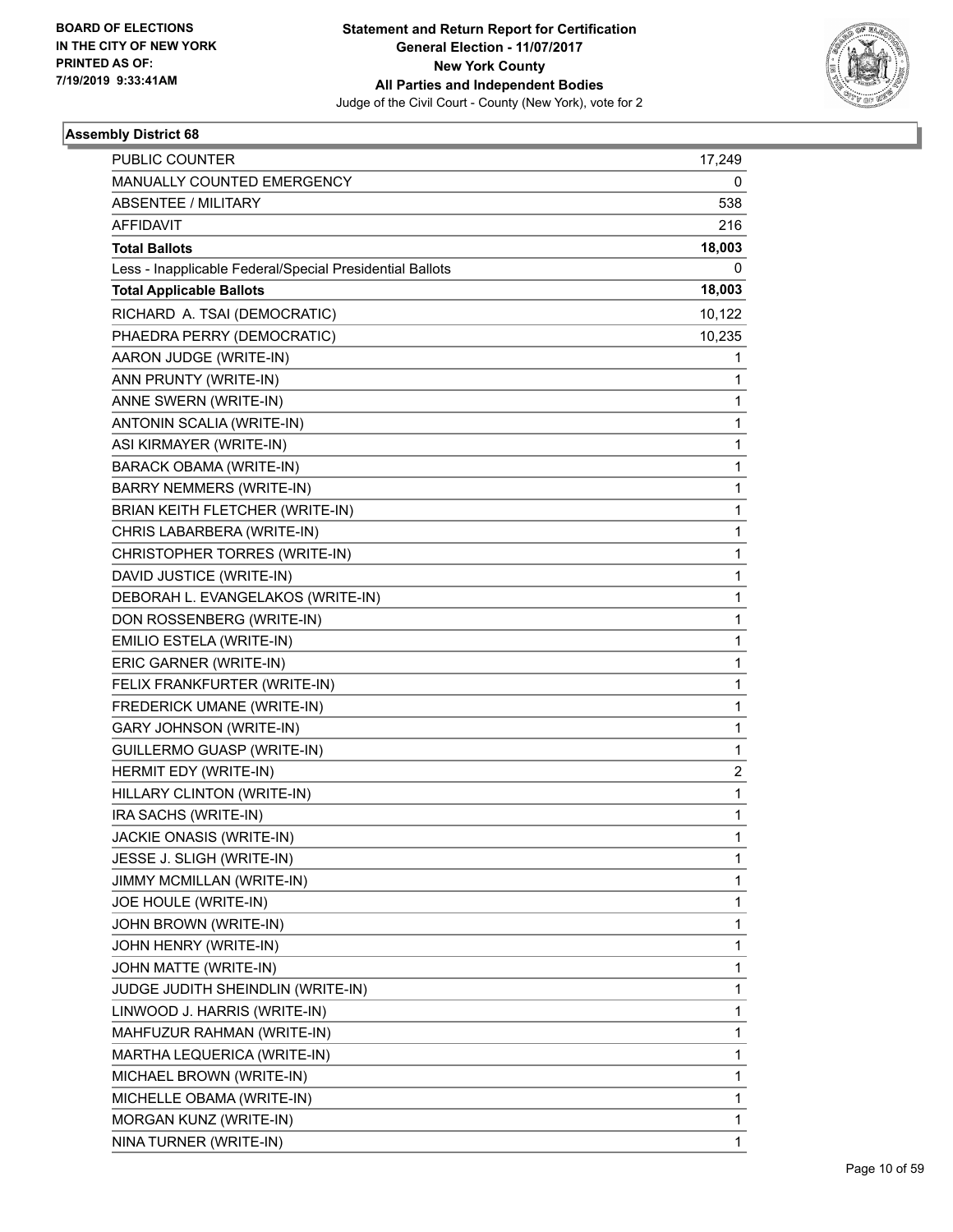

| PAT ROSSI (WRITE-IN)                      | 1      |
|-------------------------------------------|--------|
| ROBERT DOWNES (WRITE-IN)                  | 1      |
| ROBERT WERTHEIMER (WRITE-IN)              | 1      |
| SCOTT FREEMAN (WRITE-IN)                  | 1      |
| SCOTT KINDER (WRITE-IN)                   | 1      |
| SEAN ROLLE (WRITE-IN)                     | 1      |
| SEAN YOUNG (WRITE-IN)                     | 1      |
| SHAH ALLY (WRITE-IN)                      | 1      |
| STEVEN ROSA (WRITE-IN)                    | 1      |
| STUART DAVIDSON TRIBBS (WRITE-IN)         | 1      |
| TAMIKA MAPP (WRITE-IN)                    | 1      |
| TONI BRAXTON (WRITE-IN)                   | 1      |
| UNATTRIBUTABLE WRITE-IN (WRITE-IN)        | 83     |
| UNCOUNTED WRITE-IN PER STATUTE (WRITE-IN) | 7      |
| WALTER SALGODO (WRITE-IN)                 | 1      |
| WENDY LONG (WRITE-IN)                     | 1      |
| YOKO ONO (WRITE-IN)                       | 1      |
| ZACHARY V. ZAGGER (WRITE-IN)              | 1      |
| ZEPH GRUNSCHLAY (WRITE-IN)                |        |
| <b>Total Votes</b>                        | 20,502 |
| Unrecorded                                | 15,504 |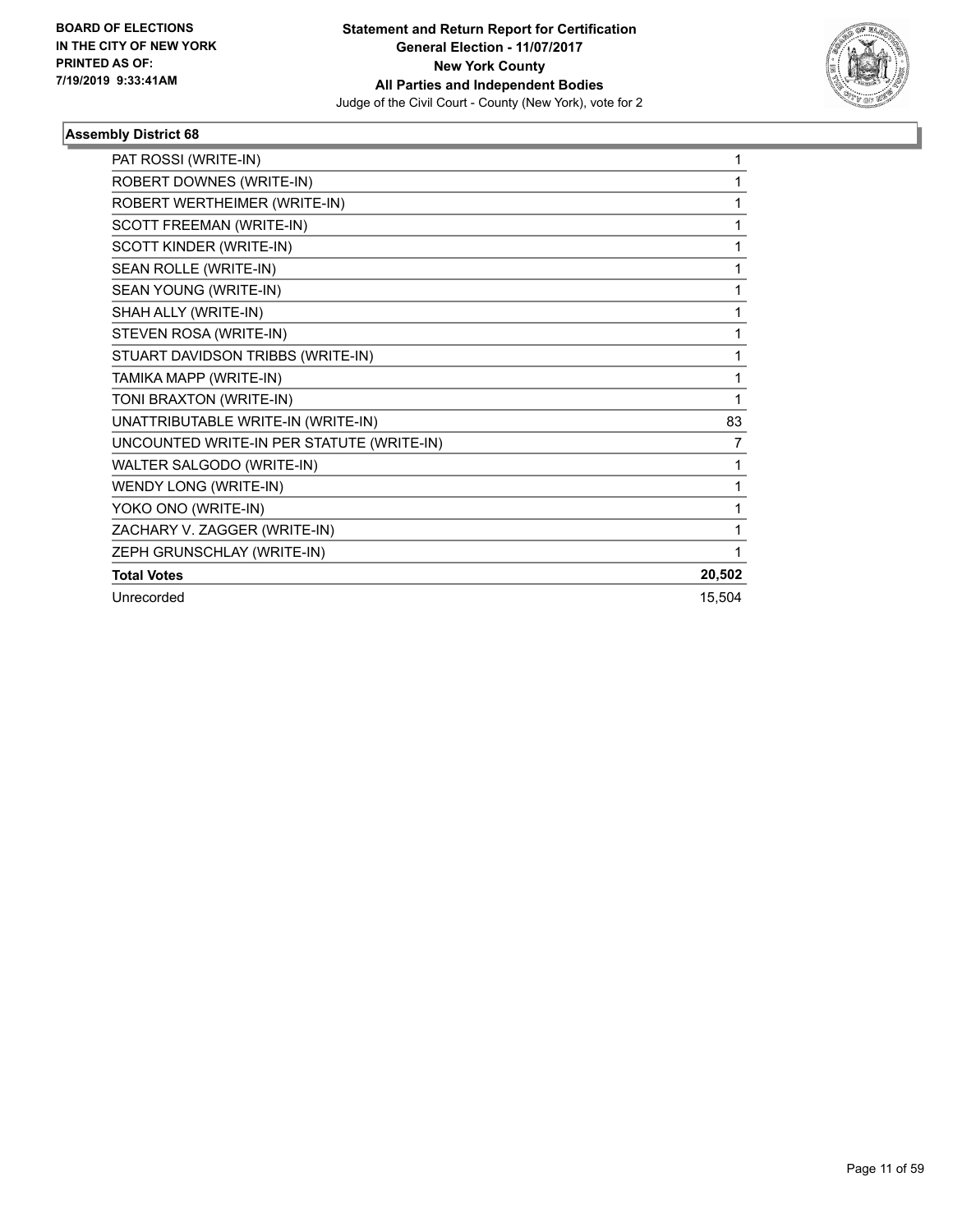

| <b>PUBLIC COUNTER</b>                                    | 27,040 |
|----------------------------------------------------------|--------|
| MANUALLY COUNTED EMERGENCY                               | 0      |
| <b>ABSENTEE / MILITARY</b>                               | 812    |
| <b>AFFIDAVIT</b>                                         | 302    |
| <b>Total Ballots</b>                                     | 28,154 |
| Less - Inapplicable Federal/Special Presidential Ballots | 0      |
| <b>Total Applicable Ballots</b>                          | 28,154 |
| RICHARD A. TSAI (DEMOCRATIC)                             | 18,607 |
| PHAEDRA PERRY (DEMOCRATIC)                               | 18,259 |
| AALLISON WAASE (WRITE-IN)                                | 1      |
| ABRAHAM LINCOLN (WRITE-IN)                               | 1      |
| ADAM ISLER (WRITE-IN)                                    | 1      |
| ADAM SILVERA (WRITE-IN)                                  | 1      |
| AL SHARPTON (WRITE-IN)                                   | 1      |
| ALICE WICKHAM (WRITE-IN)                                 | 1      |
| ANDREA FASTENBERG (WRITE-IN)                             | 1      |
| ANGLE FRANCO (WRITE-IN)                                  | 1      |
| ASDHLEY JUDD (WRITE-IN)                                  | 1      |
| AVI ZOLLMAN (WRITE-IN)                                   | 1      |
| AVIAN TILMAN (WRITE-IN)                                  | 1      |
| <b>BERNIE SANDERS (WRITE-IN)</b>                         | 1      |
| BETH UNGER (WRITE-IN)                                    | 1      |
| BILL DE BLASIO (WRITE-IN)                                | 1      |
| <b>BOB DYLAN (WRITE-IN)</b>                              | 1      |
| <b>BOBBY TOMPLIN (WRITE-IN)</b>                          | 1      |
| BRIAN SCHRUEDER (WRITE-IN)                               | 1      |
| <b>BRUCE JONES (WRITE-IN)</b>                            | 1      |
| CARSON WENTZ (WRITE-IN)                                  | 1      |
| CELIA WICKHAM (WRITE-IN)                                 | 1      |
| CHARLES SCHULTZ (WRITE-IN)                               | 1      |
| CHRISTOPHER MARTE (WRITE-IN)                             | 1      |
| CORA WALKER (WRITE-IN)                                   | 1      |
| CORNELIUS BAREUCIUS (WRITE-IN)                           | 1      |
| DANIEL VILA RIVERA (WRITE-IN)                            | 1      |
| DARVEL GREENBAUM (WRITE-IN)                              | 1      |
| DAVID BABAYER (WRITE-IN)                                 | 1      |
| DONALD TRUMP (WRITE-IN)                                  | 1      |
| DORAN KENTER (WRITE-IN)                                  | 1      |
| E. MIHAEL GROWNEY JR. (WRITE-IN)                         | 1      |
| EDWARD WIPPER (WRITE-IN)                                 | 1      |
| ELAN ARTEL (WRITE-IN)                                    | 1      |
| ELIOT SCHREIBER (WRITE-IN)                               | 1      |
| ELIZABETH RAPLAN (WRITE-IN)                              | 1      |
| ELLA WICKHAM (WRITE-IN)                                  | 1      |
| ELLEN KRUVER (WRITE-IN)                                  | 1      |
| ELLIOT BRILL (WRITE-IN)                                  | 1      |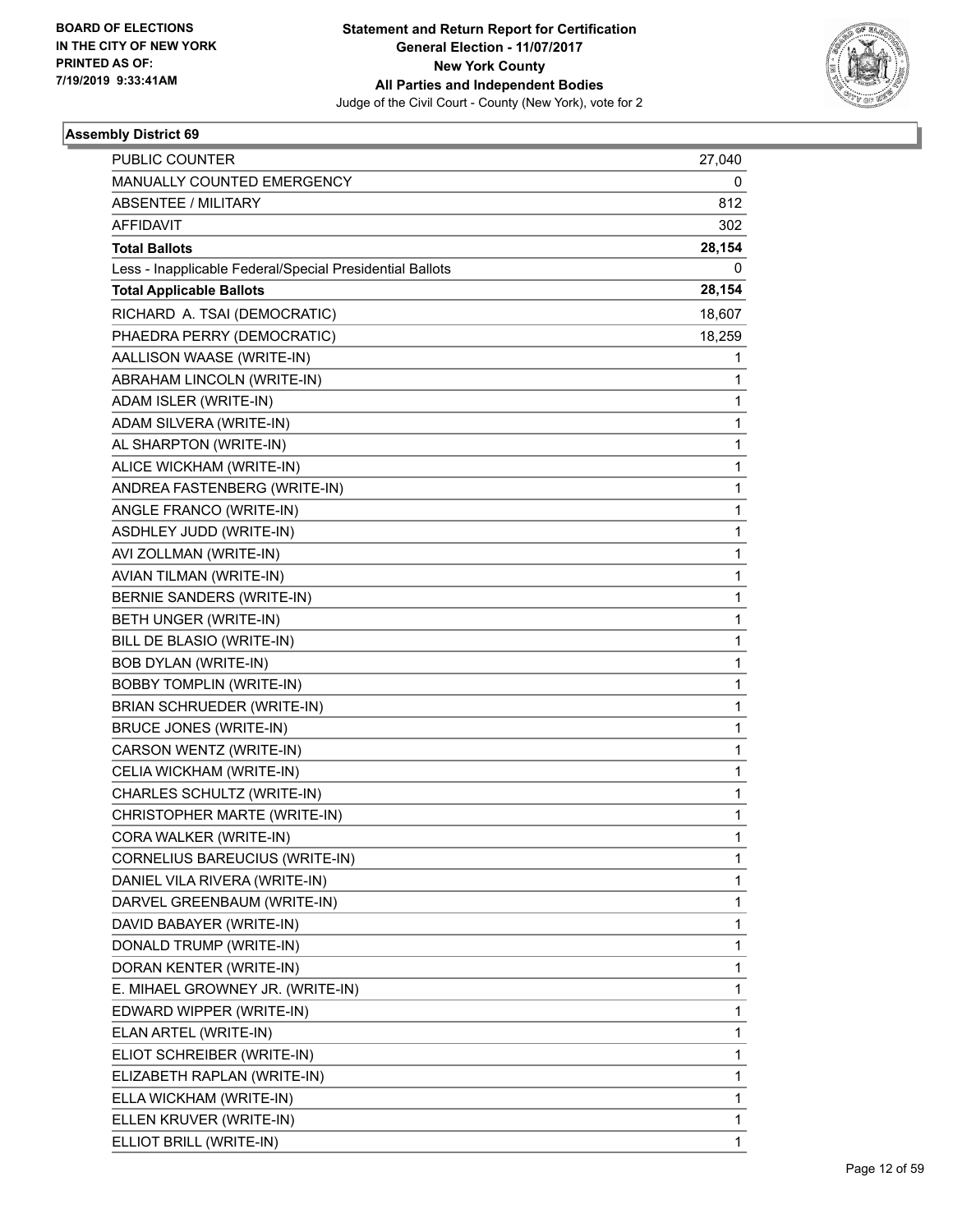

| ELLIOT SHAPIRO (WRITE-IN)          | 1              |
|------------------------------------|----------------|
| ERIC SCARAZZO (WRITE-IN)           | 1              |
| FIDEL BRINES (WRITE-IN)            | 1              |
| <b>GARY SCHAFFER (WRITE-IN)</b>    | 1              |
| <b>GEORGE LUBUNGTON (WRITE-IN)</b> | 1              |
| <b>GEORGE WILL (WRITE-IN)</b>      | 1              |
| <b>GREGG ROTH (WRITE-IN)</b>       | 1              |
| HENRY WALKER (WRITE-IN)            | 1              |
| HILLARY CLINTON (WRITE-IN)         | $\mathbf{1}$   |
| HOMER HARRIS (WRITE-IN)            | 1              |
| ILANA MARCUS (WRITE-IN)            | 1              |
| JAMES ROBINSON (WRITE-IN)          | 1              |
| JASON F. LOWE (WRITE-IN)           | 1              |
| JAY BURSTEIN (WRITE-IN)            | 1              |
| JEFFREY LICHENSTEIN (WRITE-IN)     | $\mathbf{1}$   |
| JEFFREY LICHTENSTEIN (WRITE-IN)    | 1              |
| JEFFREY ZIMMERMAN (WRITE-IN)       | 1              |
| JENIFER CERESIA (WRITE-IN)         | 1              |
| JENNIFER CUYLER (WRITE-IN)         | 1              |
| JENNIFER MEYERS (WRITE-IN)         | 1              |
| JENNIFER PAVONE-KENTER (WRITE-IN)  | $\mathbf{1}$   |
| JEREMY ROSENBERG (WRITE-IN)        | 1              |
| JERRY ORBACH (WRITE-IN)            | 1              |
| JOE LHOTA (WRITE-IN)               | $\overline{2}$ |
| JOEL KELLUM (WRITE-IN)             | 1              |
| JONATHAN GOLDIN (WRITE-IN)         | 2              |
| JONATHAN OBERMAN (WRITE-IN)        | $\mathbf{1}$   |
| JOSE A. PADILLO (WRITE-IN)         | 1              |
| JOSHUA DESAI (WRITE-IN)            | 1              |
| JOSHUA GERSON MEYERS (WRITE-IN)    | $\mathbf{1}$   |
| JUDITH RICHHEIMER (WRITE-IN)       | 1              |
| JUDY MORRILL (WRITE-IN)            | 1              |
| JULIA A. WILLEBRAND (WRITE-IN)     | 1              |
| LAWRENCE KAHN (WRITE-IN)           | 1              |
| LEO MCGARY (WRITE-IN)              | 1              |
| LESLIE STROTT (WRITE-IN)           | 1              |
| LORI SETLER (WRITE-IN)             | 1              |
| LOUIE ARMSTRONG (WRITE-IN)         | 1              |
| LUCAS LARSON (WRITE-IN)            | 1              |
| LUIS ROMAN (WRITE-IN)              | 1              |
| MARK DE ROCCO (WRITE-IN)           | 1              |
| MARK LANDIS (WRITE-IN)             | 1              |
| MATTHER ROCKWORD (WRITE-IN)        | 1              |
| MEGAN WOLLEY (WRITE-IN)            | 1              |
| MICHAEL BLOOMBERG (WRITE-IN)       | $\overline{2}$ |
| MICHAEL R. BLOOMBERG (WRITE-IN)    | $\overline{2}$ |
|                                    |                |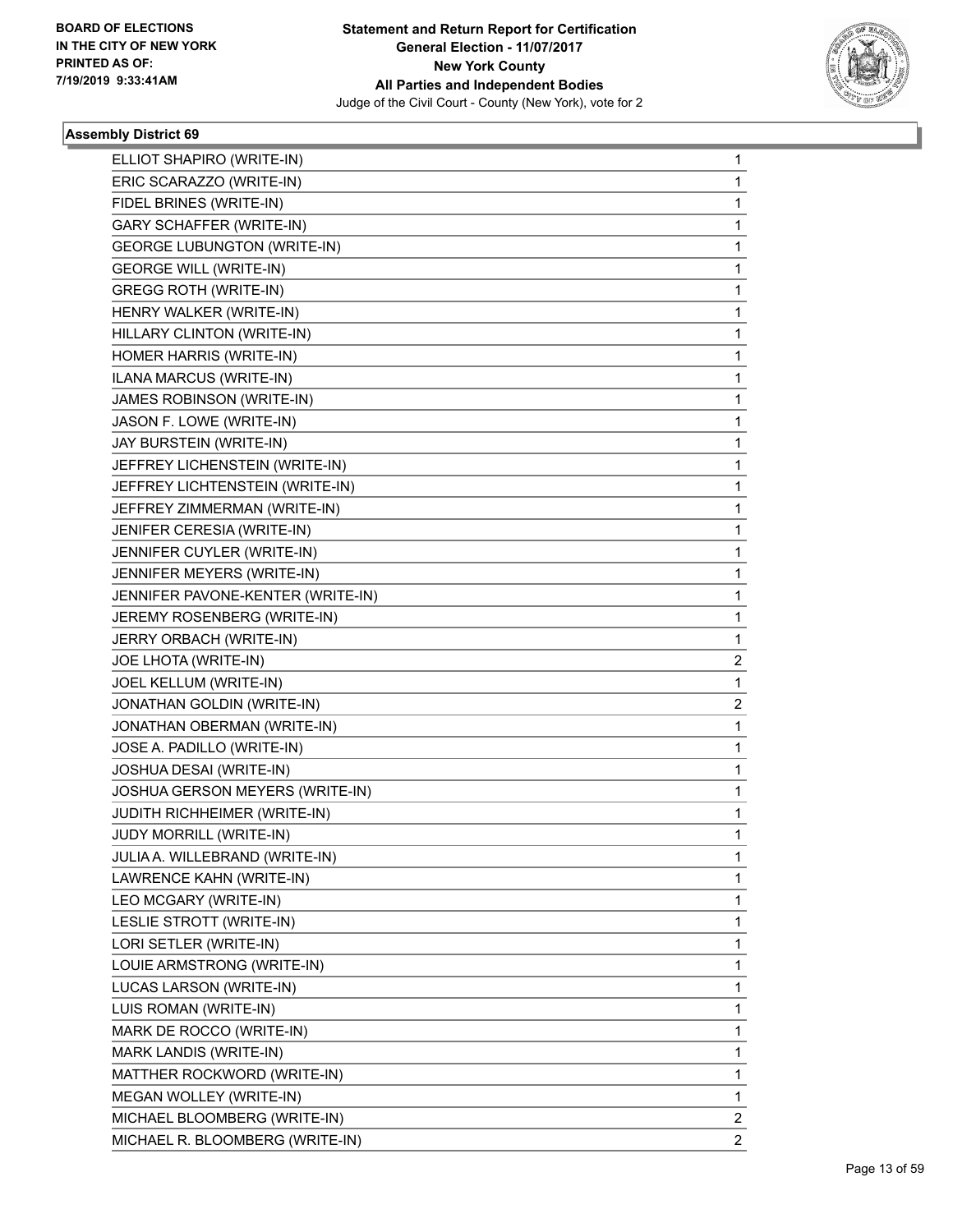

| NEVA D. STROM (WRITE-IN)<br>$\mathbf{1}$<br>$\mathbf 1$<br>NICOLE GREENHUT (WRITE-IN)<br>PAM LUBUNGTON (WRITE-IN)<br>1<br>PAUL EISENBERG (WRITE-IN)<br>1<br>PAUL MCCARTNEY (WRITE-IN)<br>1<br>PETER MILLIGAN (WRITE-IN)<br>1<br>PHIL SIMS (WRITE-IN)<br>1<br>$\mathbf 1$<br>PHILIPPE BENNETT (WRITE-IN)<br>PREET BHARARA (WRITE-IN)<br>1<br>R.J. MCGRAIL (WRITE-IN)<br>1<br>RAFAEL URGIA (WRITE-IN)<br>1<br>RAFEEQ RAHEEM (WRITE-IN)<br>1<br>RAND PAUL (WRITE-IN)<br>3<br>$\mathbf 1$<br>RANDY NEWMAN (WRITE-IN)<br>RANDY TAYLOR (WRITE-IN)<br>1<br>RAY KELLY (WRITE-IN)<br>1<br>RICHARD LEWIS (WRITE-IN)<br>1<br>ROBERT BRILL (WRITE-IN)<br>2<br>ROBERT HEFFELRAN (WRITE-IN)<br>$\mathbf 1$<br>$\mathbf 1$<br>ROCKY LI (WRITE-IN)<br>ROGER LANDRY (WRITE-IN)<br>1<br>RONALD BREWSTER (WRITE-IN)<br>1<br>RUBEN DIAZ (WRITE-IN)<br>1<br>RUBEN MARNUO (WRITE-IN)<br>1<br>RUTH YASHPAN (WRITE-IN)<br>1<br>$\mathbf 1$<br>SAUL F. ALBANESE (WRITE-IN)<br>SHELDON FINE (WRITE-IN)<br>1<br>SPENCER FISHER (WRITE-IN)<br>1<br>STEVEN MANCINELLI (WRITE-IN)<br>1<br>TAMMY FAYE STARLITE (WRITE-IN)<br>2<br>TED BARLETT (WRITE-IN)<br>$\mathbf{1}$<br>TED JACOBS (WRITE-IN)<br>1<br>THOMAS KLEIN (WRITE-IN)<br>1<br>THOMAS ROMAN (WRITE-IN)<br>1<br>1<br>TODD FERRA (WRITE-IN)<br>UNATTRIBUTABLE WRITE-IN (WRITE-IN)<br>106<br>UNCOUNTED WRITE-IN PER STATUTE (WRITE-IN)<br>2<br>1<br>WALT DISNEY (WRITE-IN)<br>WARREN WECHSLER (WRITE-IN)<br>1<br>YAIR GALIL (WRITE-IN)<br>1<br>ZACKARY TYMAN (WRITE-IN)<br>1<br><b>Total Votes</b><br>37,105 | MICHAEL TOLKIN (WRITE-IN) | 1      |
|---------------------------------------------------------------------------------------------------------------------------------------------------------------------------------------------------------------------------------------------------------------------------------------------------------------------------------------------------------------------------------------------------------------------------------------------------------------------------------------------------------------------------------------------------------------------------------------------------------------------------------------------------------------------------------------------------------------------------------------------------------------------------------------------------------------------------------------------------------------------------------------------------------------------------------------------------------------------------------------------------------------------------------------------------------------------------------------------------------------------------------------------------------------------------------------------------------------------------------------------------------------------------------------------------------------------------------------------------------------------------------------------------------------------------------------------------------------------------------------------------------------------------------------|---------------------------|--------|
|                                                                                                                                                                                                                                                                                                                                                                                                                                                                                                                                                                                                                                                                                                                                                                                                                                                                                                                                                                                                                                                                                                                                                                                                                                                                                                                                                                                                                                                                                                                                       |                           |        |
|                                                                                                                                                                                                                                                                                                                                                                                                                                                                                                                                                                                                                                                                                                                                                                                                                                                                                                                                                                                                                                                                                                                                                                                                                                                                                                                                                                                                                                                                                                                                       |                           |        |
|                                                                                                                                                                                                                                                                                                                                                                                                                                                                                                                                                                                                                                                                                                                                                                                                                                                                                                                                                                                                                                                                                                                                                                                                                                                                                                                                                                                                                                                                                                                                       |                           |        |
|                                                                                                                                                                                                                                                                                                                                                                                                                                                                                                                                                                                                                                                                                                                                                                                                                                                                                                                                                                                                                                                                                                                                                                                                                                                                                                                                                                                                                                                                                                                                       |                           |        |
|                                                                                                                                                                                                                                                                                                                                                                                                                                                                                                                                                                                                                                                                                                                                                                                                                                                                                                                                                                                                                                                                                                                                                                                                                                                                                                                                                                                                                                                                                                                                       |                           |        |
|                                                                                                                                                                                                                                                                                                                                                                                                                                                                                                                                                                                                                                                                                                                                                                                                                                                                                                                                                                                                                                                                                                                                                                                                                                                                                                                                                                                                                                                                                                                                       |                           |        |
|                                                                                                                                                                                                                                                                                                                                                                                                                                                                                                                                                                                                                                                                                                                                                                                                                                                                                                                                                                                                                                                                                                                                                                                                                                                                                                                                                                                                                                                                                                                                       |                           |        |
|                                                                                                                                                                                                                                                                                                                                                                                                                                                                                                                                                                                                                                                                                                                                                                                                                                                                                                                                                                                                                                                                                                                                                                                                                                                                                                                                                                                                                                                                                                                                       |                           |        |
|                                                                                                                                                                                                                                                                                                                                                                                                                                                                                                                                                                                                                                                                                                                                                                                                                                                                                                                                                                                                                                                                                                                                                                                                                                                                                                                                                                                                                                                                                                                                       |                           |        |
|                                                                                                                                                                                                                                                                                                                                                                                                                                                                                                                                                                                                                                                                                                                                                                                                                                                                                                                                                                                                                                                                                                                                                                                                                                                                                                                                                                                                                                                                                                                                       |                           |        |
|                                                                                                                                                                                                                                                                                                                                                                                                                                                                                                                                                                                                                                                                                                                                                                                                                                                                                                                                                                                                                                                                                                                                                                                                                                                                                                                                                                                                                                                                                                                                       |                           |        |
|                                                                                                                                                                                                                                                                                                                                                                                                                                                                                                                                                                                                                                                                                                                                                                                                                                                                                                                                                                                                                                                                                                                                                                                                                                                                                                                                                                                                                                                                                                                                       |                           |        |
|                                                                                                                                                                                                                                                                                                                                                                                                                                                                                                                                                                                                                                                                                                                                                                                                                                                                                                                                                                                                                                                                                                                                                                                                                                                                                                                                                                                                                                                                                                                                       |                           |        |
|                                                                                                                                                                                                                                                                                                                                                                                                                                                                                                                                                                                                                                                                                                                                                                                                                                                                                                                                                                                                                                                                                                                                                                                                                                                                                                                                                                                                                                                                                                                                       |                           |        |
|                                                                                                                                                                                                                                                                                                                                                                                                                                                                                                                                                                                                                                                                                                                                                                                                                                                                                                                                                                                                                                                                                                                                                                                                                                                                                                                                                                                                                                                                                                                                       |                           |        |
|                                                                                                                                                                                                                                                                                                                                                                                                                                                                                                                                                                                                                                                                                                                                                                                                                                                                                                                                                                                                                                                                                                                                                                                                                                                                                                                                                                                                                                                                                                                                       |                           |        |
|                                                                                                                                                                                                                                                                                                                                                                                                                                                                                                                                                                                                                                                                                                                                                                                                                                                                                                                                                                                                                                                                                                                                                                                                                                                                                                                                                                                                                                                                                                                                       |                           |        |
|                                                                                                                                                                                                                                                                                                                                                                                                                                                                                                                                                                                                                                                                                                                                                                                                                                                                                                                                                                                                                                                                                                                                                                                                                                                                                                                                                                                                                                                                                                                                       |                           |        |
|                                                                                                                                                                                                                                                                                                                                                                                                                                                                                                                                                                                                                                                                                                                                                                                                                                                                                                                                                                                                                                                                                                                                                                                                                                                                                                                                                                                                                                                                                                                                       |                           |        |
|                                                                                                                                                                                                                                                                                                                                                                                                                                                                                                                                                                                                                                                                                                                                                                                                                                                                                                                                                                                                                                                                                                                                                                                                                                                                                                                                                                                                                                                                                                                                       |                           |        |
|                                                                                                                                                                                                                                                                                                                                                                                                                                                                                                                                                                                                                                                                                                                                                                                                                                                                                                                                                                                                                                                                                                                                                                                                                                                                                                                                                                                                                                                                                                                                       |                           |        |
|                                                                                                                                                                                                                                                                                                                                                                                                                                                                                                                                                                                                                                                                                                                                                                                                                                                                                                                                                                                                                                                                                                                                                                                                                                                                                                                                                                                                                                                                                                                                       |                           |        |
|                                                                                                                                                                                                                                                                                                                                                                                                                                                                                                                                                                                                                                                                                                                                                                                                                                                                                                                                                                                                                                                                                                                                                                                                                                                                                                                                                                                                                                                                                                                                       |                           |        |
|                                                                                                                                                                                                                                                                                                                                                                                                                                                                                                                                                                                                                                                                                                                                                                                                                                                                                                                                                                                                                                                                                                                                                                                                                                                                                                                                                                                                                                                                                                                                       |                           |        |
|                                                                                                                                                                                                                                                                                                                                                                                                                                                                                                                                                                                                                                                                                                                                                                                                                                                                                                                                                                                                                                                                                                                                                                                                                                                                                                                                                                                                                                                                                                                                       |                           |        |
|                                                                                                                                                                                                                                                                                                                                                                                                                                                                                                                                                                                                                                                                                                                                                                                                                                                                                                                                                                                                                                                                                                                                                                                                                                                                                                                                                                                                                                                                                                                                       |                           |        |
|                                                                                                                                                                                                                                                                                                                                                                                                                                                                                                                                                                                                                                                                                                                                                                                                                                                                                                                                                                                                                                                                                                                                                                                                                                                                                                                                                                                                                                                                                                                                       |                           |        |
|                                                                                                                                                                                                                                                                                                                                                                                                                                                                                                                                                                                                                                                                                                                                                                                                                                                                                                                                                                                                                                                                                                                                                                                                                                                                                                                                                                                                                                                                                                                                       |                           |        |
|                                                                                                                                                                                                                                                                                                                                                                                                                                                                                                                                                                                                                                                                                                                                                                                                                                                                                                                                                                                                                                                                                                                                                                                                                                                                                                                                                                                                                                                                                                                                       |                           |        |
|                                                                                                                                                                                                                                                                                                                                                                                                                                                                                                                                                                                                                                                                                                                                                                                                                                                                                                                                                                                                                                                                                                                                                                                                                                                                                                                                                                                                                                                                                                                                       |                           |        |
|                                                                                                                                                                                                                                                                                                                                                                                                                                                                                                                                                                                                                                                                                                                                                                                                                                                                                                                                                                                                                                                                                                                                                                                                                                                                                                                                                                                                                                                                                                                                       |                           |        |
|                                                                                                                                                                                                                                                                                                                                                                                                                                                                                                                                                                                                                                                                                                                                                                                                                                                                                                                                                                                                                                                                                                                                                                                                                                                                                                                                                                                                                                                                                                                                       |                           |        |
|                                                                                                                                                                                                                                                                                                                                                                                                                                                                                                                                                                                                                                                                                                                                                                                                                                                                                                                                                                                                                                                                                                                                                                                                                                                                                                                                                                                                                                                                                                                                       |                           |        |
|                                                                                                                                                                                                                                                                                                                                                                                                                                                                                                                                                                                                                                                                                                                                                                                                                                                                                                                                                                                                                                                                                                                                                                                                                                                                                                                                                                                                                                                                                                                                       |                           |        |
|                                                                                                                                                                                                                                                                                                                                                                                                                                                                                                                                                                                                                                                                                                                                                                                                                                                                                                                                                                                                                                                                                                                                                                                                                                                                                                                                                                                                                                                                                                                                       |                           |        |
|                                                                                                                                                                                                                                                                                                                                                                                                                                                                                                                                                                                                                                                                                                                                                                                                                                                                                                                                                                                                                                                                                                                                                                                                                                                                                                                                                                                                                                                                                                                                       |                           |        |
|                                                                                                                                                                                                                                                                                                                                                                                                                                                                                                                                                                                                                                                                                                                                                                                                                                                                                                                                                                                                                                                                                                                                                                                                                                                                                                                                                                                                                                                                                                                                       |                           |        |
|                                                                                                                                                                                                                                                                                                                                                                                                                                                                                                                                                                                                                                                                                                                                                                                                                                                                                                                                                                                                                                                                                                                                                                                                                                                                                                                                                                                                                                                                                                                                       |                           |        |
|                                                                                                                                                                                                                                                                                                                                                                                                                                                                                                                                                                                                                                                                                                                                                                                                                                                                                                                                                                                                                                                                                                                                                                                                                                                                                                                                                                                                                                                                                                                                       |                           |        |
|                                                                                                                                                                                                                                                                                                                                                                                                                                                                                                                                                                                                                                                                                                                                                                                                                                                                                                                                                                                                                                                                                                                                                                                                                                                                                                                                                                                                                                                                                                                                       |                           |        |
|                                                                                                                                                                                                                                                                                                                                                                                                                                                                                                                                                                                                                                                                                                                                                                                                                                                                                                                                                                                                                                                                                                                                                                                                                                                                                                                                                                                                                                                                                                                                       |                           |        |
|                                                                                                                                                                                                                                                                                                                                                                                                                                                                                                                                                                                                                                                                                                                                                                                                                                                                                                                                                                                                                                                                                                                                                                                                                                                                                                                                                                                                                                                                                                                                       |                           |        |
|                                                                                                                                                                                                                                                                                                                                                                                                                                                                                                                                                                                                                                                                                                                                                                                                                                                                                                                                                                                                                                                                                                                                                                                                                                                                                                                                                                                                                                                                                                                                       | Unrecorded                | 19,203 |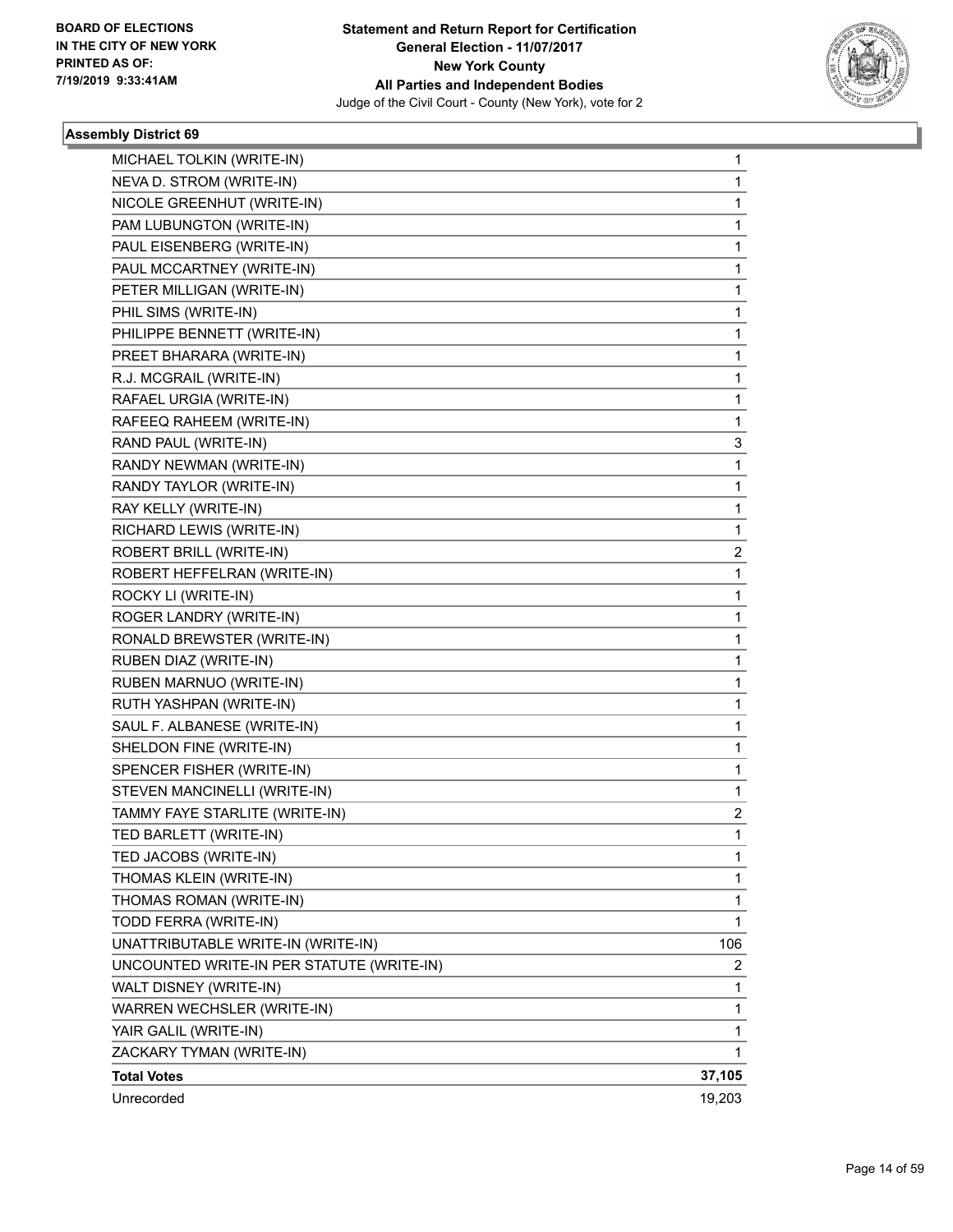

| <b>PUBLIC COUNTER</b>                                    | 22,281       |
|----------------------------------------------------------|--------------|
| MANUALLY COUNTED EMERGENCY                               | 1            |
| <b>ABSENTEE / MILITARY</b>                               | 711          |
| <b>AFFIDAVIT</b>                                         | 382          |
| <b>Total Ballots</b>                                     | 23,375       |
| Less - Inapplicable Federal/Special Presidential Ballots | 0            |
| <b>Total Applicable Ballots</b>                          | 23,375       |
| RICHARD A. TSAI (DEMOCRATIC)                             | 13,485       |
| PHAEDRA PERRY (DEMOCRATIC)                               | 14,870       |
| ADENA ABRAMSON (WRITE-IN)                                | 1            |
| ANDREA PSORAS (WRITE-IN)                                 | 1            |
| ANTHONY V. NACCIO (WRITE-IN)                             | 1            |
| BARBARA A. BUTCHER (WRITE-IN)                            | 1            |
| BERNIE SANDERS (WRITE-IN)                                | $\mathbf{1}$ |
| CALVIN BECKETT (WRITE-IN)                                | 1            |
| CORDELL CLEARE (WRITE-IN)                                | 1            |
| DARREN BARTLETTE (WRITE-IN)                              | 1            |
| DAVID CARLISLE (WRITE-IN)                                | 1            |
| DEREK ETHERIDGE (WRITE-IN)                               | 1            |
| DOROTHY L. HARRIS (WRITE-IN)                             | $\mathbf{1}$ |
| DRRICK ETHRIDGE (WRITE-IN)                               | 1            |
| FART MELSTON (WRITE-IN)                                  | 1            |
| FRANCESSA MILLES DAVE (WRITE-IN)                         | 1            |
| <b>GABRIEL GILLETT (WRITE-IN)</b>                        | 1            |
| <b>GEORGE KELLY (WRITE-IN)</b>                           | 1            |
| HAROLD ADAMS (WRITE-IN)                                  | $\mathbf{1}$ |
| HOWARD STERN (WRITE-IN)                                  | 1            |
| JALEESA MYERS (WRITE-IN)                                 | 1            |
| JAMES LENZI (WRITE-IN)                                   | 1            |
| JOHN MCCAIN (WRITE-IN)                                   | 1            |
| JUDY SHEINDLIN (WRITE-IN)                                | 1            |
| JURAC ZIBAS (WRITE-IN)                                   | 1            |
| JUSTIN M. DOUGLAS (WRITE-IN)                             | 1            |
| KATHRYN NELSON (WRITE-IN)                                | 1            |
| KATIE CARLISLE (WRITE-IN)                                | 1            |
| KEITH WRIGHT (WRITE-IN)                                  | 2            |
| KEVIN FLOWERS (WRITE-IN)                                 | 1            |
| KIM SMITH (WRITE-IN)                                     | 1            |
| LISA GREY (WRITE-IN)                                     | 1            |
| LUIS TEJADA (WRITE-IN)                                   | 1            |
| MICHAEL JOSEPH (WRITE-IN)                                | 1            |
| MICHAEL LIPOWRIZ (WRITE-IN)                              | 1            |
| MICHEAL TOLKIN (WRITE-IN)                                | 1            |
| NONA VESTAL (WRITE-IN)                                   | 1            |
| PAUL RYAN (WRITE-IN)                                     | 1            |
| RACHEL KUGEL (WRITE-IN)                                  | 1            |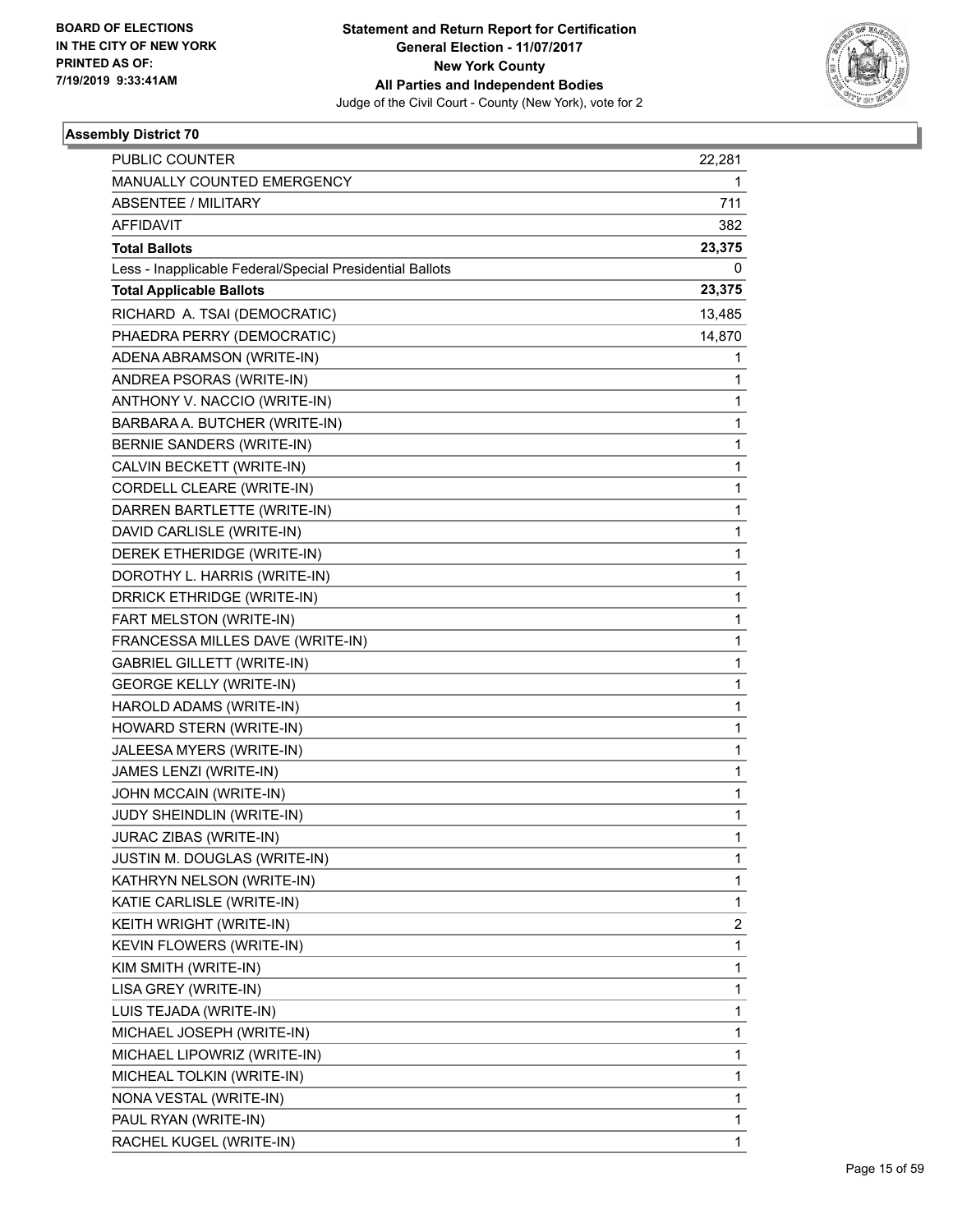

| RANDALL P. MCMURPHY (WRITE-IN)            |        |
|-------------------------------------------|--------|
| ROBERT L. SMITH (WRITE-IN)                |        |
| ROSA LUXEMBERG (WRITE-IN)                 |        |
| SAM NATALE (WRITE-IN)                     |        |
| SAMUEL HODGE (WRITE-IN)                   |        |
| SEAN COMBS (WRITE-IN)                     |        |
| SEAN DONOVAN (WRITE-IN)                   |        |
| THEODORE WELLS (WRITE-IN)                 |        |
| THOMAS WASHUG LO (WRITE-IN)               |        |
| UNATTRIBUTABLE WRITE-IN (WRITE-IN)        | 60     |
| UNCOUNTED WRITE-IN PER STATUTE (WRITE-IN) | 8      |
| <b>VERTNER TANDY (WRITE-IN)</b>           |        |
| ZANURRAD BARRON (WRITE-IN)                |        |
| ZOHRA AHMAD (WRITE-IN)                    |        |
| <b>Total Votes</b>                        | 28,473 |
| Unrecorded                                | 18,277 |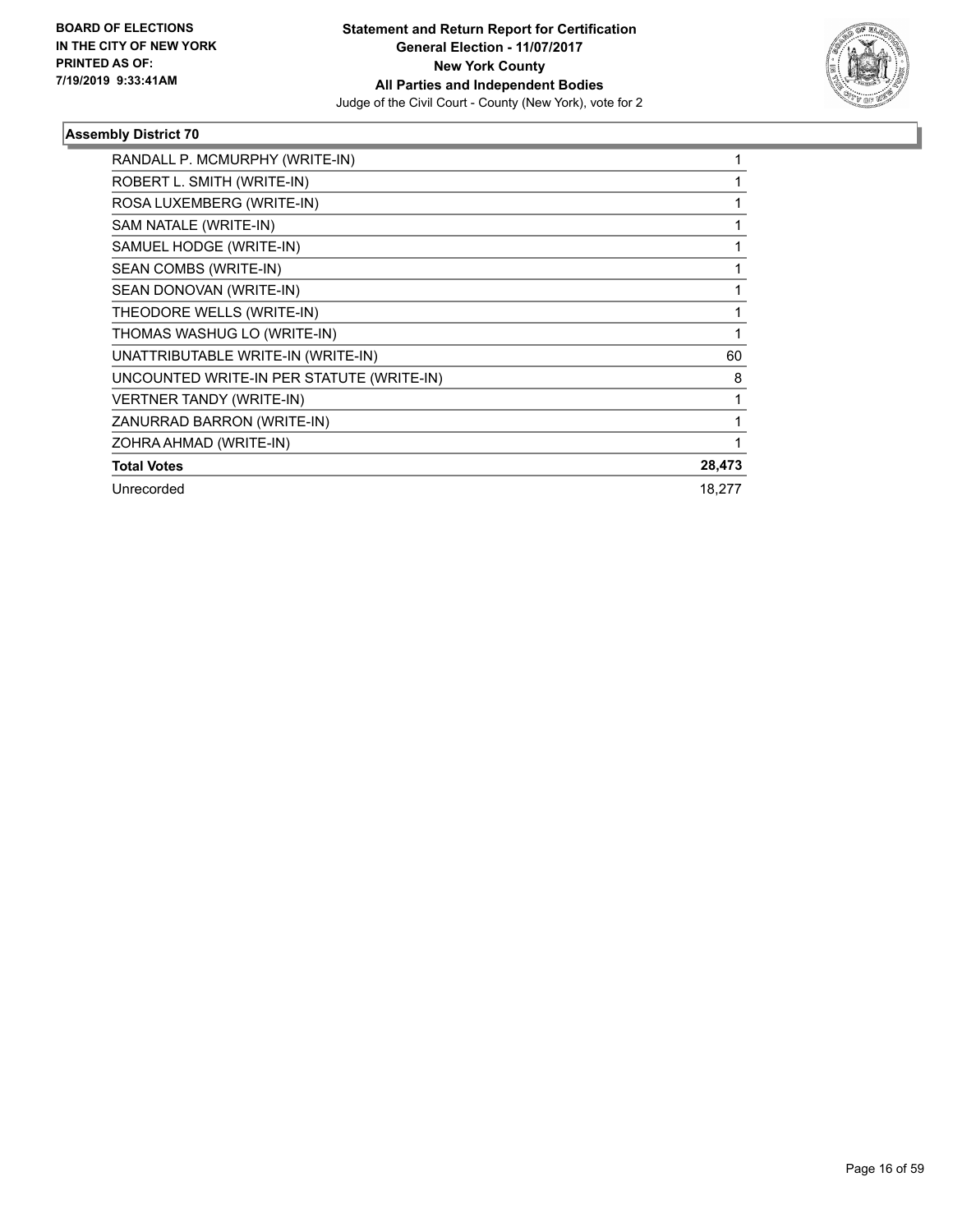

| <b>PUBLIC COUNTER</b>                                    | 21,654 |
|----------------------------------------------------------|--------|
| MANUALLY COUNTED EMERGENCY                               | 0      |
| <b>ABSENTEE / MILITARY</b>                               | 513    |
| <b>AFFIDAVIT</b>                                         | 356    |
| <b>Total Ballots</b>                                     | 22,523 |
| Less - Inapplicable Federal/Special Presidential Ballots | 0      |
| <b>Total Applicable Ballots</b>                          | 22,523 |
| RICHARD A. TSAI (DEMOCRATIC)                             | 13,423 |
| PHAEDRA PERRY (DEMOCRATIC)                               | 13,880 |
| ADAM LELYRELD (WRITE-IN)                                 | 1      |
| AMY GOODMAN (WRITE-IN)                                   | 1      |
| ANDREA CATSIMATIDIS (WRITE-IN)                           | 1      |
| ANDRES TAVERAS (WRITE-IN)                                | 1      |
| ANNA HESPERIAN (WRITE-IN)                                | 1      |
| ANNE W. MURPHY (WRITE-IN)                                | 1      |
| ANTHONY CASTELLANO (WRITE-IN)                            | 1      |
| ANTHONY WHITE (WRITE-IN)                                 | 1      |
| BEMNJAMIN PRED (WRITE-IN)                                | 1      |
| <b>BERNIE SANDERS (WRITE-IN)</b>                         | 1      |
| BETITIA JAMES (WRITE-IN)                                 | 1      |
| BILL DE BLASIO (WRITE-IN)                                | 1      |
| BRYAN BERGE (WRITE-IN)                                   | 1      |
| COREY FELDMAN (WRITE-IN)                                 | 1      |
| DAVID DINKINS (WRITE-IN)                                 | 1      |
| DAVID LELYRELD (WRITE-IN)                                | 1      |
| FIMA ZLATSIEN (WRITE-IN)                                 | 1      |
| GAIUS JULIUS CAESAR (WRITE-IN)                           | 1      |
| <b>GEORGE PATAKI (WRITE-IN)</b>                          | 1      |
| HUBERT COLLINS (WRITE-IN)                                | 1      |
| JAMES M. VISSER (WRITE-IN)                               | 1      |
| JASON SCOTT (WRITE-IN)                                   | 1      |
| JIMMY DOKE (WRITE-IN)                                    | 1      |
| JOHN CATSIMATIDIS (WRITE-IN)                             | 1      |
| JOHN REID (WRITE-IN)                                     | 1      |
| JONATHAN PROVADES (WRITE-IN)                             | 1      |
| JUDGE JUDITH SCHEINDLIN (WRITE-IN)                       | 1      |
| JUSTIN ROTHMAN ESQ. (WRITE-IN)                           | 1      |
| KAREN CHERRINGTON (WRITE-IN)                             | 1      |
| KATHERINE GREELY (WRITE-IN)                              | 1      |
| LAURIE JOHNSON (WRITE-IN)                                | 1      |
| LESLIE STROTH (WRITE-IN)                                 | 1      |
| MARC FLIEDNER (WRITE-IN)                                 | 1      |
| MARCO RUBIO (WRITE-IN)                                   | 1      |
| MATTHEW MASTERS (WRITE-IN)                               | 1      |
| MEGYN KELLY (WRITE-IN)                                   | 1      |
| MICHAEL FRITZ ESQ. (WRITE-IN)                            | 1      |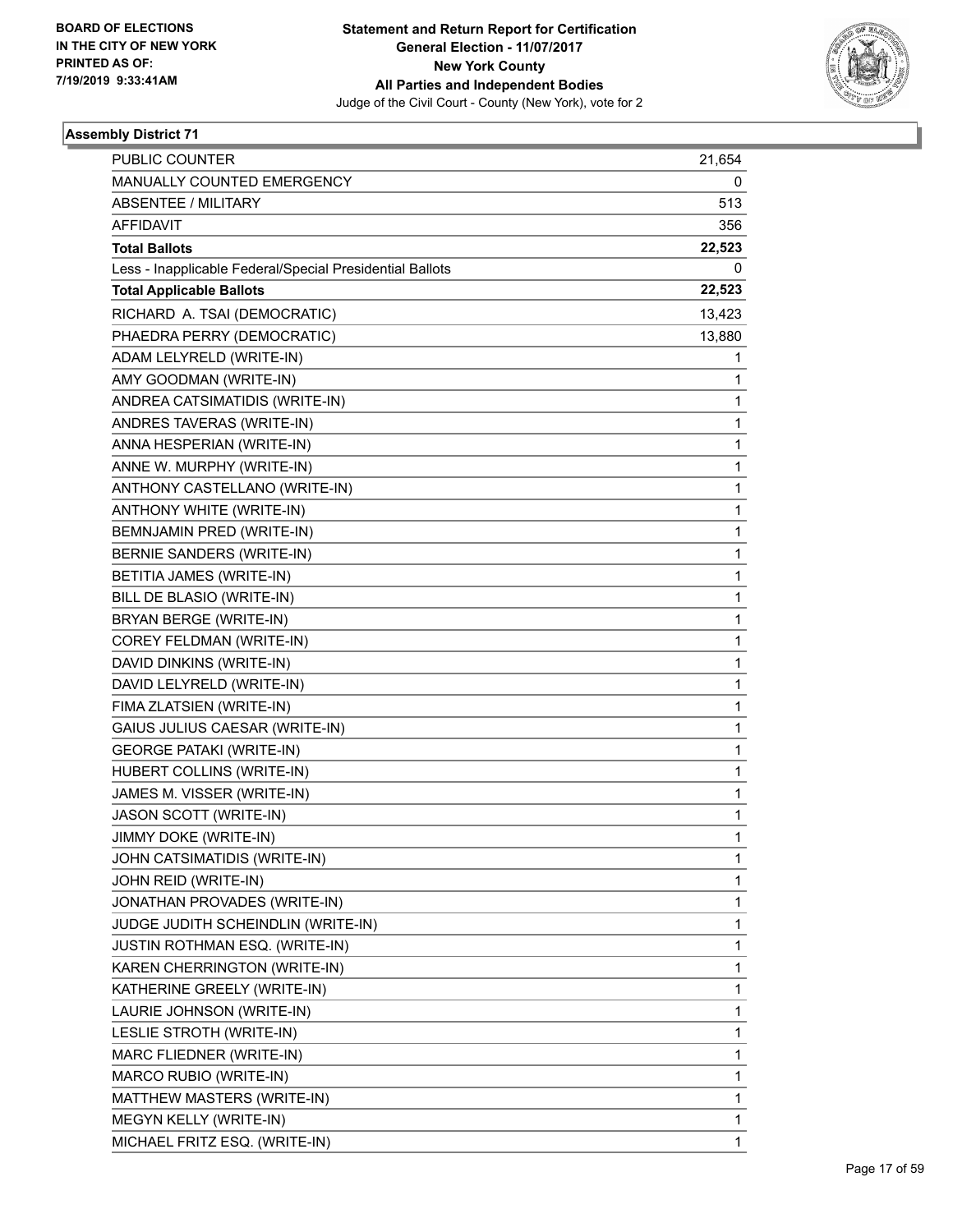

| NATASCIA AYERS (WRITE-IN)                 |                |
|-------------------------------------------|----------------|
| NEIL W. FAY (WRITE-IN)                    |                |
| PREET BHARARA (WRITE-IN)                  |                |
| R'NETTE TURBEE (WRITE-IN)                 |                |
| ROBERT BRILL, ESQ (WRITE-IN)              | $\overline{2}$ |
| ROBERTA BALDINI (WRITE-IN)                |                |
| ROGER SMITH (WRITE-IN)                    |                |
| SETH GUTHARTZ (WRITE-IN)                  |                |
| SHAHABUDDEEN ALLY (WRITE-IN)              | 1              |
| SIDNEY POTTER (WRITE-IN)                  |                |
| TED CRUZ (WRITE-IN)                       |                |
| THERESA E. HASSLER (WRITE-IN)             |                |
| UNATTRIBUTABLE WRITE-IN (WRITE-IN)        | 47             |
| UNCOUNTED WRITE-IN PER STATUTE (WRITE-IN) | 2              |
| WADE N GERMAN ESQ. (WRITE-IN)             | 1              |
| <b>Total Votes</b>                        | 27,403         |
| Unrecorded                                | 17,643         |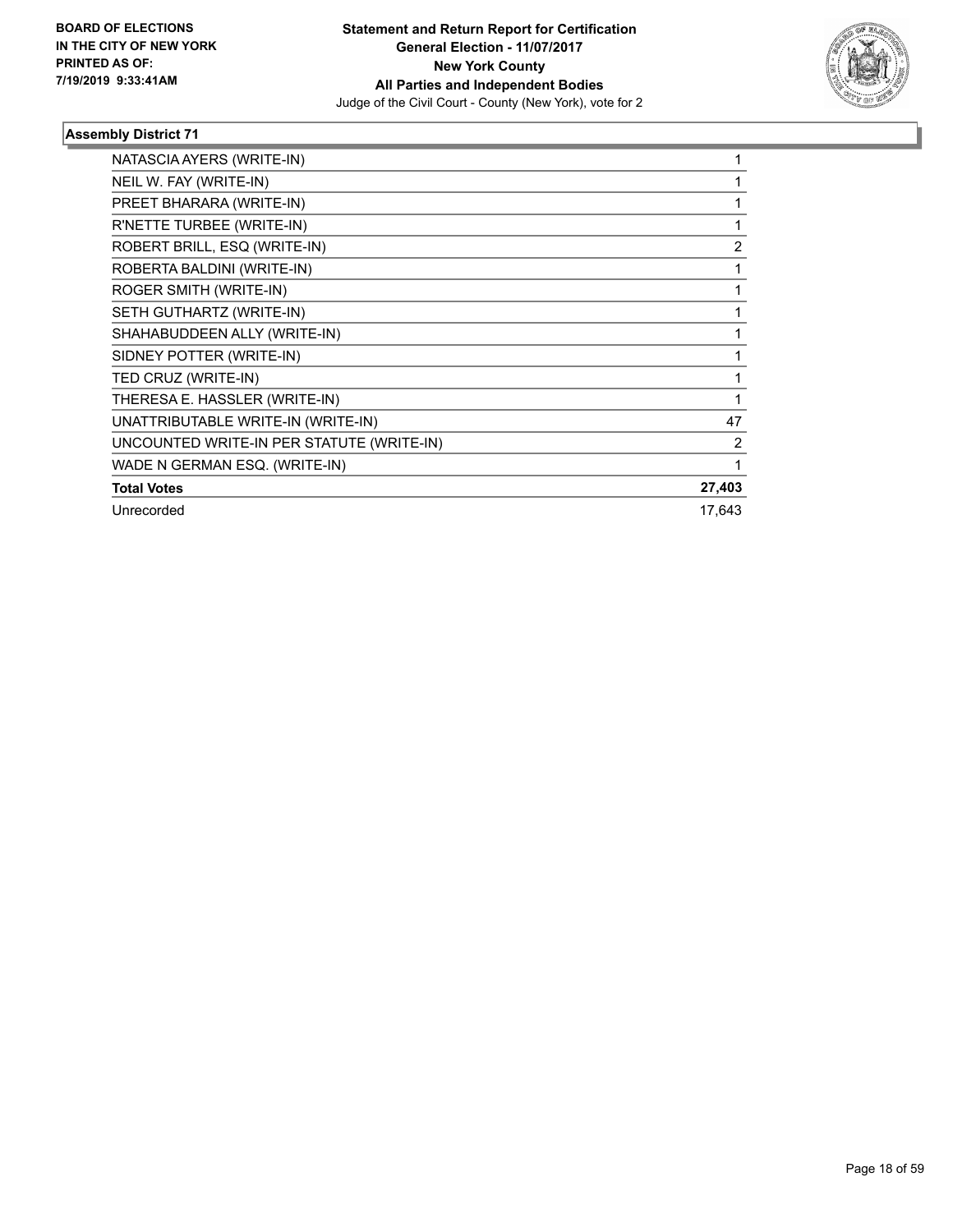

| PUBLIC COUNTER                                           | 16,395 |
|----------------------------------------------------------|--------|
| MANUALLY COUNTED EMERGENCY                               | 0      |
| <b>ABSENTEE / MILITARY</b>                               | 293    |
| <b>AFFIDAVIT</b>                                         | 249    |
| <b>Total Ballots</b>                                     | 16,937 |
| Less - Inapplicable Federal/Special Presidential Ballots | 0      |
| <b>Total Applicable Ballots</b>                          | 16,937 |
| RICHARD A. TSAI (DEMOCRATIC)                             | 9,311  |
| PHAEDRA PERRY (DEMOCRATIC)                               | 8,581  |
| AARON HAINES (WRITE-IN)                                  | 1      |
| ADAM HAMILTON (WRITE-IN)                                 | 1      |
| AZI ELLORICH (WRITE-IN)                                  | 1      |
| BARBARA FRASIER (WRITE-IN)                               | 1      |
| BERNIE SANDERS (WRITE-IN)                                | 1      |
| BEVERLY RASKIND (WRITE-IN)                               | 1      |
| BILL DE BLASIO (WRITE-IN)                                | 1      |
| <b>BOB KOCH (WRITE-IN)</b>                               | 1      |
| CARL SWERDEL (WRITE-IN)                                  | 1      |
| CARMEN PEREZ (WRITE-IN)                                  | 1      |
| CHARLES UDOH (WRITE-IN)                                  | 1      |
| CHRISTIAN GAN (WRITE-IN)                                 | 1      |
| CHUCK PERCY (WRITE-IN)                                   | 1      |
| DANIEL LIPSMAN (WRITE-IN)                                | 1      |
| DONALD TRUMP (WRITE-IN)                                  | 1      |
| EDWARD RAGUS (WRITE-IN)                                  | 1      |
| ELVIS PRESLEY (WRITE-IN)                                 | 1      |
| ERIC SNOW (WRITE-IN)                                     | 1      |
| ERIN TOMLINSON (WRITE-IN)                                | 1      |
| <b>GREHAN CICAULO (WRITE-IN)</b>                         | 1      |
| HARRIET TUBMAN (WRITE-IN)                                | 1      |
| HENRY E. MEREDITH JR (WRITE-IN)                          | 1      |
| IRA SAIGER (WRITE-IN)                                    | 1      |
| JAMES EDWARD LAWLOR III (WRITE-IN)                       | 1      |
| JAMES LOVING (WRITE-IN)                                  | 1      |
| JANE ASKINS (WRITE-IN)                                   | 1      |
| JEFFREY DEEGAN (WRITE-IN)                                | 1      |
| JENEIS DANBERG (WRITE-IN)                                | 1      |
| JOHN WANG (WRITE-IN)                                     | 1      |
| JOSE MANUEL SUERO (WRITE-IN)                             | 1      |
| JOSEPH COOPER (WRITE-IN)                                 | 1      |
| JUDAR ZUGER (WRITE-IN)                                   | 2      |
| KYLE POLL (WRITE-IN)                                     | 1      |
| LEAH GUIDA (WRITE-IN)                                    | 1      |
| MARCLE GEEGAN (WRITE-IN)                                 | 1      |
| MARY PEPPITO (WRITE-IN)                                  | 1      |
| MATTHEW MOFFA (WRITE-IN)                                 | 1      |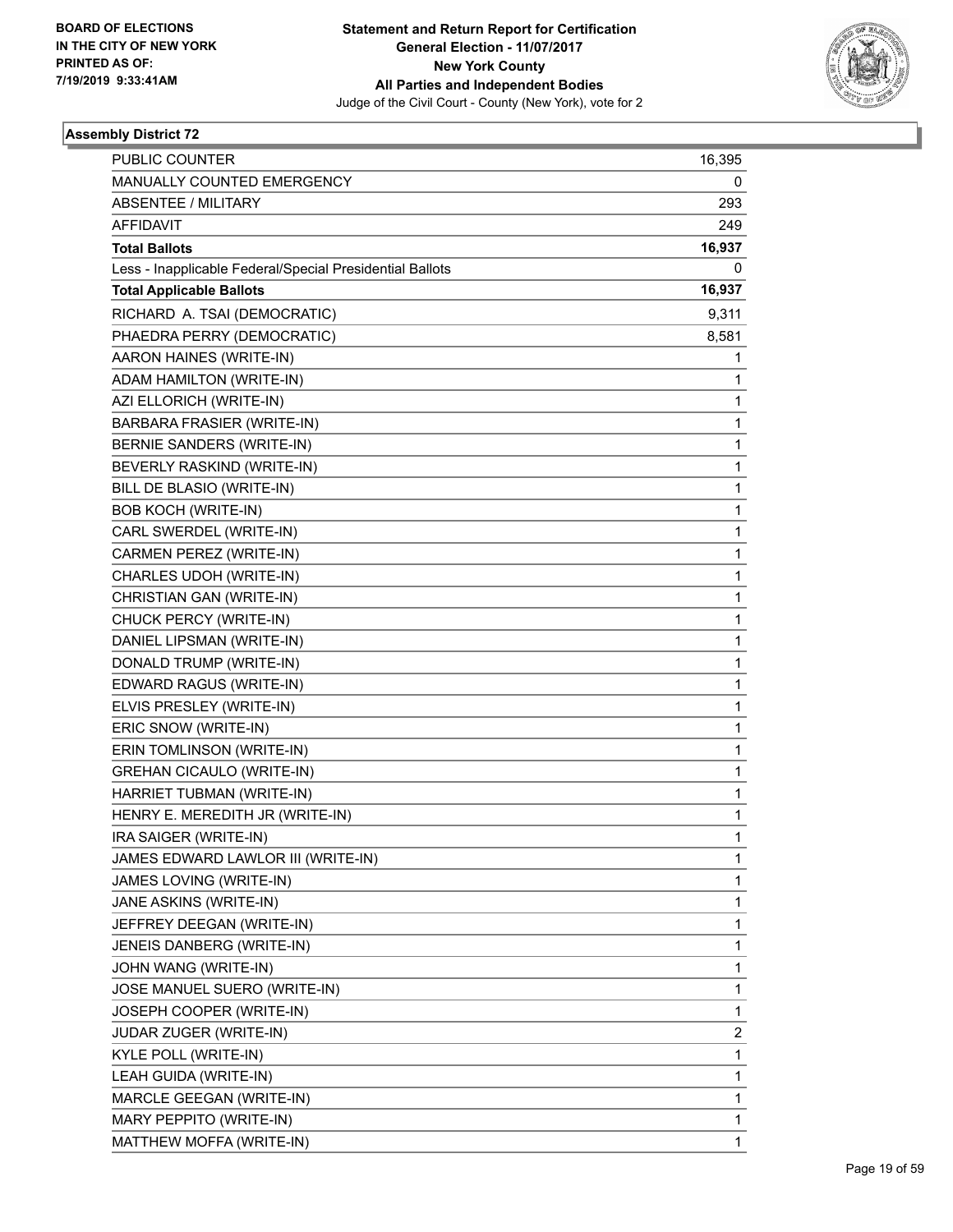

| MICHAEL TELLY (WRITE-IN)                  | $\mathbf{1}$ |
|-------------------------------------------|--------------|
| MICKY HELLER (WRITE-IN)                   | 1            |
| NARA NUFF (WRITE-IN)                      | 1            |
| NICOLE MALLIOTAKIS (WRITE-IN)             | 1            |
| NIKKI WOODS (WRITE-IN)                    | 1            |
| NINA GUIDA (WRITE-IN)                     | $\mathbf{1}$ |
| PHILIP SIMPSON (WRITE-IN)                 | 1            |
| RACHEL FRIEDMAN (WRITE-IN)                | $\mathbf{1}$ |
| RAFAEL HERNANDEZ (WRITE-IN)               | 1            |
| REIYO CYN (WRITE-IN)                      | 1            |
| ROBERT HITT (WRITE-IN)                    | 1            |
| RWJACK SAER (WRITE-IN)                    | 1            |
| SHARA EISNER GRYNBERG (WRITE-IN)          | $\mathbf{1}$ |
| STEVE SHREEFTER (WRITE-IN)                | 1            |
| STEVEN MASTY (WRITE-IN)                   | 1            |
| SYMORN MHIM (WRITE-IN)                    | 1            |
| TAMAR BENUS (WRITE-IN)                    | 1            |
| TARA TABASSI (WRITE-IN)                   | $\mathbf 1$  |
| TONY SOPRANO (WRITE-IN)                   | 1            |
| UNATTRIBUTABLE WRITE-IN (WRITE-IN)        | 38           |
| UNCOUNTED WRITE-IN PER STATUTE (WRITE-IN) | 8            |
| <b>VLASOR LENIN (WRITE-IN)</b>            | 1            |
| WOLFE SNOW (WRITE-IN)                     | 1            |
| WREN HARRINGTON (WRITE-IN)                | 1            |
| <b>Total Votes</b>                        | 17,998       |
| Unrecorded                                | 15,876       |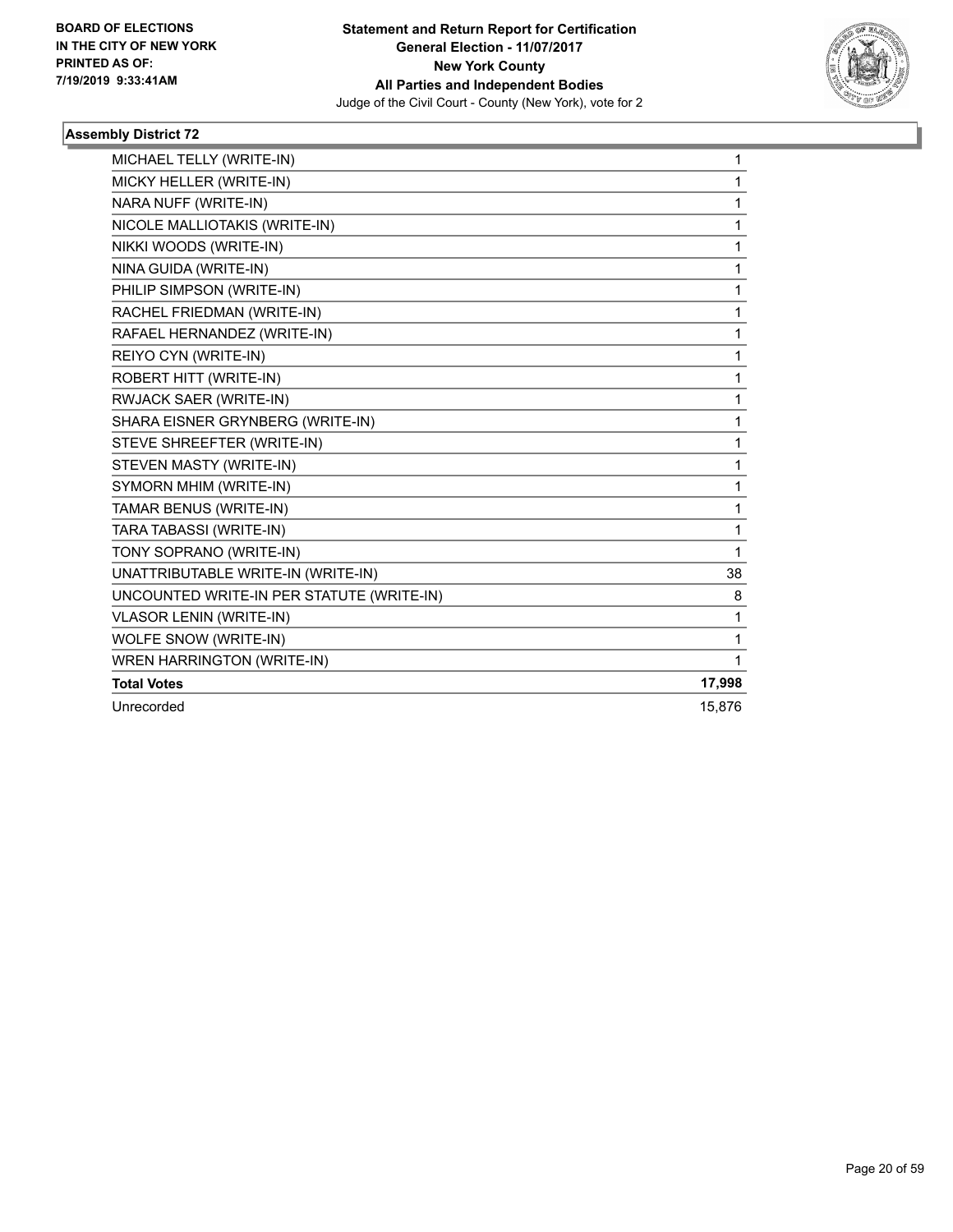

| PUBLIC COUNTER                                           | 22,827                  |
|----------------------------------------------------------|-------------------------|
| MANUALLY COUNTED EMERGENCY                               | 0                       |
| <b>ABSENTEE / MILITARY</b>                               | 978                     |
| <b>AFFIDAVIT</b>                                         | 228                     |
| <b>Total Ballots</b>                                     | 24,033                  |
| Less - Inapplicable Federal/Special Presidential Ballots | 0                       |
| <b>Total Applicable Ballots</b>                          | 24,033                  |
| RICHARD A. TSAI (DEMOCRATIC)                             | 14,650                  |
| PHAEDRA PERRY (DEMOCRATIC)                               | 14,118                  |
| ADAM KRAUSE (WRITE-IN)                                   | 1                       |
| ALBERTO BOZZOVO (WRITE-IN)                               | 1                       |
| ALEX L. REDLUS (WRITE-IN)                                | 1                       |
| ALEXANDER FOSTER (WRITE-IN)                              | 1                       |
| ALEXANDER STEPHENS (WRITE-IN)                            | 1                       |
| ALEXANDRA ROBERTSON (WRITE-IN)                           | 1                       |
| AMANDA BURAUSKI (WRITE-IN)                               | 1                       |
| AMMANIE AHMED (WRITE-IN)                                 | 2                       |
| ANDREW GOLDSTEIN (WRITE-IN)                              | 1                       |
| ANDREW PETER NAPOLITANO (WRITE-IN)                       | 1                       |
| ANDREW ROBERTSON (WRITE-IN)                              | $\mathbf{1}$            |
| ANDREW STERM (WRITE-IN)                                  | 1                       |
| ANDREW WOLGNSKI (WRITE-IN)                               | 1                       |
| ANITA CAMPBELL (WRITE-IN)                                | 1                       |
| ANTHONY CROWELL (WRITE-IN)                               | 1                       |
| ANTHONY WEINER (WRITE-IN)                                | $\overline{\mathbf{c}}$ |
| ARNOLD SCHWARZENEGGER (WRITE-IN)                         | $\mathbf{1}$            |
| BARBARA H. SHERER (WRITE-IN)                             | 1                       |
| BENJAMIN SEMEL (WRITE-IN)                                | 1                       |
| BERGONIA BALDUIA (WRITE-IN)                              | 1                       |
| BHUSKAR SUAKARA (WRITE-IN)                               | 1                       |
| BILL CLINTON (WRITE-IN)                                  | 1                       |
| BILL STEWART (WRITE-IN)                                  | 1                       |
| BINO CROSBY (WRITE-IN)                                   | 1                       |
| <b>BO DIETL (WRITE-IN)</b>                               | 3                       |
| BOB HOROWITZ (WRITE-IN)                                  | 1                       |
| <b>BOB JOHN (WRITE-IN)</b>                               | 1                       |
| BOBBY SAUNDER (WRITE-IN)                                 | 1                       |
| <b>BRANDON FINNIGAN (WRITE-IN)</b>                       | 1                       |
| CASS ADELMAN (WRITE-IN)                                  | 1                       |
| CHARLES HUG (WRITE-IN)                                   | 1                       |
| CLAIRE WORLEY (WRITE-IN)                                 | 1                       |
| COLIN RIORDIN (WRITE-IN)                                 | 1                       |
| DANIEL ANGIELLIO (WRITE-IN)                              | 1                       |
| DAVID DUKE (WRITE-IN)                                    | 1                       |
| DAVID HASNER (WRITE-IN)                                  | 1                       |
| DEMETRY COPPER (WRITE-IN)                                | 1                       |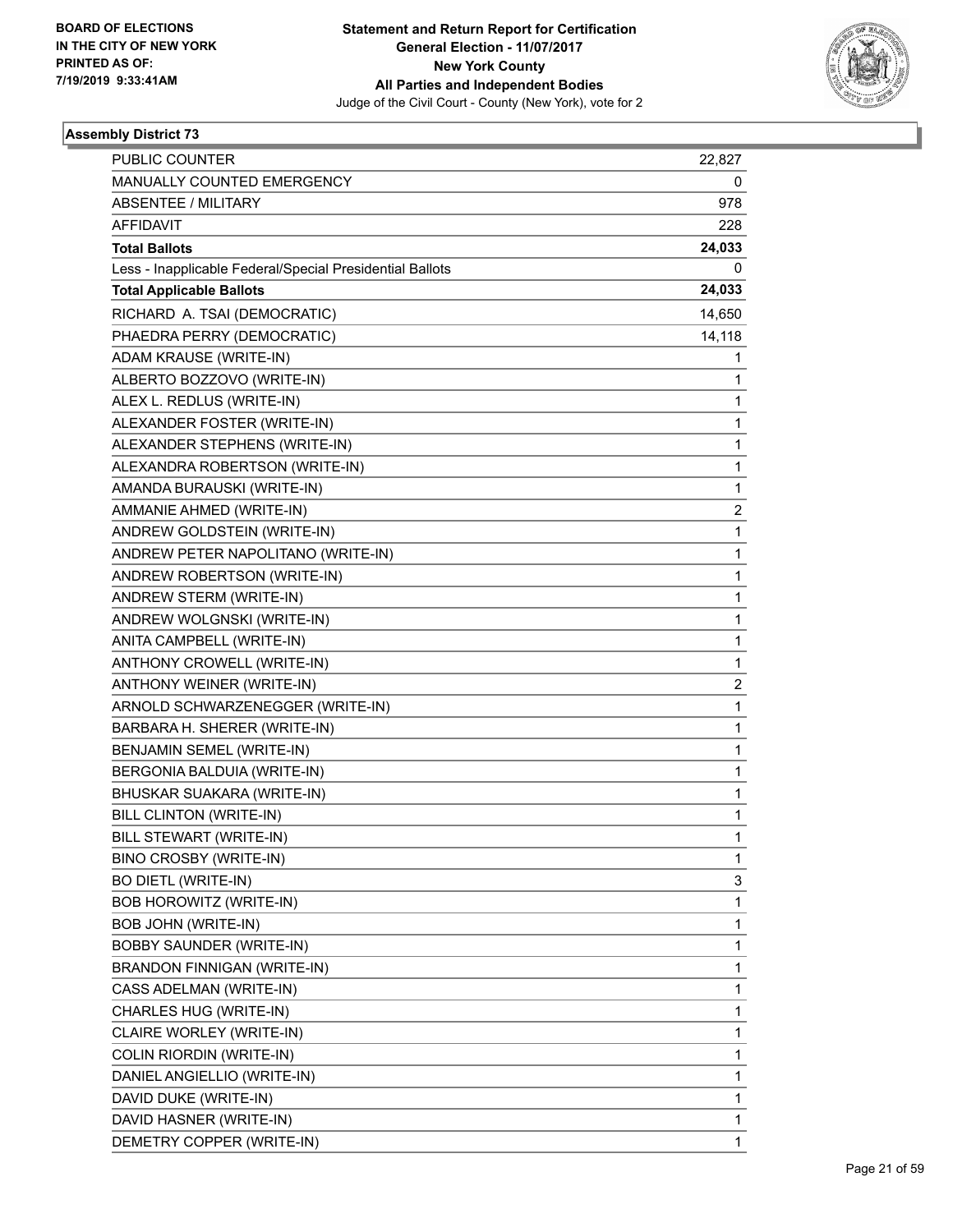

| DENNIS A. KLEJNA (WRITE-IN)       | $\mathbf{1}$   |
|-----------------------------------|----------------|
| DONALD ENG (WRITE-IN)             | $\mathbf{1}$   |
| DONALD TRUMP (WRITE-IN)           | $\overline{c}$ |
| ED MCNALLY (WRITE-IN)             | 1              |
| EDWARD MCNALLY (WRITE-IN)         | $\mathbf{1}$   |
| EILEEN JONES (WRITE-IN)           | $\mathbf{1}$   |
| ELENI SMIT (WRITE-IN)             | 2              |
| ELI ZAKUTO (WRITE-IN)             | $\mathbf{1}$   |
| ELLEN OXMAN (WRITE-IN)            | $\overline{2}$ |
| EMILY PODO KIM (WRITE-IN)         | 1              |
| FRANK SCALA (WRITE-IN)            | $\mathbf{1}$   |
| FRANK UZZI (WRITE-IN)             | $\mathbf{1}$   |
| FRANK VALDEZ (WRITE-IN)           | 1              |
| <b>GEORGE PATAKI (WRITE-IN)</b>   | $\overline{c}$ |
| <b>GEORGE WORLEY (WRITE-IN)</b>   | 1              |
| <b>GERALD BOROD (WRITE-IN)</b>    | 1              |
| <b>GLENN BUSCH (WRITE-IN)</b>     | $\mathbf{1}$   |
| <b>GLENN DANZIG (WRITE-IN)</b>    | $\mathbf{1}$   |
| <b>GRETCHEN PILLAR (WRITE-IN)</b> | 1              |
| HARNET KAPLAN (WRITE-IN)          | $\mathbf{1}$   |
| HARVEY WEINSTEIN (WRITE-IN)       | 1              |
| HELEN LUKEUICZ (WRITE-IN)         | 1              |
| HILLARY CLINTON (WRITE-IN)        | 4              |
| IVANKA TRUMP (WRITE-IN)           | $\mathbf{1}$   |
| JAMES MILLER (WRITE-IN)           | 1              |
| JAMES SIMMONS (WRITE-IN)          | $\mathbf{1}$   |
| JAMES WETZEL (WRITE-IN)           | 1              |
| JAMIE DIMON (WRITE-IN)            | 1              |
| JANICE LINTZ (WRITE-IN)           | $\mathbf{1}$   |
| JASON ADELMAN (WRITE-IN)          | $\mathbf{1}$   |
| JEANINE PIRRO (WRITE-IN)          | $\overline{a}$ |
| JEFFREY HAMBURG (WRITE-IN)        | $\mathbf{1}$   |
| JEREMY STEWART (WRITE-IN)         | 1              |
| JEROME TAUBER (WRITE-IN)          | 1              |
| JESSICA AMYOTTE (WRITE-IN)        | $\mathbf 1$    |
| <b>JESSIE HORWITZ (WRITE-IN)</b>  | 1              |
| <b>JIM THOMPSON (WRITE-IN)</b>    | 1              |
| JOE GILMARTIN (WRITE-IN)          | $\mathbf{1}$   |
| <b>JOE LHOTA (WRITE-IN)</b>       | 1              |
| JOE PISCAPO (WRITE-IN)            | 1              |
| JOHN CARPENTER (WRITE-IN)         | $\mathbf{1}$   |
| JOHN G. ROBERTS JR. (WRITE-IN)    | 1              |
| JOHN HAYELLOW (WRITE-IN)          | 1              |
| JOHN HOVING (WRITE-IN)            | $\mathbf 1$    |
| JOHN J. JONES (WRITE-IN)          | $\mathbf{1}$   |
| JOHN LIM ESQ. (WRITE-IN)          | 1              |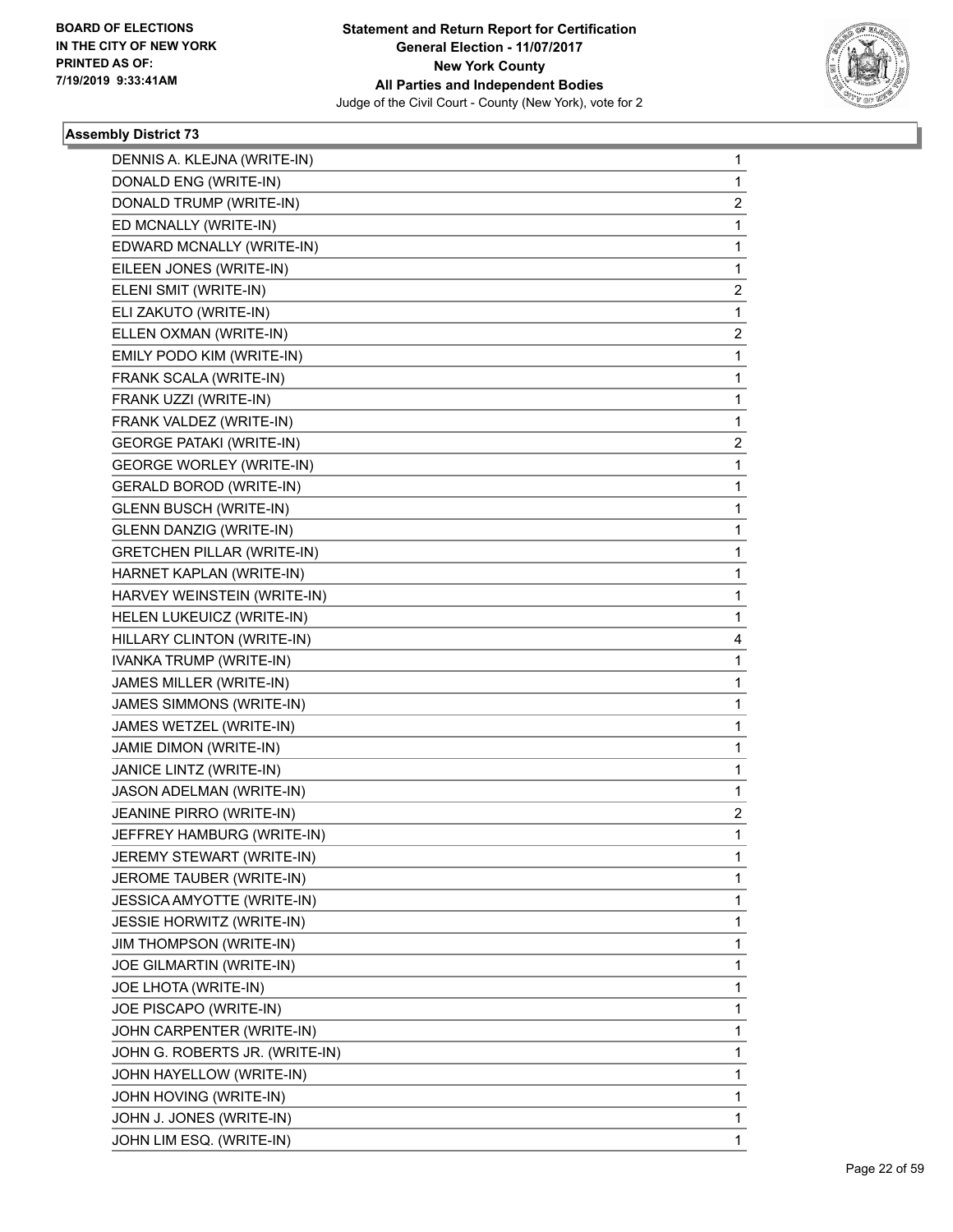

| JOHN P. JOHNSON (WRITE-IN)        | 1 |
|-----------------------------------|---|
| JONATHAN ZAVIN (WRITE-IN)         | 1 |
| JOSEPH FIRNENO (WRITE-IN)         | 1 |
| JUDGE JUDITH SHIENDLIN (WRITE-IN) | 1 |
| JUDITH POLAR (WRITE-IN)           | 1 |
| JUDY SHEINDLIN (WRITE-IN)         | 1 |
| KARA DUNN (WRITE-IN)              | 1 |
| KATIE OLSEN (WRITE-IN)            | 1 |
| KEVIN HAMMAND (WRITE-IN)          | 1 |
| KURT COBAIN (WRITE-IN)            | 1 |
| LANCE KLIENBERG (WRITE-IN)        | 1 |
| LEO CHEN O'CONNEL (WRITE-IN)      | 1 |
| LEONARD CECERC (WRITE-IN)         | 1 |
| LESLIE CROOKER SYNDEN (WRITE-IN)  | 1 |
| LINDA BOROD (WRITE-IN)            | 1 |
| LINDSAY OLIVER (WRITE-IN)         | 1 |
| LLYOD BLANK REIN (WRITE-IN)       | 1 |
| LOUIS LENGLET (WRITE-IN)          | 1 |
| MARCO SCHNABL (WRITE-IN)          | 1 |
| MARIO CUOMO (WRITE-IN)            | 1 |
| MARK LEVINE (WRITE-IN)            | 1 |
| MARK STOLTZ (WRITE-IN)            | 1 |
| MATTHEW HILLSBERG (WRITE-IN)      | 1 |
| MATTHEW J. AALDS (WRITE-IN)       | 1 |
| MATTHEW J. BRIEF (WRITE-IN)       | 1 |
| MICHAEL BLOOMBERG (WRITE-IN)      | 2 |
| MICHAEL GREGORER (WRITE-IN)       | 2 |
| MICHAEL JERMYN (WRITE-IN)         | 2 |
| MIKE CHESTER (WRITE-IN)           | 1 |
| MILA MCKEE (WRITE-IN)             | 1 |
| MILES COLEMAN (WRITE-IN)          | 1 |
| MIMI J. FRIDAY (WRITE-IN)         | 1 |
| MITCHELL TENZON (WRITE-IN)        | 1 |
| NATALIE SOBCHAK (WRITE-IN)        | 1 |
| NEIL ALBSTEIN (WRITE-IN)          | 1 |
| NICOLE JONES (WRITE-IN)           | 1 |
| NICOLE JORDAN (WRITE-IN)          | 1 |
| NICOLE MALLIOTAKIS (WRITE-IN)     | 1 |
| NICOLE WEINGARTNER (WRITE-IN)     | 1 |
| NINA ROTH (WRITE-IN)              | 1 |
| OMARI DILLARD (WRITE-IN)          | 1 |
| PENELOPE JENSEN (WRITE-IN)        | 1 |
| PETER KANAVOS (WRITE-IN)          | 1 |
| PHIL T. PULASKI (WRITE-IN)        | 1 |
| PRIYANKA CHOPRA (WRITE-IN)        | 1 |
| RAFAEL SANTANA (WRITE-IN)         | 1 |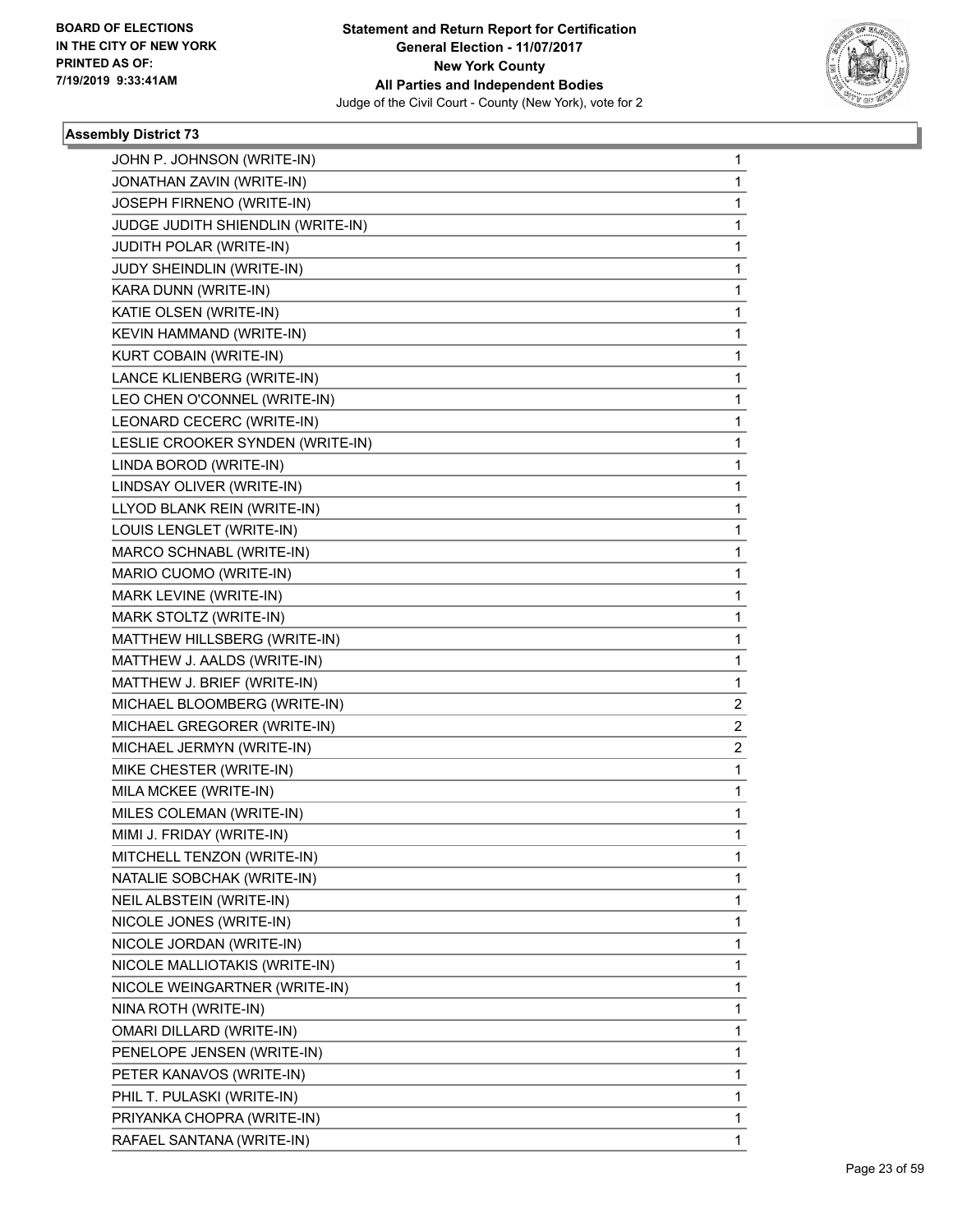

| RICHARD GELB (WRITE-IN)                   | 1                       |
|-------------------------------------------|-------------------------|
| ROBERT DOWD (WRITE-IN)                    | 1                       |
| ROBERT ENGLAND (WRITE-IN)                 | 1                       |
| ROBERT HARIRI (WRITE-IN)                  | 1                       |
| RONALD SUSSMAN (WRITE-IN)                 | 1                       |
| RUSS CHASNEY (WRITE-IN)                   | 1                       |
| RYAN MCCARTNEY (WRITE-IN)                 | 1                       |
| SAM SADDEN (WRITE-IN)                     | 1                       |
| SAMUEL GUNTHER (WRITE-IN)                 | $\mathbf{1}$            |
| SARAH JONES (WRITE-IN)                    | 1                       |
| SARAH VOUTYRAS (WRITE-IN)                 | 1                       |
| SCOTT RUESTAILHOZ (WRITE-IN)              | 1                       |
| SEBASTIAN GRUSON (WRITE-IN)               | $\overline{\mathbf{c}}$ |
| SHARRON NORMAN (WRITE-IN)                 | 1                       |
| SHEA FINK (WRITE-IN)                      | $\overline{\mathbf{c}}$ |
| SHELLY LIANG (WRITE-IN)                   | 1                       |
| SONIA SOTOMAYOR (WRITE-IN)                | 1                       |
| STANLEY WEISS ESQ. (WRITE-IN)             | 1                       |
| STEPHANIE HAYELLOW (WRITE-IN)             | 1                       |
| STEPHEN COLBERT (WRITE-IN)                | 1                       |
| STEPHEN MARSHALL (WRITE-IN)               | 1                       |
| STEVE SHEINFELD (WRITE-IN)                | 1                       |
| SYLVIA NG (WRITE-IN)                      | $\mathbf{1}$            |
| THOMAS BROUSSARD (WRITE-IN)               | 2                       |
| THOMAS SILBIN (WRITE-IN)                  | 1                       |
| TOM COLE (WRITE-IN)                       | 1                       |
| UNATTRIBUTABLE WRITE-IN (WRITE-IN)        | 123                     |
| UNCOUNTED WRITE-IN PER STATUTE (WRITE-IN) | 3                       |
| WALDO ZUMARAN (WRITE-IN)                  | 1                       |
| WALLY BACHMAN (WRITE-IN)                  | 1                       |
| WILLAM SHAWN REDDEN (WRITE-IN)            | $\mathbf{1}$            |
| WILLIAM H. HEYMAN (WRITE-IN)              | 1                       |
| WILLIAM J. CLINTON (WRITE-IN)             | 1                       |
| <b>Total Votes</b>                        | 29,072                  |
| Unrecorded                                | 18,994                  |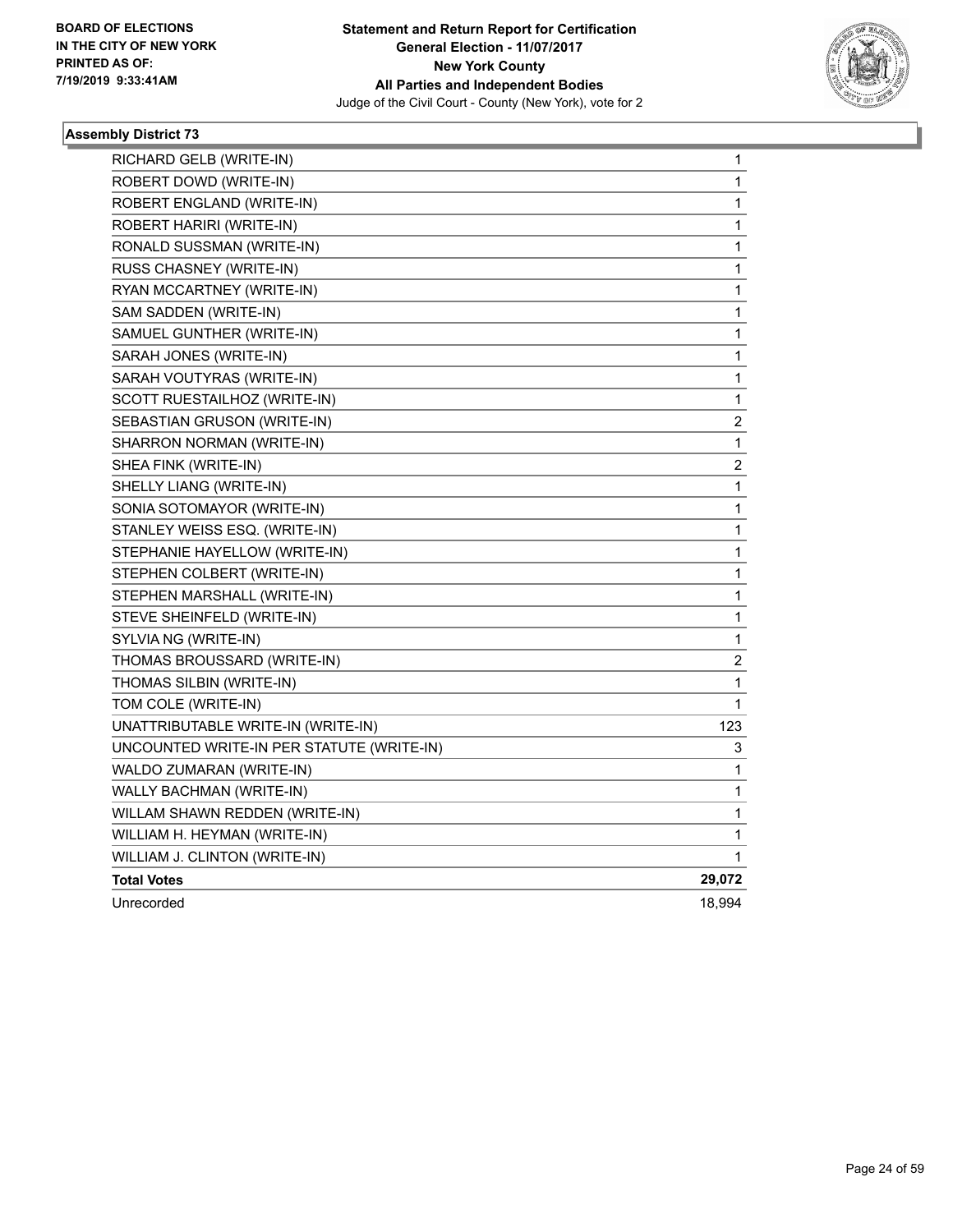

| <b>PUBLIC COUNTER</b>                                    | 21,830       |
|----------------------------------------------------------|--------------|
| MANUALLY COUNTED EMERGENCY                               | 0            |
| <b>ABSENTEE / MILITARY</b>                               | 588          |
| AFFIDAVIT                                                | 247          |
| <b>Total Ballots</b>                                     | 22,665       |
| Less - Inapplicable Federal/Special Presidential Ballots | 0            |
| <b>Total Applicable Ballots</b>                          | 22,665       |
| RICHARD A. TSAI (DEMOCRATIC)                             | 14,355       |
| PHAEDRA PERRY (DEMOCRATIC)                               | 13,781       |
| AARON JUDGE (WRITE-IN)                                   | 3            |
| AARON PEGG (WRITE-IN)                                    | 1            |
| ALAN DALEO (WRITE-IN)                                    | 1            |
| ALEXANDER HAMILTON (WRITE-IN)                            | 1            |
| ALI ZAMAN (WRITE-IN)                                     | $\mathbf{1}$ |
| AMIT K. CHHABRA (WRITE-IN)                               | 1            |
| AMY CURRAN (WRITE-IN)                                    | 1            |
| AVIAD BOONER (WRITE-IN)                                  | 1            |
| BARBARA RENDER (WRITE-IN)                                | 1            |
| BETHY LUGO (WRITE-IN)                                    | 1            |
| BILL DE BLASIO (WRITE-IN)                                | $\mathbf{1}$ |
| <b>BO DIETL (WRITE-IN)</b>                               | 1            |
| <b>BOBBY KOLIN (WRITE-IN)</b>                            | 1            |
| <b>BONNIE GRAYSON (WRITE-IN)</b>                         | 1            |
| <b>BRENDAN KEARSE (WRITE-IN)</b>                         | 1            |
| <b>BRIAN TRAINER (WRITE-IN)</b>                          | 1            |
| BRIAN WADDELL (WRITE-IN)                                 | $\mathbf{1}$ |
| BRYANT CHERRY-WOODE (WRITE-IN)                           | 1            |
| CAROLYN CONABOY (WRITE-IN)                               | 1            |
| <b>CASEY SHANNON (WRITE-IN)</b>                          | 1            |
| CATHERINE HILLER (WRITE-IN)                              | 1            |
| CHIARA MINERAL (WRITE-IN)                                | 1            |
| CHRISTOPHER CASEY (WRITE-IN)                             | 1            |
| CLARE GRUMNEY (WRITE-IN)                                 | 1            |
| CLAUDE WINFIELD (WRITE-IN)                               | 1            |
| CYNTHIA H. CONTI-COOK (WRITE-IN)                         | 1            |
| DAN GARODNICK (WRITE-IN)                                 | 1            |
| DAN GARRITY (WRITE-IN)                                   | 1            |
| DAN GRABER (WRITE-IN)                                    | 1            |
| DAVID DINKINS (WRITE-IN)                                 | 1            |
| DENISE L. SHER (WRITE-IN)                                | 1            |
| DOMINIC CARTER (WRITE-IN)                                | 1            |
| DON MATTINGLY (WRITE-IN)                                 | 1            |
| DR. RON PAUL (WRITE-IN)                                  | 1            |
| ELIAS GEORGE (WRITE-IN)                                  | 1            |
| ELLEN EDWARDS (WRITE-IN)                                 | 1            |
| EMANUEL J CHOSAK (WRITE-IN)                              | 1            |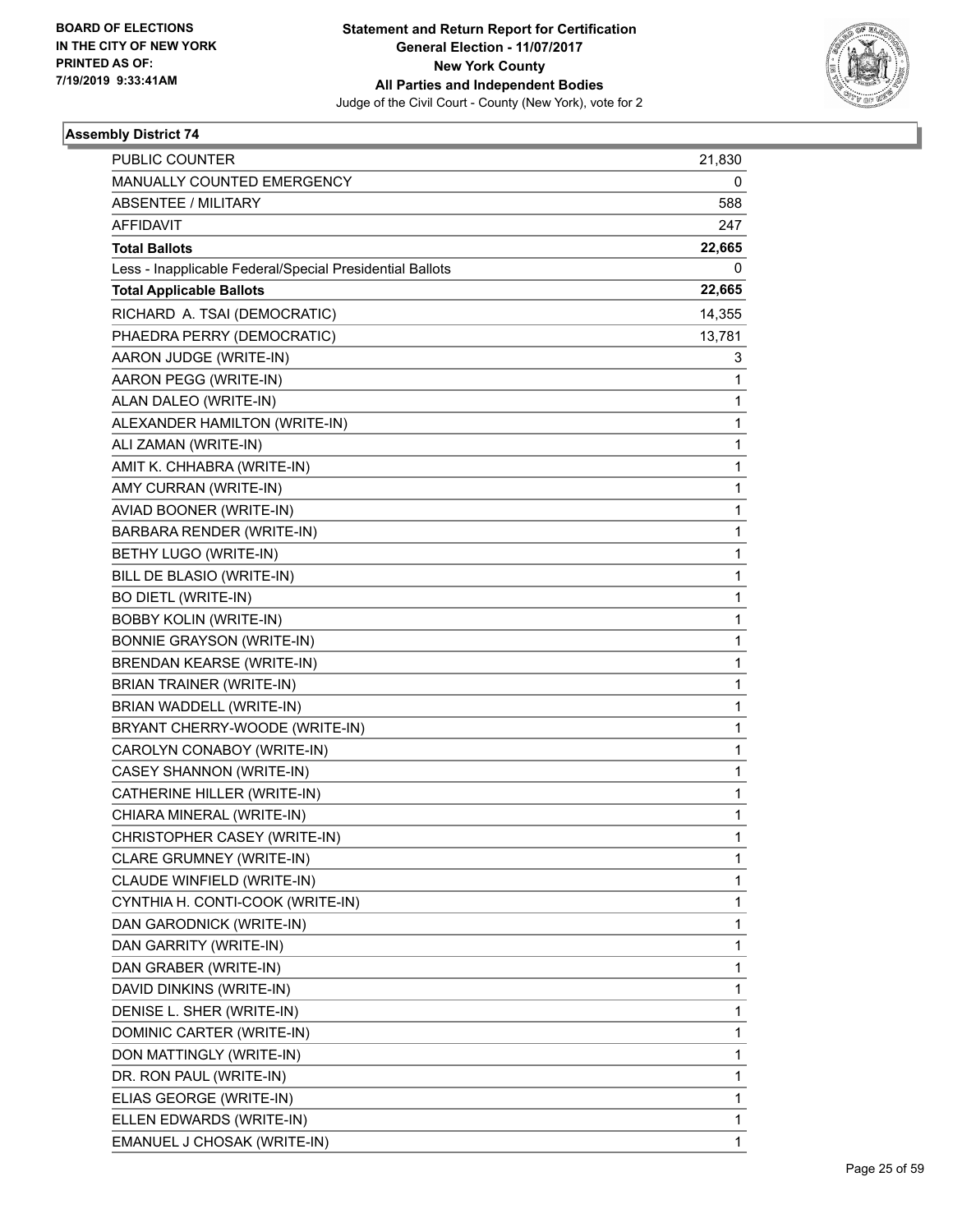

| EMILY BASS (WRITE-IN)                | 1 |
|--------------------------------------|---|
| ERIC TRUMP (WRITE-IN)                | 2 |
| FRANK SCALA (WRITE-IN)               | 1 |
| FRAZOR RICE (WRITE-IN)               | 1 |
| FRED DESTROMP (WRITE-IN)             | 1 |
| <b>GAHAN HASKINS (WRITE-IN)</b>      | 1 |
| <b>GAHAN JOHN HASKINS (WRITE-IN)</b> | 1 |
| <b>GEORGE W. BUSH (WRITE-IN)</b>     | 1 |
| GILBERT C. HONG (WRITE-IN)           | 1 |
| <b>GRACE JONES (WRITE-IN)</b>        | 1 |
| HARRY BOGDOS (WRITE-IN)              | 1 |
| HENRY A MARTUSCELLO (WRITE-IN)       | 1 |
| IVANKA TRUMP (WRITE-IN)              | 1 |
| JACK DOUGLAS (WRITE-IN)              | 1 |
| <b>JACKIE EARLY (WRITE-IN)</b>       | 1 |
| JACQUELINE ZAMAN (WRITE-IN)          | 1 |
| JAMES C. MOSLEY (WRITE-IN)           | 1 |
| JAMES MOSLEY (WRITE-IN)              | 1 |
| JAMES SLATTERY III (WRITE-IN)        | 1 |
| JANOS MARTON (WRITE-IN)              | 1 |
| JARED KUSHNER (WRITE-IN)             | 1 |
| JASON C. MARRILLO (WRITE-IN)         | 1 |
| JEANNE KNOX (WRITE-IN)               | 1 |
| JEFF SESSIONS (WRITE-IN)             | 1 |
| JENN BRUNO (WRITE-IN)                | 1 |
| JIMMY MCMILLIAN (WRITE-IN)           | 1 |
| JOHN DILLON (WRITE-IN)               | 1 |
| JOHN GIBSON (WRITE-IN)               | 1 |
| JONAH GANTZ (WRITE-IN)               | 1 |
| JOSE ALTUVE (WRITE-IN)               | 1 |
| JOSEPH J. MURPHY JR. (WRITE-IN)      | 1 |
| JOSEPH TRAVEE (WRITE-IN)             | 1 |
| JOSH REITZAS (WRITE-IN)              | 1 |
| JULIO SURIEL (WRITE-IN)              | 1 |
| KEN SCHAEFFER (WRITE-IN)             | 1 |
| LARRY ELDER (WRITE-IN)               | 1 |
| LEA HANLON (WRITE-IN)                | 1 |
| LISA Y LINDER (WRITE-IN)             | 1 |
| LIZ LAUA (WRITE-IN)                  | 1 |
| LUIS BAEZ (WRITE-IN)                 | 1 |
| LYLE DOUGLAS (WRITE-IN)              | 1 |
| LYNN WERNER (WRITE-IN)               | 1 |
| MARC FLIEDNER (WRITE-IN)             | 1 |
| MARSHALL GREEN (WRITE-IN)            | 1 |
| MARTIN "MARTY" NEEDELEMAN (WRITE-IN) | 1 |
| MARY A MARTUSCELLO (WRITE-IN)        | 1 |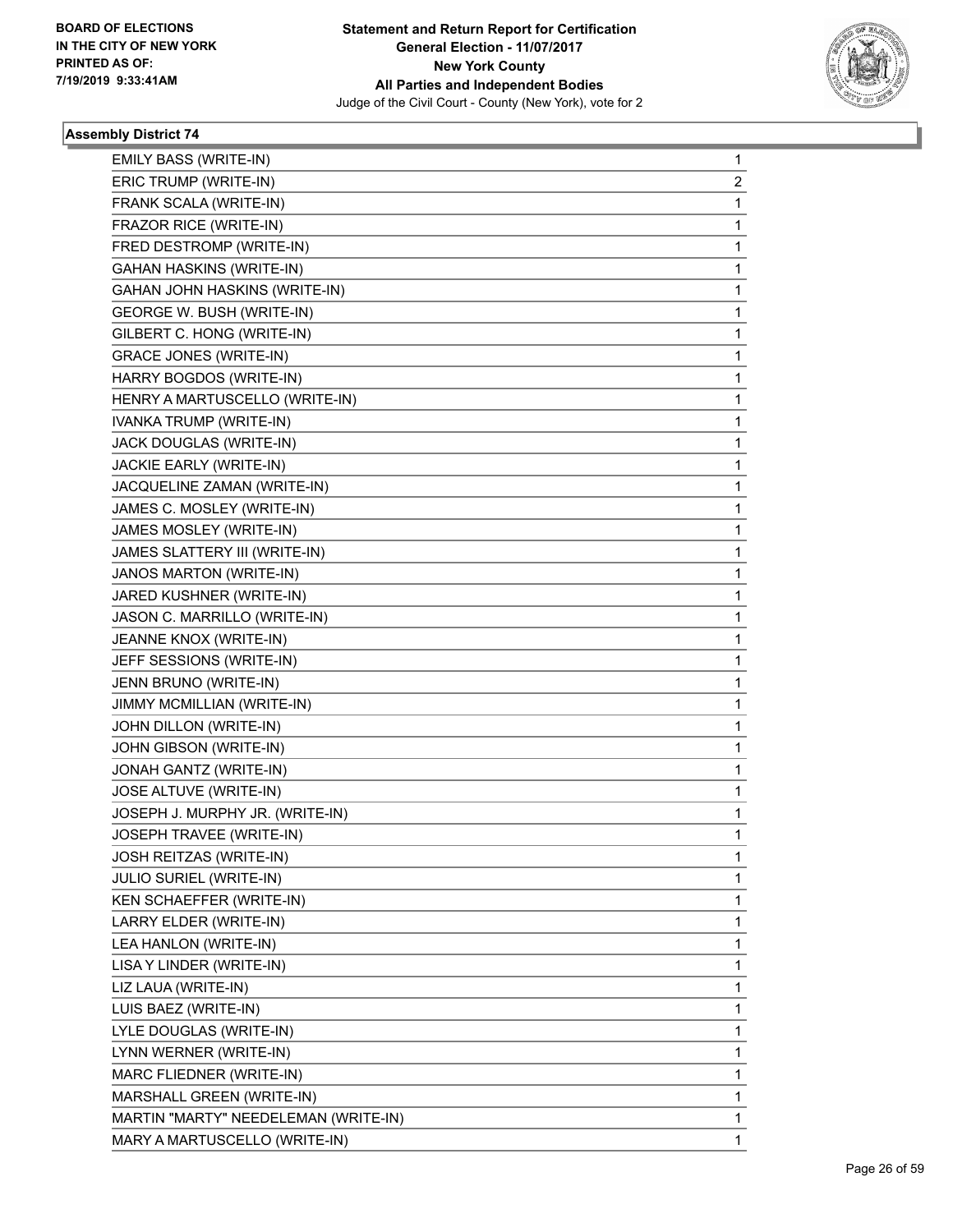

| MATTHEW TRIESTE (WRITE-IN)                | 1      |
|-------------------------------------------|--------|
| MICHAEL BLOOMBERG (WRITE-IN)              | 1      |
| MICHAEL LEBRON (WRITE-IN)                 | 1      |
| MICHAEL NOOWAN (WRITE-IN)                 | 1      |
| NALRID RACHLIN (WRITE-IN)                 | 1      |
| NATHANIEL BOTWINICK (WRITE-IN)            | 1      |
| NICHOLAS MINERAL (WRITE-IN)               | 1      |
| NICK RONDAZZO (WRITE-IN)                  | 1      |
| NICOLE MALLIOTAKIS (WRITE-IN)             | 1      |
| NORM SAADA (WRITE-IN)                     | 1      |
| PATRICK BIRNEY (WRITE-IN)                 | 1      |
| PETER FERRASI (WRITE-IN)                  | 1      |
| PETER SULLIVAN (WRITE-IN)                 | 1      |
| RACHAL GOLDBRENNER (WRITE-IN)             | 1      |
| RANDY ABREU (WRITE-IN)                    | 1      |
| REBECCA HARARY (WRITE-IN)                 | 1      |
| RICHARD A. ROTHERUEL (WRITE-IN)           | 1      |
| RICHARD BAXT (WRITE-IN)                   | 2      |
| RICHARD EPSTEIN (WRITE-IN)                | 1      |
| RICK SNYDER (WRITE-IN)                    | 1      |
| RON BAKER (WRITE-IN)                      | 1      |
| RUBEN SANTIAGO (WRITE-IN)                 | 1      |
| RUDOLPH GIULIANI (WRITE-IN)               | 1      |
| RUDY GUILIANI (WRITE-IN)                  | 1      |
| SCOTT STRINGER (WRITE-IN)                 | 1      |
| SIOBHAN NEVILLE (WRITE-IN)                | 2      |
| STEVEN SPIELBERG (WRITE-IN)               | 1      |
| SUSAN GRANT (WRITE-IN)                    | 1      |
| TIFFANY TRUMP (WRITE-IN)                  | 1      |
| UNATTRIBUTABLE WRITE-IN (WRITE-IN)        | 91     |
| UNCOUNTED WRITE-IN PER STATUTE (WRITE-IN) | 1      |
| VINCENT J. ROMANO (WRITE-IN)              | 1      |
| WALTER ANTOGININI (WRITE-IN)              | 1      |
| WHYNE SMITH (WRITE-IN)                    | 1      |
| <b>WILLIE SUTTON (WRITE-IN)</b>           | 1      |
| <b>Total Votes</b>                        | 28,349 |
| Unrecorded                                | 16,981 |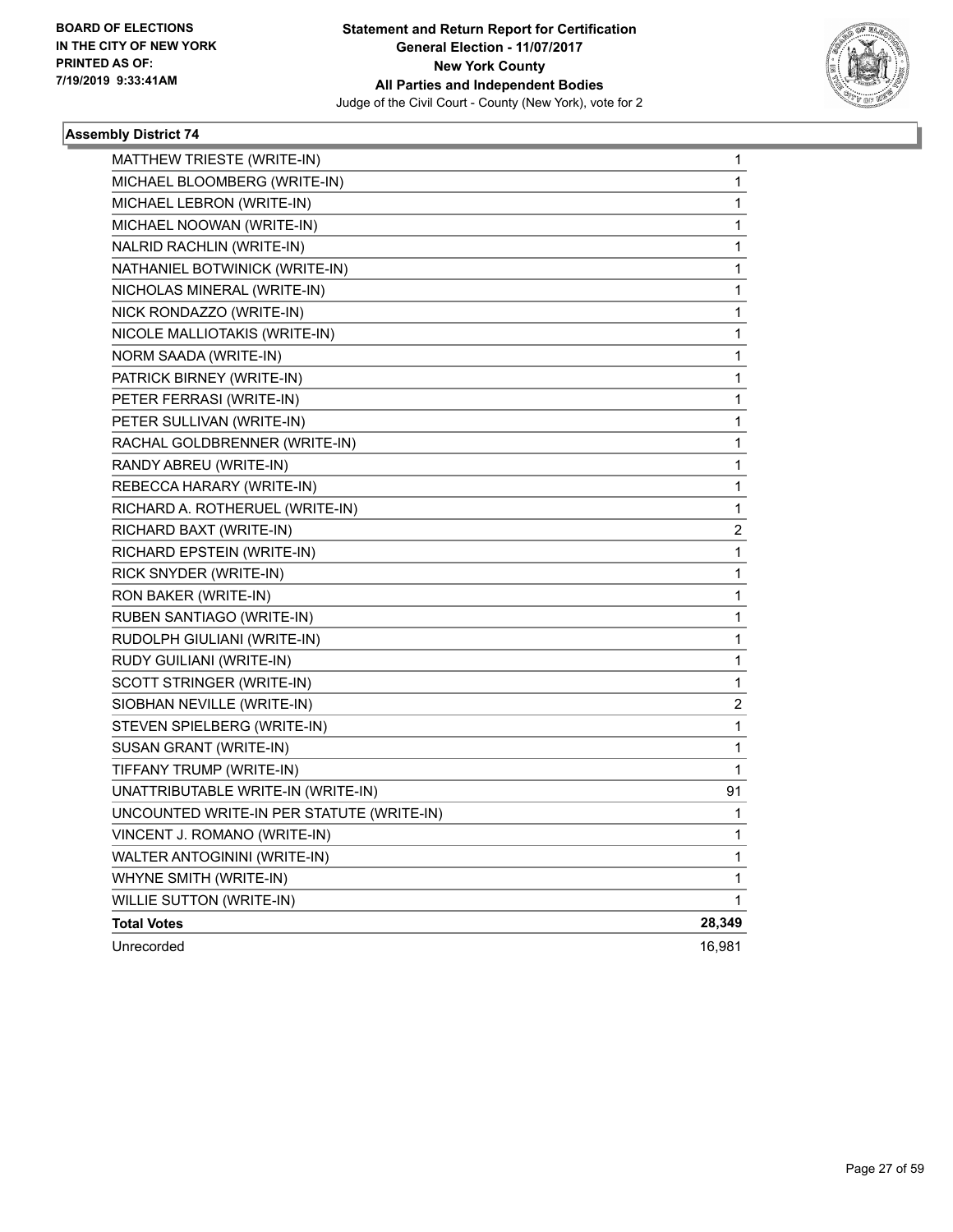

| <b>PUBLIC COUNTER</b>                                    | 21,293                  |
|----------------------------------------------------------|-------------------------|
| MANUALLY COUNTED EMERGENCY                               | 0                       |
| <b>ABSENTEE / MILITARY</b>                               | 692                     |
| AFFIDAVIT                                                | 317                     |
| <b>Total Ballots</b>                                     | 22,302                  |
| Less - Inapplicable Federal/Special Presidential Ballots | 0                       |
| <b>Total Applicable Ballots</b>                          | 22,302                  |
| RICHARD A. TSAI (DEMOCRATIC)                             | 14,912                  |
| PHAEDRA PERRY (DEMOCRATIC)                               | 14,458                  |
| ADRIAN PATRIDGE (WRITE-IN)                               | 1                       |
| AL URBANSKI (WRITE-IN)                                   | 1                       |
| ALYSSA BEAVER GOMEZ (WRITE-IN)                           | 1                       |
| ANGELA KWON (WRITE-IN)                                   | 1                       |
| ARI RUBEN (WRITE-IN)                                     | $\mathbf{1}$            |
| ASHLEE CRAWFORD (WRITE-IN)                               | 1                       |
| AVE MARIA BRENNAN (WRITE-IN)                             | 1                       |
| BERNARD R. BLOCK (WRITE-IN)                              | 1                       |
| BILL WHITE (WRITE-IN)                                    | 1                       |
| CANDICE ACKEMAN (WRITE-IN)                               | 1                       |
| CHERYL SOLOMON (WRITE-IN)                                | $\mathbf{1}$            |
| CHRIS COLLEY (WRITE-IN)                                  | 1                       |
| CHRIS KRISTOFF (WRITE-IN)                                | 1                       |
| CHRISTINE QUINN (WRITE-IN)                               | 1                       |
| CINDY YOUNG (WRITE-IN)                                   | 1                       |
| COREY JOHNSON (WRITE-IN)                                 | 1                       |
| DAN WYNN (WRITE-IN)                                      | $\mathbf{1}$            |
| DANIEL PERRINO (WRITE-IN)                                | 1                       |
| DAVID MOHR (WRITE-IN)                                    | 1                       |
| DAVID SOUTER (WRITE-IN)                                  | 1                       |
| DONALD TRUMP (WRITE-IN)                                  | 3                       |
| DONTA HIGHTOWER (WRITE-IN)                               | 1                       |
| DORIS STAHL (WRITE-IN)                                   | 1                       |
| EDWARD MECHMANN (WRITE-IN)                               | 1                       |
| ELIZABETH MAXMAN (WRITE-IN)                              | 1                       |
| ERIC FRAWLEY (WRITE-IN)                                  | 1                       |
| ERICA MANNOWITZ (WRITE-IN)                               | 1                       |
| EUGENE STEIN (WRITE-IN)                                  | 1                       |
| FIDEL CASTRO (WRITE-IN)                                  | 1                       |
| <b>GABRIELLE FONROUGE (WRITE-IN)</b>                     | 1                       |
| <b>GLENN PATTON (WRITE-IN)</b>                           | 1                       |
| HILLARY CLINTON (WRITE-IN)                               | $\overline{\mathbf{c}}$ |
| HOWARD HAIN (WRITE-IN)                                   | 1                       |
| JAY NEWMAN (WRITE-IN)                                    | 1                       |
| JEFFREY BARR (WRITE-IN)                                  | 1                       |
| JOE KERNS (WRITE-IN)                                     | 1                       |
| JOEL MAXMAN (WRITE-IN)                                   | $\overline{2}$          |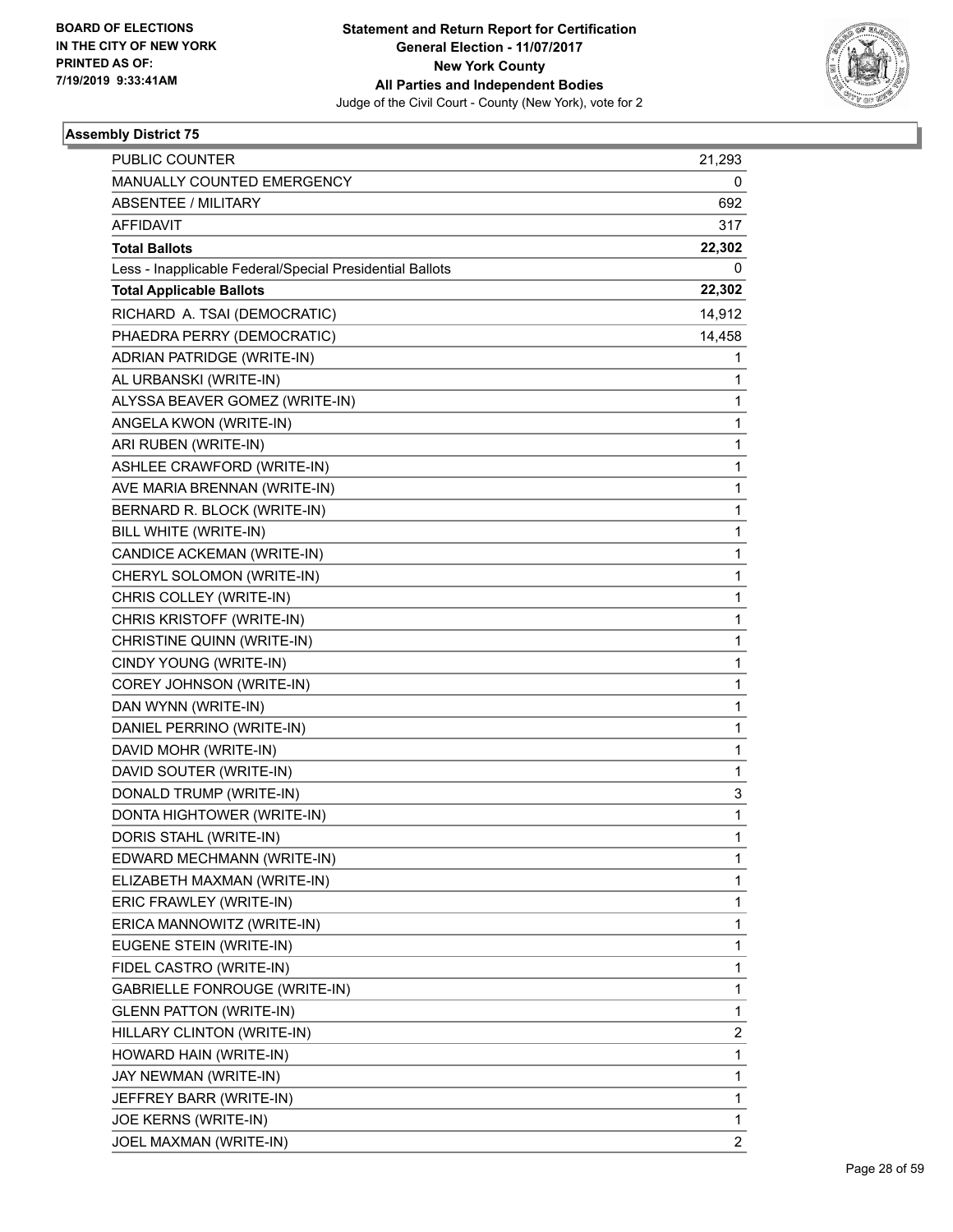

| JOHN KANDER (WRITE-IN)          | 1 |
|---------------------------------|---|
| JOHN MULLIGAN (WRITE-IN)        | 1 |
| JOHN P. DURR (WRITE-IN)         | 1 |
| JONATHAN E. GLASER (WRITE-IN)   | 1 |
| JOSE PADILLA (WRITE-IN)         | 1 |
| JOSEPH MOSCATT (WRITE-IN)       | 1 |
| JOSHUA A. VIAVFMAN (WRITE-IN)   | 1 |
| JUAN PENALOSA (WRITE-IN)        | 1 |
| JUDITH SCHEINDLIN (WRITE-IN)    | 1 |
| JUDITH SHEINDLIN (WRITE-IN)     | 1 |
| KAHLILAH FLEMING (WRITE-IN)     | 1 |
| KARL MARX (WRITE-IN)            | 1 |
| LAWRENCE REICHER (WRITE-IN)     | 1 |
| LEANA MARIA BURNS (WRITE-IN)    | 1 |
| LENORA LEO (WRITE-IN)           | 1 |
| LISA TANKOOS (WRITE-IN)         | 1 |
| LUCY MORTY (WRITE-IN)           | 1 |
| LUDWIG WITTGRSTEIR (WRITE-IN)   | 1 |
| MARC WEISS (WRITE-IN)           | 1 |
| MARK STEINMAN (WRITE-IN)        | 1 |
| MATTHEW KAPLAN (WRITE-IN)       | 1 |
| MEGAN LUZIER (WRITE-IN)         | 1 |
| MELISSA EDDY (WRITE-IN)         | 1 |
| MICHAEL A. SCHWARTZ (WRITE-IN)  | 1 |
| MICHAEL SHANABROOK (WRITE-IN)   | 1 |
| MICHEL J. FAULKNER (WRITE-IN)   | 1 |
| MOCHAEL MOSCATT (WRITE-IN)      | 1 |
| OLGA STATZ (WRITE-IN)           | 1 |
| PETER SHERIDAN (WRITE-IN)       | 2 |
| PHILLIP W. WEISS (WRITE-IN)     | 1 |
| PREET BHARARA (WRITE-IN)        | 1 |
| RAND PAUL (WRITE-IN)            | 1 |
| REBECCA TAIT (WRITE-IN)         | 1 |
| RENA KAREFO-JOHNSON (WRITE-IN)  | 1 |
| ROSETTA LENOIRE (WRITE-IN)      | 1 |
| RUDOLPH GIULIANI (WRITE-IN)     | 1 |
| SAM BRICKFIELD (WRITE-IN)       | 1 |
| SAMANTHA SMITH (WRITE-IN)       | 1 |
| SANDRA D OCONNER (WRITE-IN)     | 1 |
| SARA TAIT (WRITE-IN)            | 1 |
| SASHA MARTIN (WRITE-IN)         | 1 |
| SEBASTIAN WINTERMUTE (WRITE-IN) | 1 |
| SHARRON WORMAN (WRITE-IN)       | 1 |
| SHAYLA PARTRIDGE (WRITE-IN)     | 1 |
| SIMON WYNBERG (WRITE-IN)        | 1 |
| STEPHEN DIZARD (WRITE-IN)       | 1 |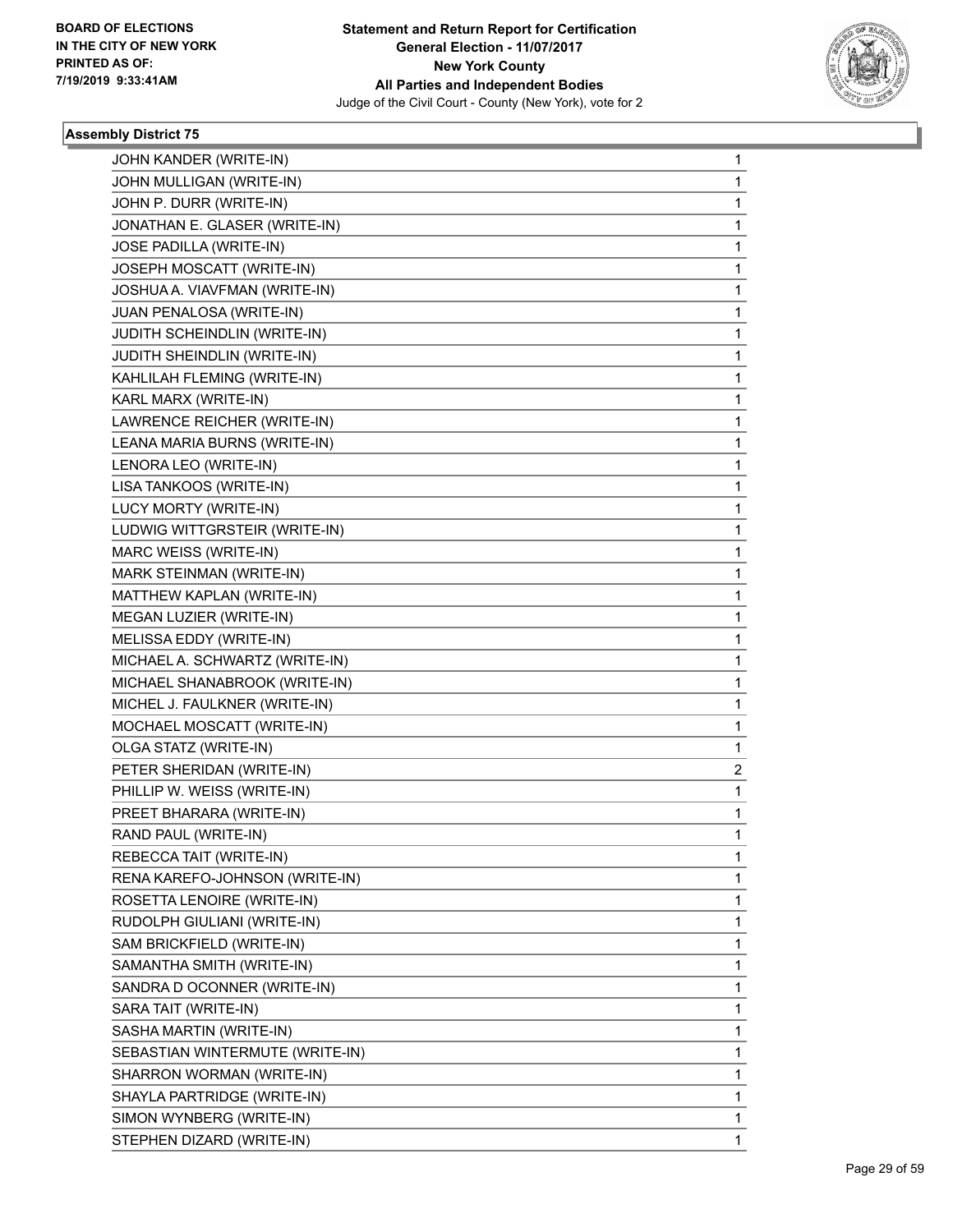

| STEPHEN SONDHEIM (WRITE-IN)               |        |
|-------------------------------------------|--------|
| SUSAN ALVARADO-CORTELLI (WRITE-IN)        |        |
| TED TRIEF (WRITE-IN)                      |        |
| TOM BRADY (WRITE-IN)                      |        |
| TREVOR MILLS (WRITE-IN)                   |        |
| TREVOR NOAH (WRITE-IN)                    |        |
| UNATTRIBUTABLE WRITE-IN (WRITE-IN)        | 107    |
| UNCOUNTED WRITE-IN PER STATUTE (WRITE-IN) | 4      |
| VINCENT TODARELLO (WRITE-IN)              |        |
| <b>WILLIAM LENOIRE (WRITE-IN)</b>         |        |
| YOUNGSIK YOON (WRITE-IN)                  |        |
| <b>Total Votes</b>                        | 29,578 |
| Unrecorded                                | 15.026 |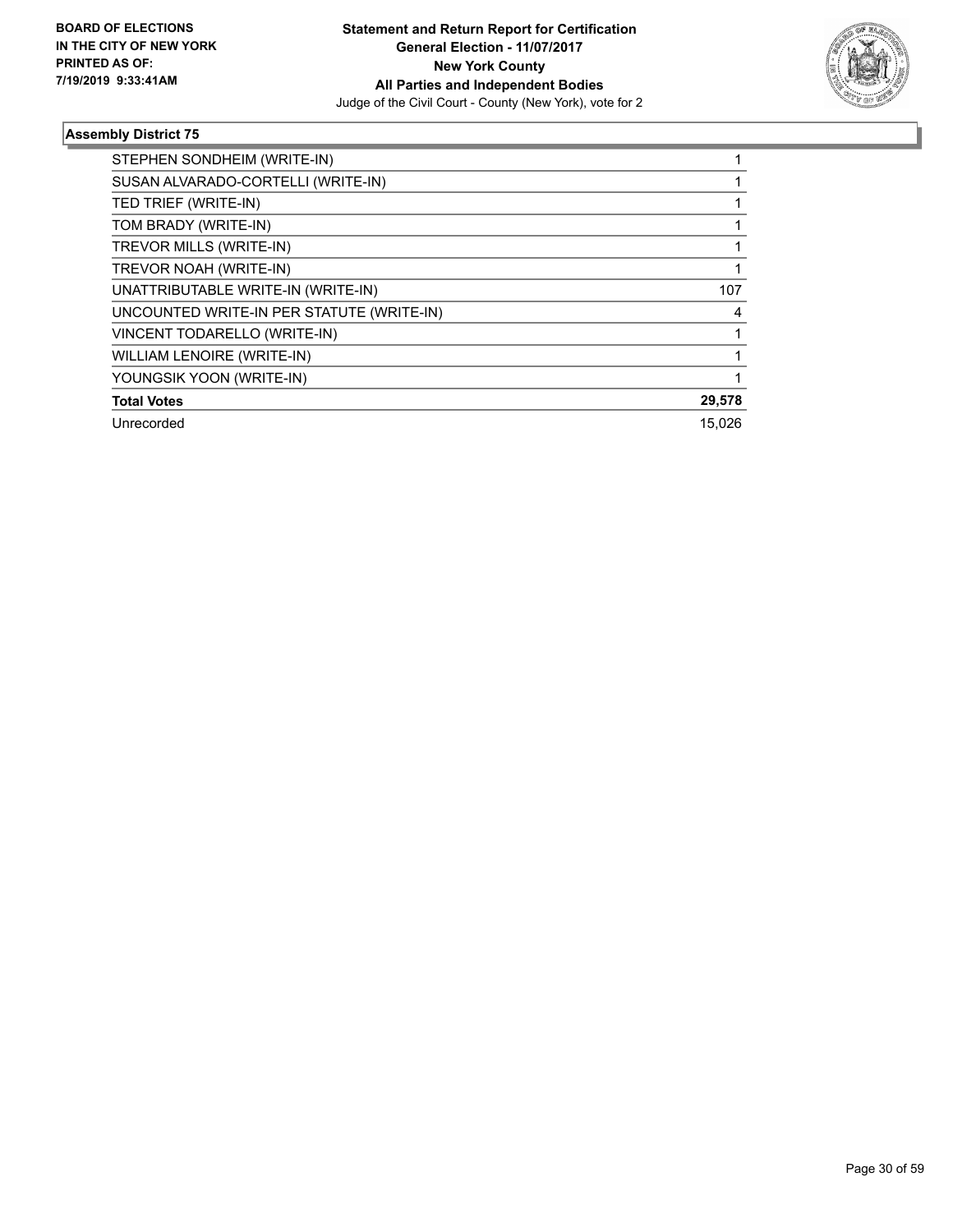

| <b>PUBLIC COUNTER</b>                                    | 23,201 |
|----------------------------------------------------------|--------|
| MANUALLY COUNTED EMERGENCY                               | 0      |
| <b>ABSENTEE / MILITARY</b>                               | 711    |
| <b>AFFIDAVIT</b>                                         | 286    |
| <b>Total Ballots</b>                                     | 24,198 |
| Less - Inapplicable Federal/Special Presidential Ballots | 0      |
| <b>Total Applicable Ballots</b>                          | 24,198 |
| RICHARD A. TSAI (DEMOCRATIC)                             | 15,234 |
| PHAEDRA PERRY (DEMOCRATIC)                               | 14,715 |
| AARON JUDGE (WRITE-IN)                                   | 1      |
| ABBY STUTHERS (WRITE-IN)                                 | 1      |
| ALAN DERSHOWITZ (WRITE-IN)                               | 1      |
| ALAN FLACKS (WRITE-IN)                                   | 1      |
| ALAN P. LUBITZ, ESQ (WRITE-IN)                           | 1      |
| ANDREW PETER NAPOLITANO (WRITE-IN)                       | 1      |
| ANDREW PLATT (WRITE-IN)                                  | 1      |
| ANITA WHELAN (WRITE-IN)                                  | 1      |
| ANN PEL MANNERINO (WRITE-IN)                             | 1      |
| ANNE MCCAUGHEY (WRITE-IN)                                | 1      |
| ANTHONY BARBER (WRITE-IN)                                | 1      |
| ANTHONY FIORELLA (WRITE-IN)                              | 1      |
| ANTHONY WEINER (WRITE-IN)                                | 1      |
| ARTHUR LONG (WRITE-IN)                                   | 1      |
| AUDREY WARFORD (WRITE-IN)                                | 1      |
| AXEL ROSE (WRITE-IN)                                     | 1      |
| BEATRICE BERENBRIM (WRITE-IN)                            | 1      |
| BERNIE SANDERS (WRITE-IN)                                | 1      |
| <b>BO DIETL (WRITE-IN)</b>                               | 2      |
| BRADLEY HERSHENSON (WRITE-IN)                            | 1      |
| BRIAN D. ZUCKER (WRITE-IN)                               | 1      |
| <b>BRIAN FARKAS (WRITE-IN)</b>                           | 1      |
| <b>BRIAN KRIST (WRITE-IN)</b>                            | 1      |
| CAROL JENKINS (WRITE-IN)                                 | 1      |
| CAROLYN R. WELLS (WRITE-IN)                              | 1      |
| CHADE HEADLY (WRITE-IN)                                  | 1      |
| CHARLES ZHANG (WRITE-IN)                                 | 1      |
| CHRIS PARKER (WRITE-IN)                                  | 1      |
| CHRISTOPHER REGAN (WRITE-IN)                             | 1      |
| CJURTIS FRANKSTEIN (WRITE-IN)                            | 1      |
| CLARENCE THOMAS (WRITE-IN)                               | 1      |
| CLAUDIA RAY (WRITE-IN)                                   | 1      |
| CYRUS VANCE (WRITE-IN)                                   | 1      |
| DAN GILLEN (WRITE-IN)                                    | 1      |
| DANIEL MURPHY (WRITE-IN)                                 | 1      |
| DAVID CLURMAN (WRITE-IN)                                 | 1      |
| DAVID COHEN (WRITE-IN)                                   | 1      |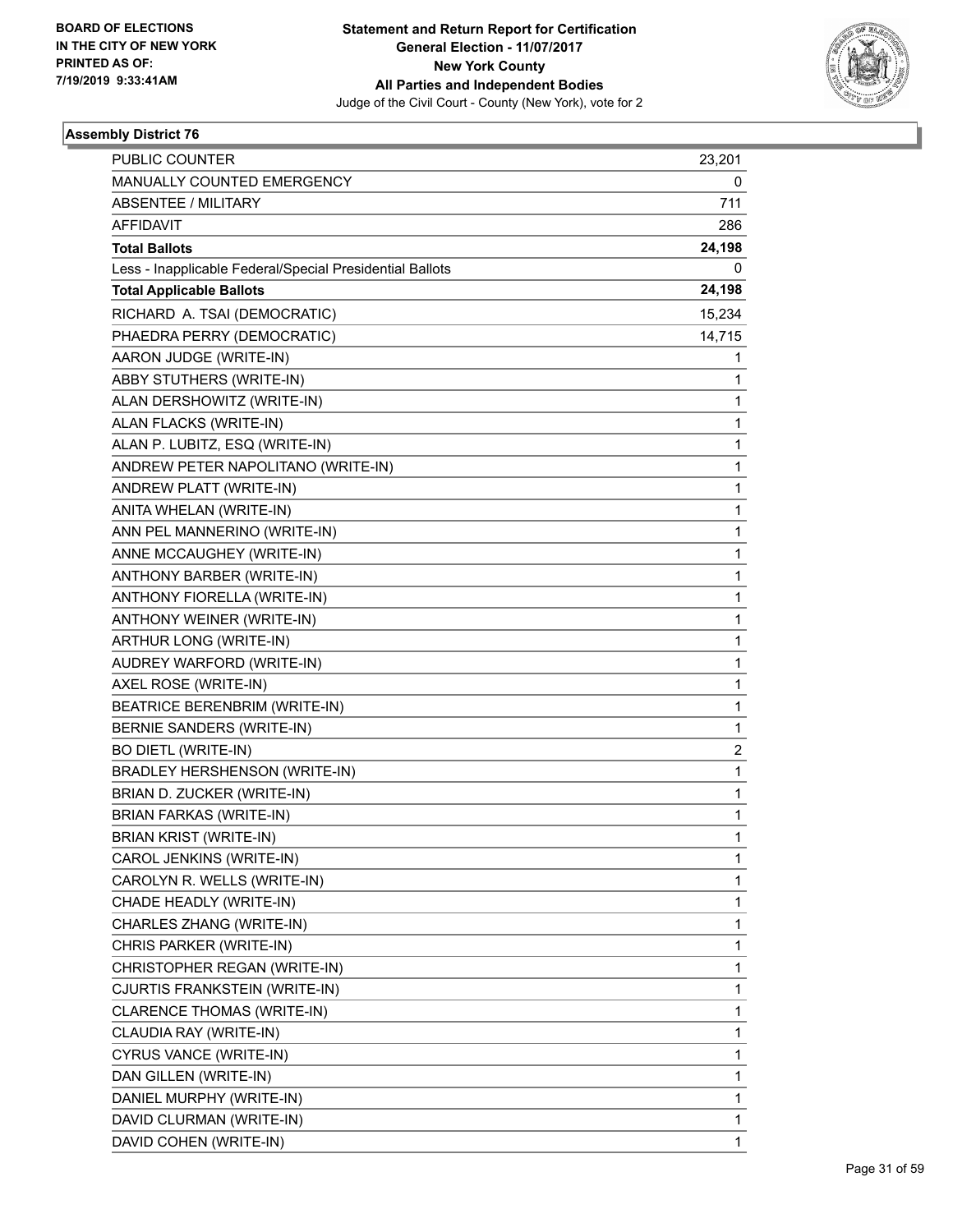

| DAVID HOLLAND (WRITE-IN)<br>DAVID KOVESI (WRITE-IN)<br>DAVID MACK (WRITE-IN)<br>DAVID RERRY (WRITE-IN)<br>DD GREGORIA (WRITE-IN)<br>DENIS G. KELLY (WRITE-IN)<br>DENNIS BLOCK (WRITE-IN)<br>DEREK STOLDT (WRITE-IN)<br>DONALD TRUMP (WRITE-IN)<br>DWIGHT D. EISENHOWER (WRITE-IN)<br>ED MCCABE (WRITE-IN)<br>ED MECHMAN (WRITE-IN)<br>ELIOT SPITZER (WRITE-IN)<br>ELIYAHN KAPLOVN (WRITE-IN)<br>ERIC LANTER (WRITE-IN)<br>ERIC ZISSY (WRITE-IN)<br>ERNEST BELZASEY (WRITE-IN)<br>FRANK SCALA (WRITE-IN)<br>FRANK SPOTORTIO (WRITE-IN)<br>FRED UMANE (WRITE-IN)<br><b>GALE BROWN (WRITE-IN)</b> |   |
|------------------------------------------------------------------------------------------------------------------------------------------------------------------------------------------------------------------------------------------------------------------------------------------------------------------------------------------------------------------------------------------------------------------------------------------------------------------------------------------------------------------------------------------------------------------------------------------------|---|
|                                                                                                                                                                                                                                                                                                                                                                                                                                                                                                                                                                                                | 1 |
|                                                                                                                                                                                                                                                                                                                                                                                                                                                                                                                                                                                                | 1 |
|                                                                                                                                                                                                                                                                                                                                                                                                                                                                                                                                                                                                | 1 |
|                                                                                                                                                                                                                                                                                                                                                                                                                                                                                                                                                                                                | 1 |
|                                                                                                                                                                                                                                                                                                                                                                                                                                                                                                                                                                                                | 1 |
|                                                                                                                                                                                                                                                                                                                                                                                                                                                                                                                                                                                                | 1 |
|                                                                                                                                                                                                                                                                                                                                                                                                                                                                                                                                                                                                | 1 |
|                                                                                                                                                                                                                                                                                                                                                                                                                                                                                                                                                                                                | 1 |
|                                                                                                                                                                                                                                                                                                                                                                                                                                                                                                                                                                                                | 1 |
|                                                                                                                                                                                                                                                                                                                                                                                                                                                                                                                                                                                                | 1 |
|                                                                                                                                                                                                                                                                                                                                                                                                                                                                                                                                                                                                | 1 |
|                                                                                                                                                                                                                                                                                                                                                                                                                                                                                                                                                                                                | 1 |
|                                                                                                                                                                                                                                                                                                                                                                                                                                                                                                                                                                                                | 1 |
|                                                                                                                                                                                                                                                                                                                                                                                                                                                                                                                                                                                                | 1 |
|                                                                                                                                                                                                                                                                                                                                                                                                                                                                                                                                                                                                | 1 |
|                                                                                                                                                                                                                                                                                                                                                                                                                                                                                                                                                                                                | 1 |
|                                                                                                                                                                                                                                                                                                                                                                                                                                                                                                                                                                                                | 1 |
|                                                                                                                                                                                                                                                                                                                                                                                                                                                                                                                                                                                                | 3 |
|                                                                                                                                                                                                                                                                                                                                                                                                                                                                                                                                                                                                | 1 |
|                                                                                                                                                                                                                                                                                                                                                                                                                                                                                                                                                                                                | 1 |
|                                                                                                                                                                                                                                                                                                                                                                                                                                                                                                                                                                                                | 1 |
| <b>GARY STEIN (WRITE-IN)</b>                                                                                                                                                                                                                                                                                                                                                                                                                                                                                                                                                                   | 1 |
| <b>GEORGIA WROCKLAGE (WRITE-IN)</b>                                                                                                                                                                                                                                                                                                                                                                                                                                                                                                                                                            | 1 |
| GIDEON MILLER (WRITE-IN)                                                                                                                                                                                                                                                                                                                                                                                                                                                                                                                                                                       | 2 |
| <b>GREGORY REID (WRITE-IN)</b>                                                                                                                                                                                                                                                                                                                                                                                                                                                                                                                                                                 | 1 |
| H. JOSHUA RIVERA (WRITE-IN)                                                                                                                                                                                                                                                                                                                                                                                                                                                                                                                                                                    | 1 |
| HANNAH MILLER (WRITE-IN)                                                                                                                                                                                                                                                                                                                                                                                                                                                                                                                                                                       | 2 |
| HARVEY WEINSTEIN (WRITE-IN)                                                                                                                                                                                                                                                                                                                                                                                                                                                                                                                                                                    | 1 |
| HENRY E. FORCIER (WRITE-IN)                                                                                                                                                                                                                                                                                                                                                                                                                                                                                                                                                                    | 1 |
| HILLARY CLINTON (WRITE-IN)                                                                                                                                                                                                                                                                                                                                                                                                                                                                                                                                                                     | 1 |
| HONARABLE LAURA WARD (WRITE-IN)                                                                                                                                                                                                                                                                                                                                                                                                                                                                                                                                                                | 1 |
| HOWARD STERN (WRITE-IN)                                                                                                                                                                                                                                                                                                                                                                                                                                                                                                                                                                        | 1 |
| IRA GAMMERMAN (WRITE-IN)                                                                                                                                                                                                                                                                                                                                                                                                                                                                                                                                                                       | 1 |
| <b>IVANKA TRUMP (WRITE-IN)</b>                                                                                                                                                                                                                                                                                                                                                                                                                                                                                                                                                                 | 1 |
| JAIME REGAN (WRITE-IN)                                                                                                                                                                                                                                                                                                                                                                                                                                                                                                                                                                         | 1 |
| JANICE FISHER (WRITE-IN)                                                                                                                                                                                                                                                                                                                                                                                                                                                                                                                                                                       | 1 |
| JASON E. STOWE (WRITE-IN)                                                                                                                                                                                                                                                                                                                                                                                                                                                                                                                                                                      | 1 |
| <b>JASON ROSENFARB (WRITE-IN)</b>                                                                                                                                                                                                                                                                                                                                                                                                                                                                                                                                                              | 1 |
| JEB BUSH (WRITE-IN)                                                                                                                                                                                                                                                                                                                                                                                                                                                                                                                                                                            | 1 |
| JEFFERY FISHER (WRITE-IN)                                                                                                                                                                                                                                                                                                                                                                                                                                                                                                                                                                      | 1 |
| JEFFERY OING (WRITE-IN)                                                                                                                                                                                                                                                                                                                                                                                                                                                                                                                                                                        | 1 |
| JEREMY GOLDMAN (WRITE-IN)                                                                                                                                                                                                                                                                                                                                                                                                                                                                                                                                                                      | 1 |
| JIMMY DORE (WRITE-IN)                                                                                                                                                                                                                                                                                                                                                                                                                                                                                                                                                                          | 1 |
| JOE REMY (WRITE-IN)                                                                                                                                                                                                                                                                                                                                                                                                                                                                                                                                                                            | 1 |
| JONATHAN GROSS (WRITE-IN)                                                                                                                                                                                                                                                                                                                                                                                                                                                                                                                                                                      | 1 |
| JOSEPH AVOLIO (WRITE-IN)                                                                                                                                                                                                                                                                                                                                                                                                                                                                                                                                                                       | 1 |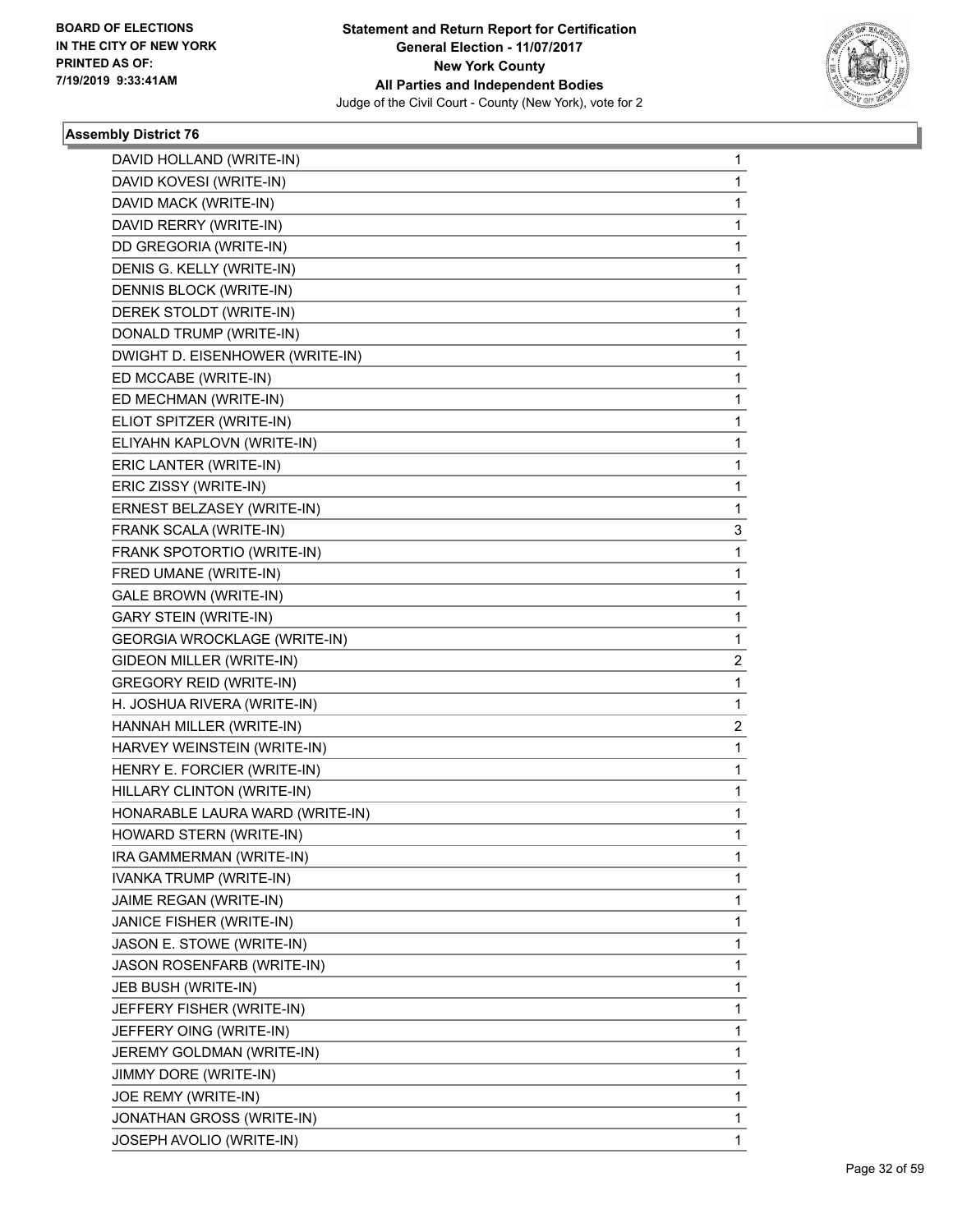

| JOSEPH P PIAZZA (WRITE-IN)           | 1 |
|--------------------------------------|---|
| JOWE HIMY (WRITE-IN)                 | 1 |
| JUAN REYES (WRITE-IN)                | 1 |
| JULIA GERMINENS (WRITE-IN)           | 1 |
| KAITLIN CLEARY (WRITE-IN)            | 1 |
| KATHLEEN WATERMAU (WRITE-IN)         | 1 |
| KATHRYN PETERS (WRITE-IN)            | 1 |
| KEAGAN STEPHAN (WRITE-IN)            | 1 |
| KELLY ONIELL LEVY (WRITE-IN)         | 1 |
| KEN MOLTNER (WRITE-IN)               | 1 |
| KEN MOLTNON (WRITE-IN)               | 1 |
| KERRY OCONNELL (WRITE-IN)            | 1 |
| LEE GOLDBERG (WRITE-IN)              | 1 |
| LINDSAY BUMBER (WRITE-IN)            | 1 |
| LORI SATTLER (WRITE-IN)              | 1 |
| LOUIS BRANDEIS (WRITE-IN)            | 1 |
| LOUIS BRANDERS (WRITE-IN)            | 1 |
| M GAFKOWSKI (WRITE-IN)               | 1 |
| MARC MIGLIOZZI (WRITE-IN)            | 1 |
| MARCIA WEINSTEIN (WRITE-IN)          | 1 |
| MARK M. RUBIN (WRITE-IN)             | 1 |
| MARTHEW HOSKINSON (WRITE-IN)         | 1 |
| MARTIN SCHWIMMER (WRITE-IN)          | 1 |
| MARY ELLEN CRONLY (WRITE-IN)         | 1 |
| MATT KANE (WRITE-IN)                 | 1 |
| MATTHEW GRIECO (WRITE-IN)            | 1 |
| MAX FIDLER (WRITE-IN)                | 1 |
| MICHAEL W. GOLDSTEIN (WRITE-IN)      | 1 |
| MICHAEL WEST (WRITE-IN)              | 1 |
| MICK JAGGER (WRITE-IN)               | 1 |
| MIGUEL RODRIGUEZ (WRITE-IN)          | 1 |
| MORRIEL KLEINBECH (WRITE-IN)         | 1 |
| NATHAN CORDIEL SANTAMARIA (WRITE-IN) | 1 |
| NATHANIEL HERME (WRITE-IN)           | 1 |
| NICOLE MALLIOTAKIS (WRITE-IN)        | 1 |
| OCTAVIO BALCUZER (WRITE-IN)          | 1 |
| OLIVER ELYNER (WRITE-IN)             | 1 |
| PETER MCGUINNESS (WRITE-IN)          | 1 |
| PETER NORTH (WRITE-IN)               | 1 |
| PHIL CAPABO (WRITE-IN)               | 1 |
| PHIL ROSENTHAL (WRITE-IN)            | 1 |
| POPE JOHN PAUL II (WRITE-IN)         | 1 |
| PREET BHARARA (WRITE-IN)             | 1 |
| RANDI EISENSTER (WRITE-IN)           | 1 |
| RAY KELLY (WRITE-IN)                 | 1 |
| REBECCA GINGOLD LEHPAMER (WRITE-IN)  | 1 |
|                                      |   |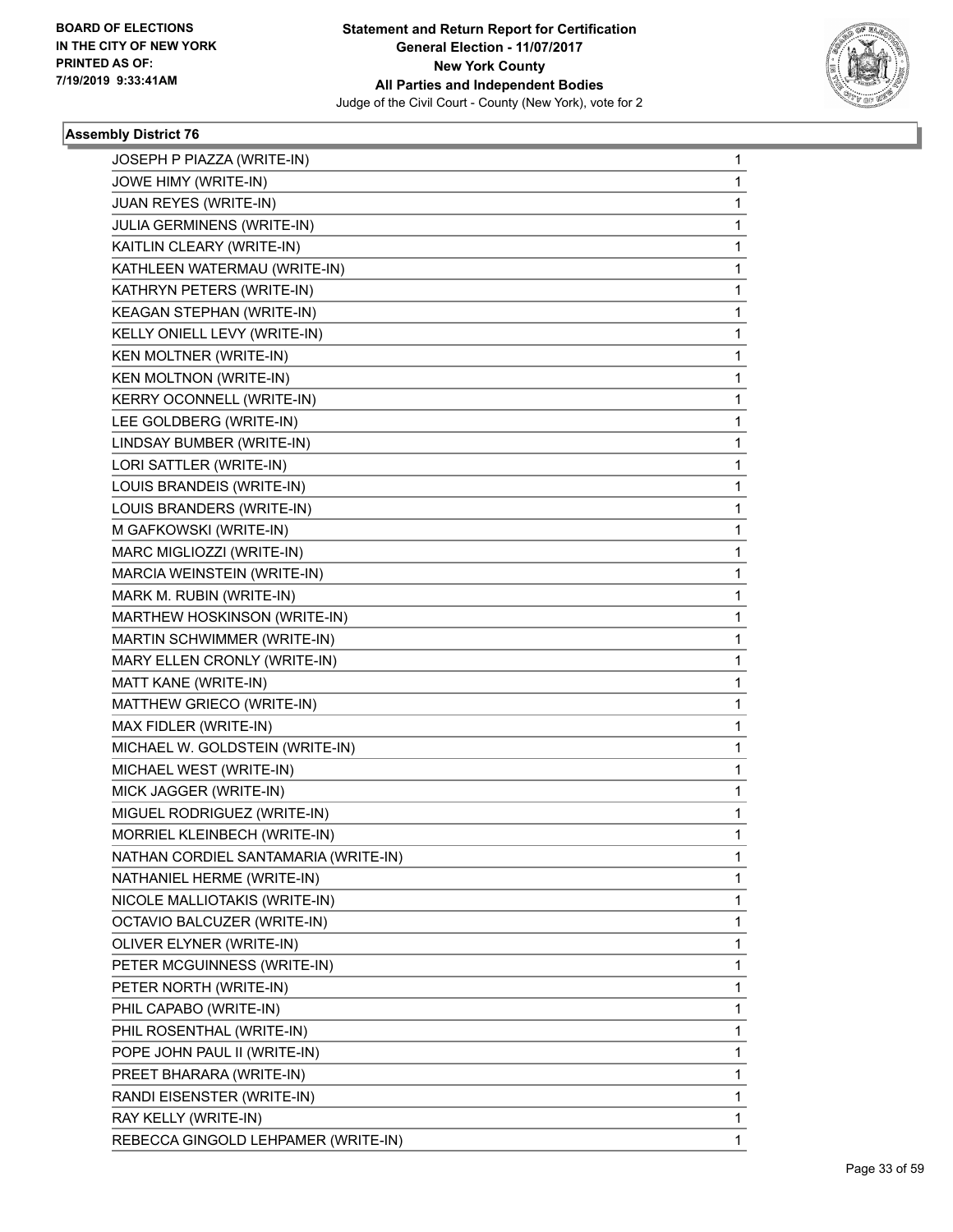

| ROBERT BOOHER (WRITE-IN)                  | 1                       |
|-------------------------------------------|-------------------------|
| ROBERT J JOHNSON (WRITE-IN)               | $\mathbf{1}$            |
| ROBERT KELLY (WRITE-IN)                   | 1                       |
| ROBERT MITCHELL THEISS (WRITE-IN)         | 1                       |
| ROBIN COWAN (WRITE-IN)                    | 1                       |
| ROBIN QUIVERS (WRITE-IN)                  | 1                       |
| ROGER ZISSY (WRITE-IN)                    | $\mathbf{1}$            |
| ROSS PEROT (WRITE-IN)                     | 1                       |
| RUDOLPH GIULIANI (WRITE-IN)               | 3                       |
| RUDOLPH GUILIANI (WRITE-IN)               | 1                       |
| RUDOLPH GULIANI (WRITE-IN)                | $\mathbf{1}$            |
| RUDY GULIANI (WRITE-IN)                   | $\overline{\mathbf{c}}$ |
| SARAH L. SHORE (WRITE-IN)                 | $\mathbf{1}$            |
| SCOTT M. ZUCKER (WRITE-IN)                | 1                       |
| SCOTT WERNICK (WRITE-IN)                  | 1                       |
| SETH FLAXMAN (WRITE-IN)                   | $\mathbf{1}$            |
| SETH KORNBLUTH (WRITE-IN)                 | 1                       |
| STEPHEN KANE (WRITE-IN)                   | $\mathbf{1}$            |
| STEVE AUSTIN (WRITE-IN)                   | 1                       |
| SUSAN HOCHBERG (WRITE-IN)                 | 1                       |
| THOMAS KEJUSICKI (WRITE-IN)               | 1                       |
| THOMAS WROCKLAGE (WRITE-IN)               | $\mathbf{1}$            |
| TOM DEVEY (WRITE-IN)                      | 1                       |
| UGENE LYNN (WRITE-IN)                     | 1                       |
| UNATTRIBUTABLE WRITE-IN (WRITE-IN)        | 113                     |
| UNCOUNTED WRITE-IN PER STATUTE (WRITE-IN) | 9                       |
| VINCENT CHIRICO (WRITE-IN)                | $\mathbf{1}$            |
| WALLY LEBORGNE (WRITE-IN)                 | 1                       |
| WILLIAM BUDD (WRITE-IN)                   | 1                       |
| <b>Total Votes</b>                        | 30,235                  |
| Unrecorded                                | 18,161                  |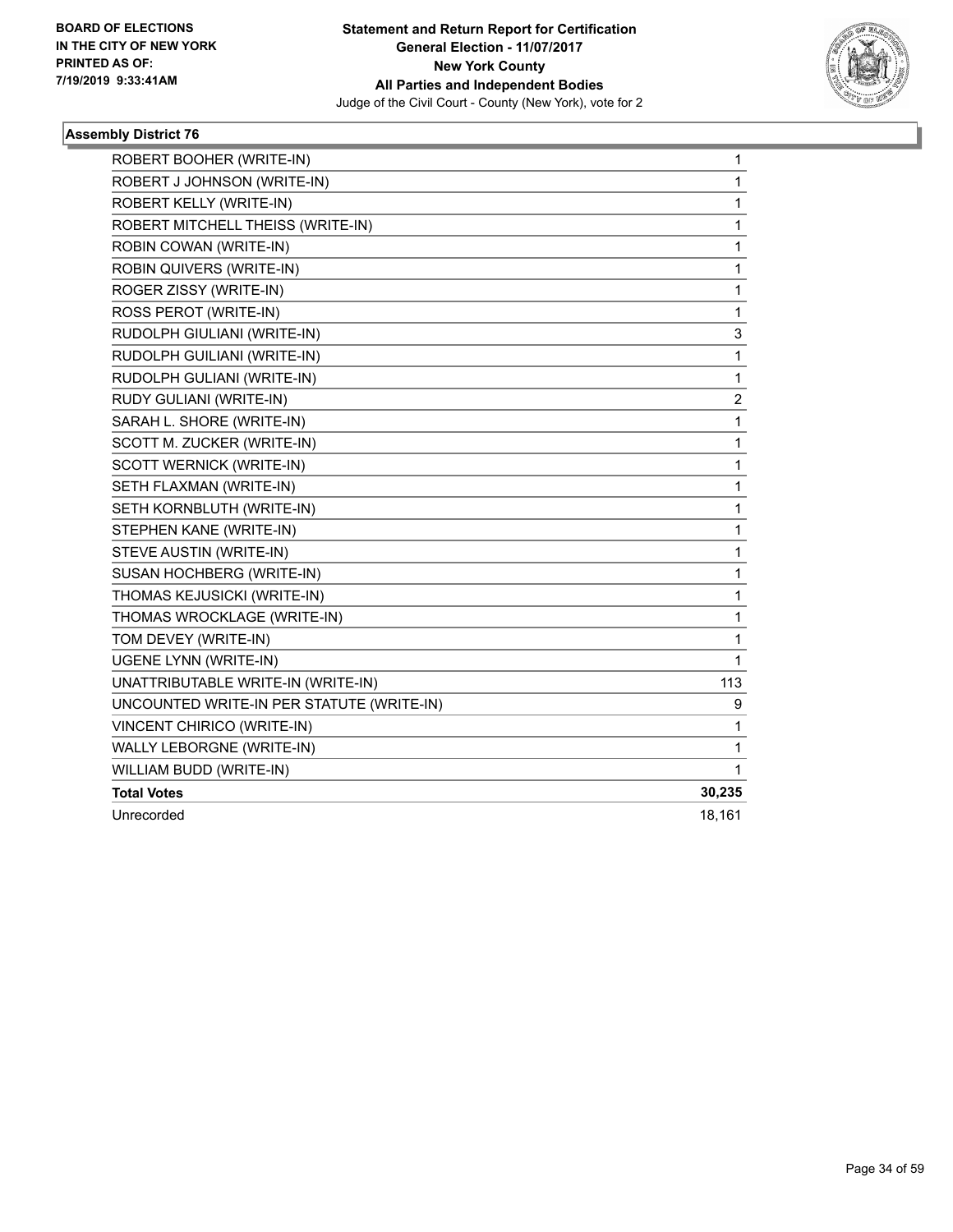

| PUBLIC COUNTER                                           | 261,041      |
|----------------------------------------------------------|--------------|
| MANUALLY COUNTED EMERGENCY                               | 1.           |
| <b>ABSENTEE / MILITARY</b>                               | 7,711        |
| <b>AFFIDAVIT</b>                                         | 3,327        |
| <b>Total Ballots</b>                                     | 272,080      |
| Less - Inapplicable Federal/Special Presidential Ballots | 0            |
| <b>Total Applicable Ballots</b>                          | 272,080      |
| RICHARD A. TSAI (DEMOCRATIC)                             | 169,581      |
| PHAEDRA PERRY (DEMOCRATIC)                               | 166,570      |
| AALLISON WAASE (WRITE-IN)                                | 1            |
| AARON FLEISHER (WRITE-IN)                                | 1            |
| AARON FOLDENAUER (WRITE-IN)                              | 1            |
| AARON HAINES (WRITE-IN)                                  | 1            |
| AARON JUDGE (WRITE-IN)                                   | 6            |
| AARON PEGG (WRITE-IN)                                    | 1            |
| ABBY STUTHERS (WRITE-IN)                                 | 1            |
| ABHISELL PRADAN (WRITE-IN)                               | 1            |
| ABRAHAM LINCOLN (WRITE-IN)                               | 1            |
| ADAM HAMILTON (WRITE-IN)                                 | 1            |
| ADAM ISLER (WRITE-IN)                                    | 1            |
| ADAM KRAUSE (WRITE-IN)                                   | 1            |
| ADAM LELYRELD (WRITE-IN)                                 | 1            |
| ADAM SILVERA (WRITE-IN)                                  | 1            |
| ADAM VELASQUEZ (WRITE-IN)                                | 1            |
| ADENA ABRAMSON (WRITE-IN)                                | 1            |
| ADRIAN PATRIDGE (WRITE-IN)                               | 1            |
| AIZLING KARIMI (WRITE-IN)                                | 1            |
| AKEEM BROWDER (WRITE-IN)                                 | 1            |
| AL SHARPTON (WRITE-IN)                                   | 1            |
| AL URBANSKI (WRITE-IN)                                   | 1            |
| ALAN DALEO (WRITE-IN)                                    | 1            |
| ALAN DERSHOWITZ (WRITE-IN)                               | $\mathbf{1}$ |
| ALAN FLACKS (WRITE-IN)                                   | 2            |
| ALAN MARDER (WRITE-IN)                                   | 1            |
| ALAN P. LUBITZ, ESQ (WRITE-IN)                           | 1            |
| ALBERTO BOZZOVO (WRITE-IN)                               | 1            |
| ALEX L. REDLUS (WRITE-IN)                                | 1            |
| ALEX RODRIGUEZ (WRITE-IN)                                | 1            |
| ALEXANDER FOSTER (WRITE-IN)                              | 1            |
| ALEXANDER HAMILTON (WRITE-IN)                            | 1            |
| ALEXANDER MARCUS (WRITE-IN)                              | 1            |
| ALEXANDER STEPHENS (WRITE-IN)                            | 1            |
| ALEXANDRA ROBERTSON (WRITE-IN)                           | 1            |
| ALEXANDRA T MCCORMACK (WRITE-IN)                         | 1            |
| ALI AKEIN (WRITE-IN)                                     | 1            |
| ALI KARIMI (WRITE-IN)                                    | 1            |
|                                                          |              |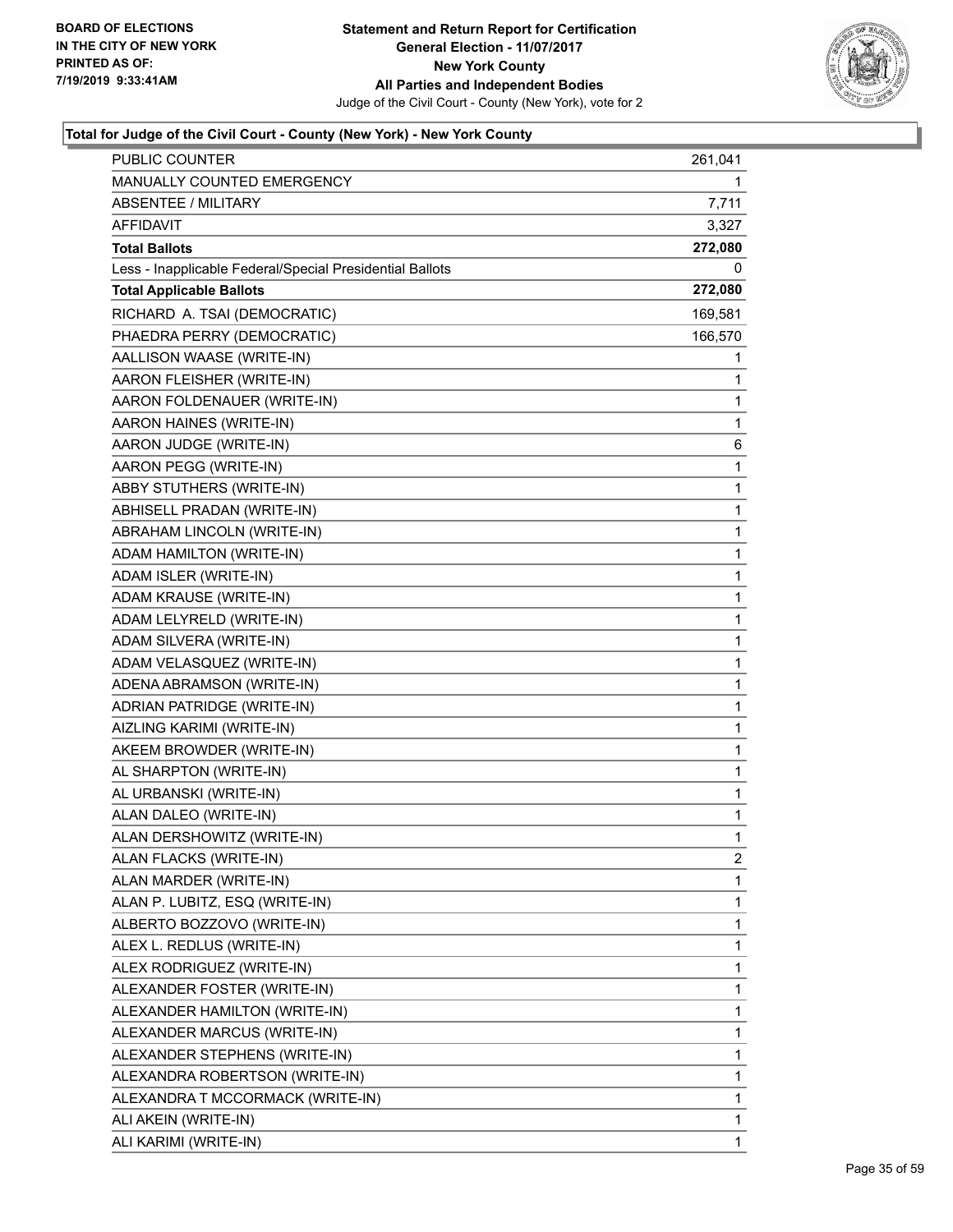

| ALI ZAMAN (WRITE-IN)               | $\mathbf{1}$   |
|------------------------------------|----------------|
| ALICE WICKHAM (WRITE-IN)           | $\mathbf{1}$   |
| ALYSSA BEAVER GOMEZ (WRITE-IN)     | $\mathbf{1}$   |
| AMANDA BURAUSKI (WRITE-IN)         | $\mathbf{1}$   |
| AMANDA PAPPALARDO (WRITE-IN)       | 1              |
| AMIT K. CHHABRA (WRITE-IN)         | 1              |
| AMMANIE AHMED (WRITE-IN)           | $\overline{c}$ |
| AMY CURRAN (WRITE-IN)              | $\mathbf{1}$   |
| AMY GOODMAN (WRITE-IN)             | 1              |
| ANDREA CATSIMATIDIS (WRITE-IN)     | $\mathbf{1}$   |
| ANDREA FASTENBERG (WRITE-IN)       | 1              |
| ANDREA PSORAS (WRITE-IN)           | 1              |
| ANDRES TAVERAS (WRITE-IN)          | $\mathbf{1}$   |
| ANDREW GOLDSTEIN (WRITE-IN)        | 1              |
| ANDREW PETER NAPOLITANO (WRITE-IN) | 2              |
| ANDREW PLATT (WRITE-IN)            | $\mathbf{1}$   |
| ANDREW RIVERA (WRITE-IN)           | 1              |
| ANDREW ROBERTSON (WRITE-IN)        | 1              |
| ANDREW STERM (WRITE-IN)            | $\mathbf 1$    |
| ANDREW WOLGNSKI (WRITE-IN)         | $\mathbf 1$    |
| ANGELA KWON (WRITE-IN)             | $\mathbf 1$    |
| ANGLE FRANCO (WRITE-IN)            | $\mathbf 1$    |
| ANITA CAMPBELL (WRITE-IN)          | 1              |
| ANITA WHELAN (WRITE-IN)            | 1              |
| ANN PEL MANNERINO (WRITE-IN)       | $\mathbf 1$    |
| ANN PRUNTY (WRITE-IN)              | $\mathbf 1$    |
| ANNA HESPERIAN (WRITE-IN)          | $\mathbf 1$    |
| ANNA MITCHELL (WRITE-IN)           | $\mathbf 1$    |
| ANNE MCCAUGHEY (WRITE-IN)          | 1              |
| ANNE SWERN (WRITE-IN)              | 1              |
| ANNE W. MURPHY (WRITE-IN)          | $\mathbf 1$    |
| ANTHONY BARBER (WRITE-IN)          | 1              |
| ANTHONY CASTELLANO (WRITE-IN)      | 1              |
| ANTHONY CROWELL (WRITE-IN)         | 1              |
| ANTHONY FIORELLA (WRITE-IN)        | 1              |
| ANTHONY PELLE (WRITE-IN)           | 1              |
| ANTHONY V. NACCIO (WRITE-IN)       | $\mathbf 1$    |
| ANTHONY WEINER (WRITE-IN)          | 3              |
| ANTHONY WHITE (WRITE-IN)           | 1              |
| ANTONIN SCALIA (WRITE-IN)          | 1              |
| ARI RUBEN (WRITE-IN)               | 1              |
| ARIEL CHESLER (WRITE-IN)           | 1              |
| ARMIN TAMZANIAN (WRITE-IN)         | 1              |
| ARNOLD SCHWARZENEGGER (WRITE-IN)   | 1              |
| ARTHUR LONG (WRITE-IN)             | 1              |
| ASDHLEY JUDD (WRITE-IN)            | $\mathbf{1}$   |
|                                    |                |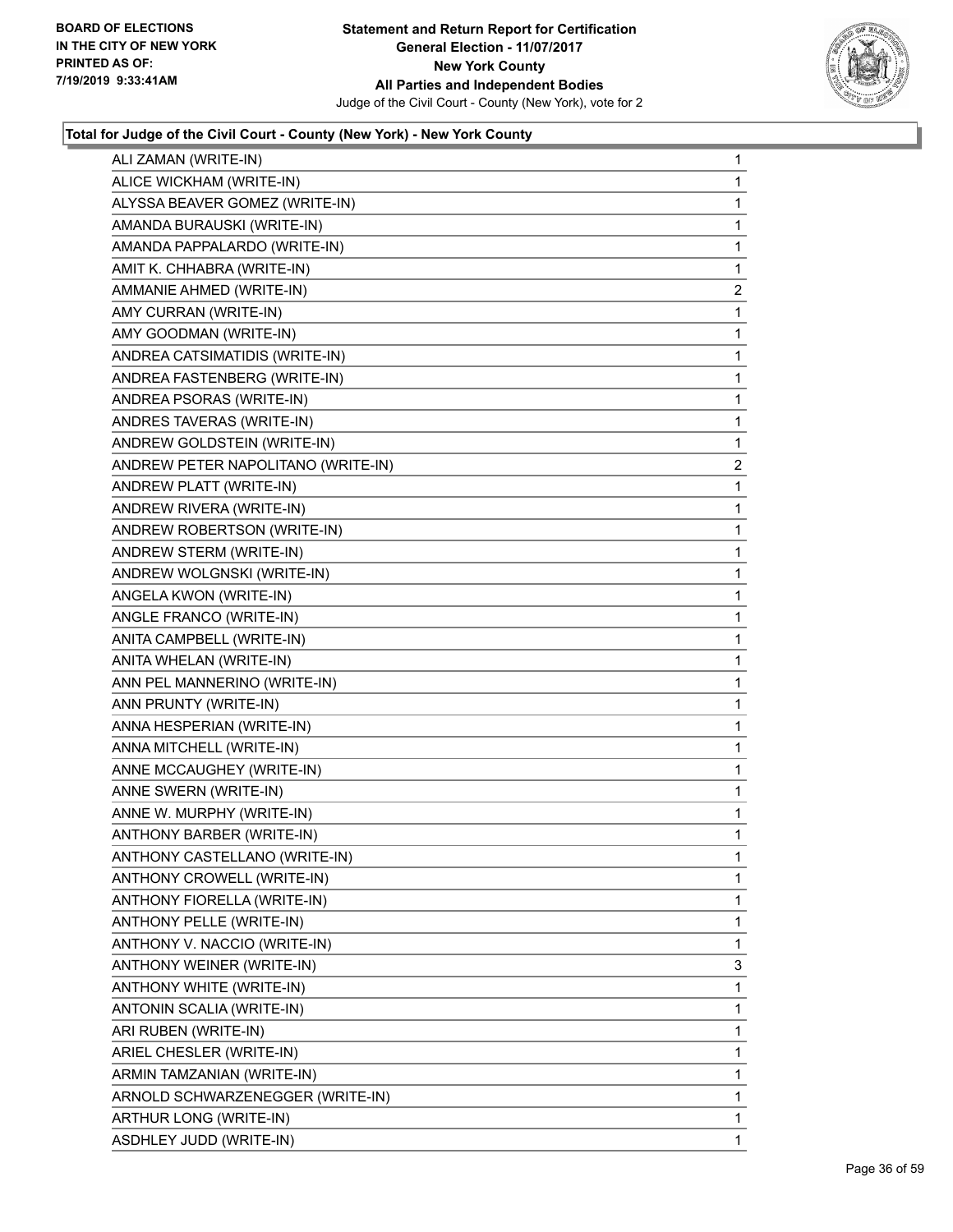

| ASHLEE CRAWFORD (WRITE-IN)      | 1              |
|---------------------------------|----------------|
| ASI KIRMAYER (WRITE-IN)         | 1              |
| AUDREY WARFORD (WRITE-IN)       | 1              |
| AVE MARIA BRENNAN (WRITE-IN)    | 1              |
| AVI ZOLLMAN (WRITE-IN)          | 1              |
| AVIAD BOONER (WRITE-IN)         | 1              |
| AVIAN TILMAN (WRITE-IN)         | 1              |
| AXEL ROSE (WRITE-IN)            | 1              |
| AZI ELLORICH (WRITE-IN)         | 1              |
| BARACK OBAMA (WRITE-IN)         | 3              |
| BARBARA A. BUTCHER (WRITE-IN)   | 1              |
| BARBARA FRASIER (WRITE-IN)      | 1              |
| BARBARA H. GREEVIC (WRITE-IN)   | 1              |
| BARBARA H. SHERER (WRITE-IN)    | 1              |
| BARBARA RENDER (WRITE-IN)       | 1              |
| BARRIE D. SOLOWAY (WRITE-IN)    | 1              |
| <b>BARRY NEMMERS (WRITE-IN)</b> | 1              |
| BEATRICE BERENBRIM (WRITE-IN)   | 1              |
| BEMNJAMIN PRED (WRITE-IN)       | 1              |
| <b>BEN YEE (WRITE-IN)</b>       | 1              |
| BENJAMIN SEMEL (WRITE-IN)       | 1              |
| BERGONIA BALDUIA (WRITE-IN)     | 1              |
| BERNARD R. BLOCK (WRITE-IN)     | 1              |
| BERNIE SANDERS (WRITE-IN)       | 8              |
| BETH UNGER (WRITE-IN)           | 1              |
| BETHY LUGO (WRITE-IN)           | 1              |
| BETITIA JAMES (WRITE-IN)        | 1              |
| BEVERLY RASKIND (WRITE-IN)      | 1              |
| BHUSKAR SUAKARA (WRITE-IN)      | 1              |
| BILL CLINTON (WRITE-IN)         | $\overline{2}$ |
| BILL DE BLASIO (WRITE-IN)       | 6              |
| BILL SLASZO (WRITE-IN)          | 1              |
| BILL STEWART (WRITE-IN)         | 1              |
| BILL UNICORN (WRITE-IN)         | 1              |
| BILL WHITE (WRITE-IN)           | 1              |
| BINA WEIL (WRITE-IN)            | 1              |
| BINO CROSBY (WRITE-IN)          | 1              |
| <b>BO DIETL (WRITE-IN)</b>      | 10             |
| <b>BOB DYLAN (WRITE-IN)</b>     | 1              |
| <b>BOB GANGI (WRITE-IN)</b>     | 1              |
| BOB HOROWITZ (WRITE-IN)         | 1              |
| <b>BOB JOHN (WRITE-IN)</b>      | 1              |
| <b>BOB KOCH (WRITE-IN)</b>      | 1              |
| <b>BOB ROSE (WRITE-IN)</b>      | 1              |
| <b>BOB WEIR (WRITE-IN)</b>      | 1              |
| <b>BOBBY KOLIN (WRITE-IN)</b>   | 1              |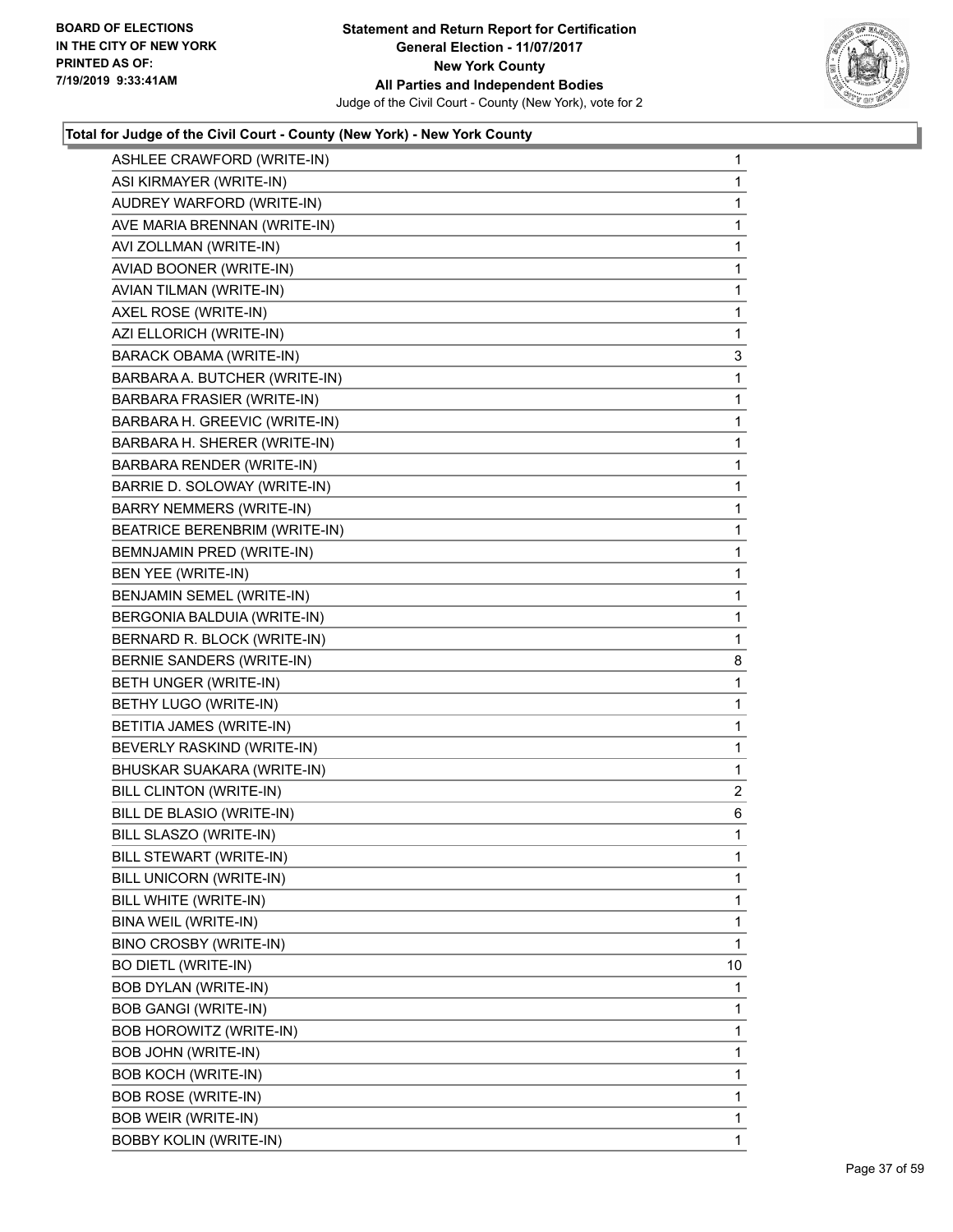

| <b>BOBBY TOMPLIN (WRITE-IN)</b>      | $\mathbf{1}$ |
|--------------------------------------|--------------|
|                                      | 1            |
| <b>BONNIE GRAYSON (WRITE-IN)</b>     | 1            |
| BRADLEY GELLER (WRITE-IN)            | 1            |
| <b>BRADLEY HERSHENSON (WRITE-IN)</b> | 1            |
| <b>BRANDON FINNIGAN (WRITE-IN)</b>   | 1            |
| <b>BRANDON MIERD (WRITE-IN)</b>      | 1            |
| <b>BRENDAN KEARSE (WRITE-IN)</b>     | 1            |
| BRIAN D. ZUCKER (WRITE-IN)           | 1            |
| <b>BRIAN FARKAS (WRITE-IN)</b>       | 1            |
| BRIAN J. SHEEHAN (WRITE-IN)          | 1            |
| BRIAN KEITH FLETCHER (WRITE-IN)      | 1            |
| <b>BRIAN KRIST (WRITE-IN)</b>        | 1            |
| BRIAN QUILTER (WRITE-IN)             | 1            |
| <b>BRIAN SCHRUEDER (WRITE-IN)</b>    | 1            |
| <b>BRIAN TRAINER (WRITE-IN)</b>      | 1            |
| BRIAN WADDELL (WRITE-IN)             | 1            |
| <b>BROOKE WARREN (WRITE-IN)</b>      | 1            |
| <b>BRUCE FRENCH (WRITE-IN)</b>       | 1            |
| <b>BRUCE JONES (WRITE-IN)</b>        | 1            |
| BRYAN BERGE (WRITE-IN)               | 1            |
| BRYANT CHERRY-WOODE (WRITE-IN)       | 1            |
| BURT NEABOURNE (WRITE-IN)            | 1            |
| CAHTERINE AVERY (WRITE-IN)           | 1            |
| CALVIN BECKETT (WRITE-IN)            | 1            |
|                                      |              |
| CANDICE ACKEMAN (WRITE-IN)           | 1            |
| CARL SCHULTZ (WRITE-IN)              | 1            |
| CARL SWERDEL (WRITE-IN)              | 1            |
| CARMEN J MARINO (WRITE-IN)           | 1            |
| CARMEN PEREZ (WRITE-IN)              | 1            |
| CAROL JENKINS (WRITE-IN)             | 1            |
| CAROLYN CONABOY (WRITE-IN)           | 1            |
| CAROLYN R. WELLS (WRITE-IN)          | 1            |
| CARSON WENTZ (WRITE-IN)              | 1            |
| CASEY SHANNON (WRITE-IN)             | 1            |
| CASS ADELMAN (WRITE-IN)              | 1            |
| CATHERINE HILLER (WRITE-IN)          | 1            |
| CELIA WICKHAM (WRITE-IN)             | 1            |
| CHADE HEADLY (WRITE-IN)              | 1            |
| CHARLES BARKLEY (WRITE-IN)           | 1            |
| CHARLES BROWES (WRITE-IN)            | 1            |
| CHARLES DRUMMAND (WRITE-IN)          | 1            |
| CHARLES HUG (WRITE-IN)               | 1            |
| CHARLES LANE (WRITE-IN)              | 1            |
| CHARLES MORA (WRITE-IN)              | 1            |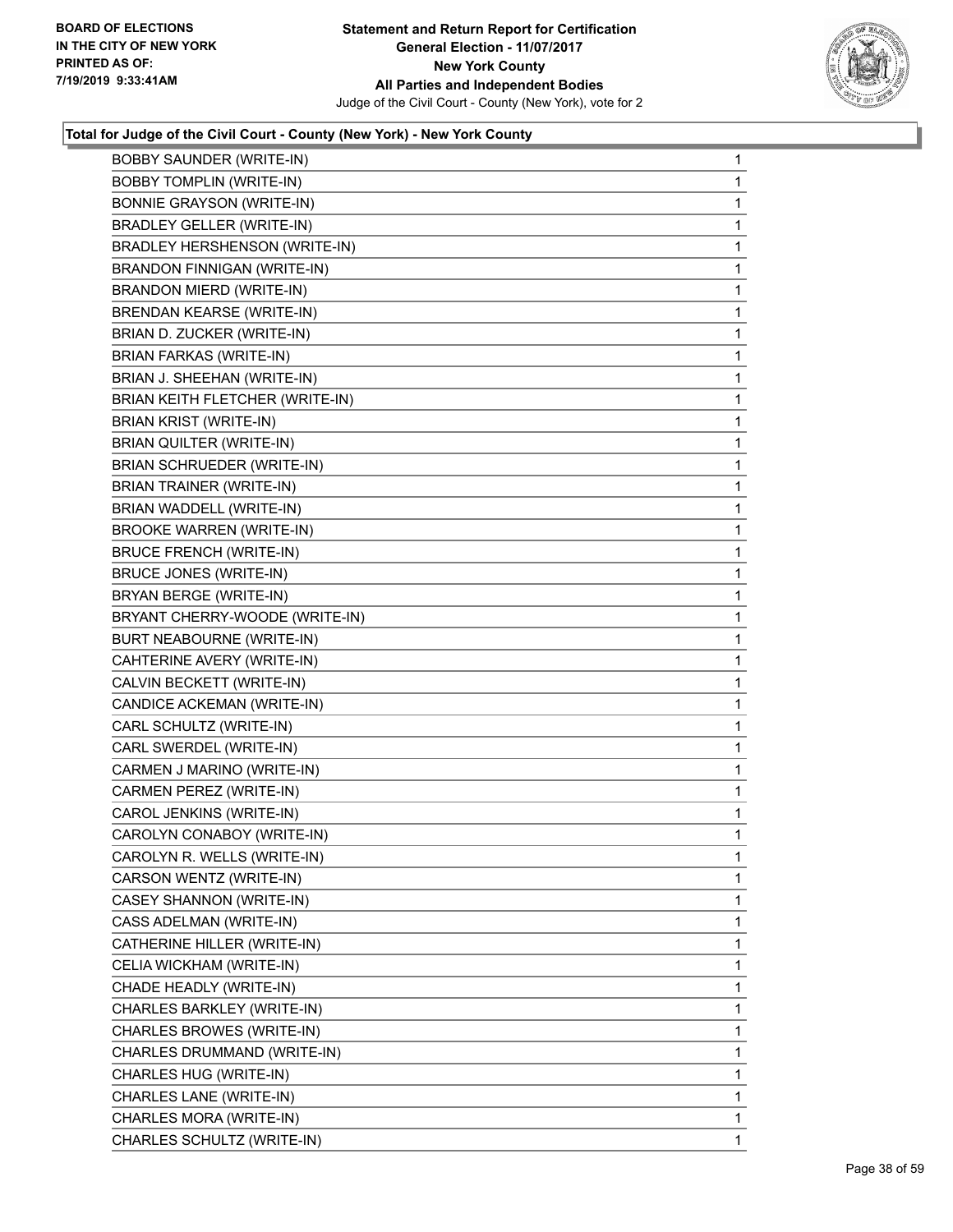

| CHARLES UDOH (WRITE-IN)           | $\mathbf{1}$ |
|-----------------------------------|--------------|
| CHARLES ZHANG (WRITE-IN)          | 1            |
| CHERYL SOLOMON (WRITE-IN)         | 1            |
| CHIARA MINERAL (WRITE-IN)         | 1            |
| CHRIS COLLEY (WRITE-IN)           | 1            |
| CHRIS KRISTOFF (WRITE-IN)         | 1            |
| CHRIS LABARBERA (WRITE-IN)        | 1            |
| CHRIS PARKER (WRITE-IN)           | 1            |
| CHRISTA WOLF (WRITE-IN)           | 1            |
| CHRISTIAN GAN (WRITE-IN)          | 1            |
| CHRISTINE JEBENG (WRITE-IN)       | 1            |
| CHRISTINE MONTERO (WRITE-IN)      | 1            |
| CHRISTINE QUINN (WRITE-IN)        | 1            |
| CHRISTOPHER BARLOW (WRITE-IN)     | 1            |
| CHRISTOPHER CASEY (WRITE-IN)      | 1            |
| CHRISTOPHER MARTE (WRITE-IN)      | 1            |
| CHRISTOPHER REGAN (WRITE-IN)      | 1            |
| CHRISTOPHER TORRES (WRITE-IN)     | 1            |
| CHUCK PERCY (WRITE-IN)            | 1            |
| CHUCK ZLATKIN (WRITE-IN)          | 1            |
| CINDY ESPINOSA (WRITE-IN)         | 1            |
| CINDY YOUNG (WRITE-IN)            | 1            |
| CJURTIS FRANKSTEIN (WRITE-IN)     | 1            |
| CLAIRE WORLEY (WRITE-IN)          | 1            |
| CLARE GRUMNEY (WRITE-IN)          | 1            |
| <b>CLARENCE THOMAS (WRITE-IN)</b> | 1            |
| CLAUDE WINFIELD (WRITE-IN)        | 1            |
| CLAUDIA RAY (WRITE-IN)            | 1            |
| CLINT EASTWOOD (WRITE-IN)         | 1            |
| COLIN RIORDIN (WRITE-IN)          | $\mathbf{1}$ |
| CORA WALKER (WRITE-IN)            | 1            |
| CORDELL CLEARE (WRITE-IN)         | 1            |
| COREY FELDMAN (WRITE-IN)          | 1            |
| COREY JOHNSON (WRITE-IN)          | 1            |
| CORNELIUS BAREUCIUS (WRITE-IN)    | 1            |
| CORY JOHNSON (WRITE-IN)           | 1            |
| CRISTIANA ASMAN (WRITE-IN)        | 1            |
| CYNTHIA BROWN (WRITE-IN)          | 1            |
| CYNTHIA H. CONTI-COOK (WRITE-IN)  | 1            |
| CYRUS VANCE (WRITE-IN)            | 1            |
| DAN GARODNICK (WRITE-IN)          | 1            |
| DAN GARRITY (WRITE-IN)            | 1            |
| DAN GILLEN (WRITE-IN)             | 1            |
| DAN GRABER (WRITE-IN)             | 1            |
| DAN WYNN (WRITE-IN)               | 1            |
|                                   |              |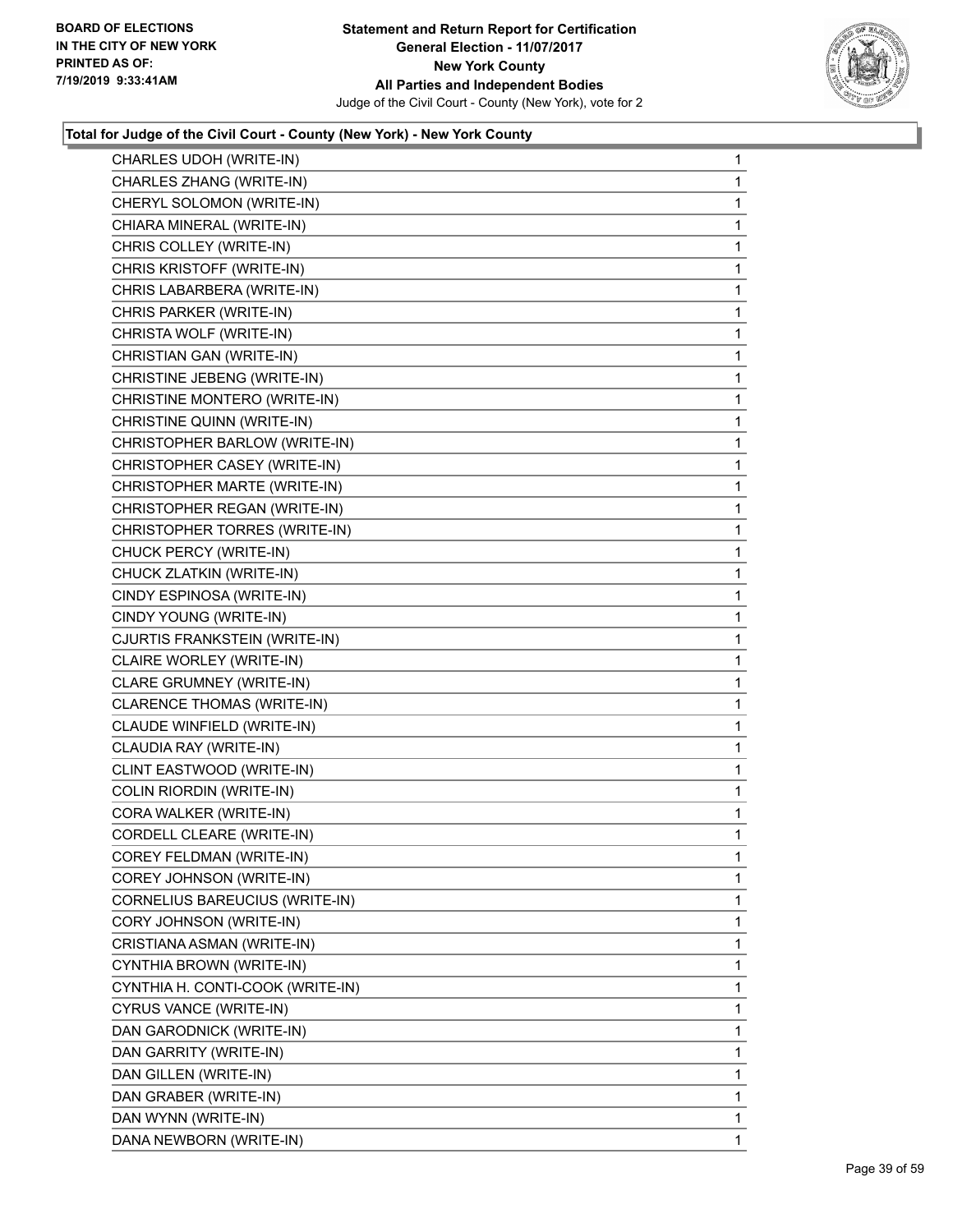

| DANIEL ANGIELLIO (WRITE-IN)       | $\mathbf{1}$   |
|-----------------------------------|----------------|
| DANIEL BOULUD (WRITE-IN)          | 1              |
| DANIEL LIPSMAN (WRITE-IN)         | 1              |
| DANIEL MURPHY (WRITE-IN)          | 1              |
| DANIEL PERRINO (WRITE-IN)         | 1              |
| DANIEL ROMANO (WRITE-IN)          | 1              |
| DANIEL VILA RIVERA (WRITE-IN)     | 1              |
| DARREN BARTLETTE (WRITE-IN)       | 1              |
| DARSH PATEL (WRITE-IN)            | 1              |
| DARVEL GREENBAUM (WRITE-IN)       | 1              |
| DARYL LAVERY (WRITE-IN)           | 1              |
| DAVE S. HATCH (WRITE-IN)          | 1              |
| DAVID BABAYER (WRITE-IN)          | 1              |
| DAVID BYEFF (WRITE-IN)            | 1              |
| DAVID CARLISLE (WRITE-IN)         | 1              |
| DAVID CLURMAN (WRITE-IN)          | 1              |
| DAVID COHEN (WRITE-IN)            | 1              |
| DAVID DINKINS (WRITE-IN)          | 3              |
| DAVID DUKE (WRITE-IN)             | 1              |
| DAVID FRIEDMAN (WRITE-IN)         | 1              |
| DAVID GREEN (WRITE-IN)            | 1              |
| DAVID HASNER (WRITE-IN)           | 1              |
| DAVID HOLLAND (WRITE-IN)          | 1              |
| DAVID JUSTICE (WRITE-IN)          | 1              |
| DAVID KOVESI (WRITE-IN)           | 1              |
| DAVID LELYRELD (WRITE-IN)         | 1              |
| DAVID MACK (WRITE-IN)             | 1              |
| DAVID MOHR (WRITE-IN)             | 1              |
| DAVID PETRAEUS (WRITE-IN)         | 1              |
| DAVID RERRY (WRITE-IN)            | 1              |
| DAVID SACK (WRITE-IN)             | $\overline{a}$ |
| DAVID SOUTER (WRITE-IN)           | 1              |
| DAVID W. ROSS (WRITE-IN)          | 2              |
| DD GREGORIA (WRITE-IN)            | 1              |
| DEBORAH L. EVANGELAKOS (WRITE-IN) | 1              |
| DEMETRY COPPER (WRITE-IN)         | 1              |
| DENIS G. KELLY (WRITE-IN)         | 1              |
| DENISE L. SHER (WRITE-IN)         | 1              |
| DENNIS A. KLEJNA (WRITE-IN)       | 1              |
| DENNIS BLOCK (WRITE-IN)           | 1              |
| DENNIS KLUESENER (WRITE-IN)       | 1              |
| DEREK ETHERIDGE (WRITE-IN)        | 1              |
| DEREK JETER (WRITE-IN)            | 1              |
| DEREK STOLDT (WRITE-IN)           | 1              |
| DIANA PRINCE (WRITE-IN)           | 1              |
| DININE SIGNORELLO (WRITE-IN)      | 1              |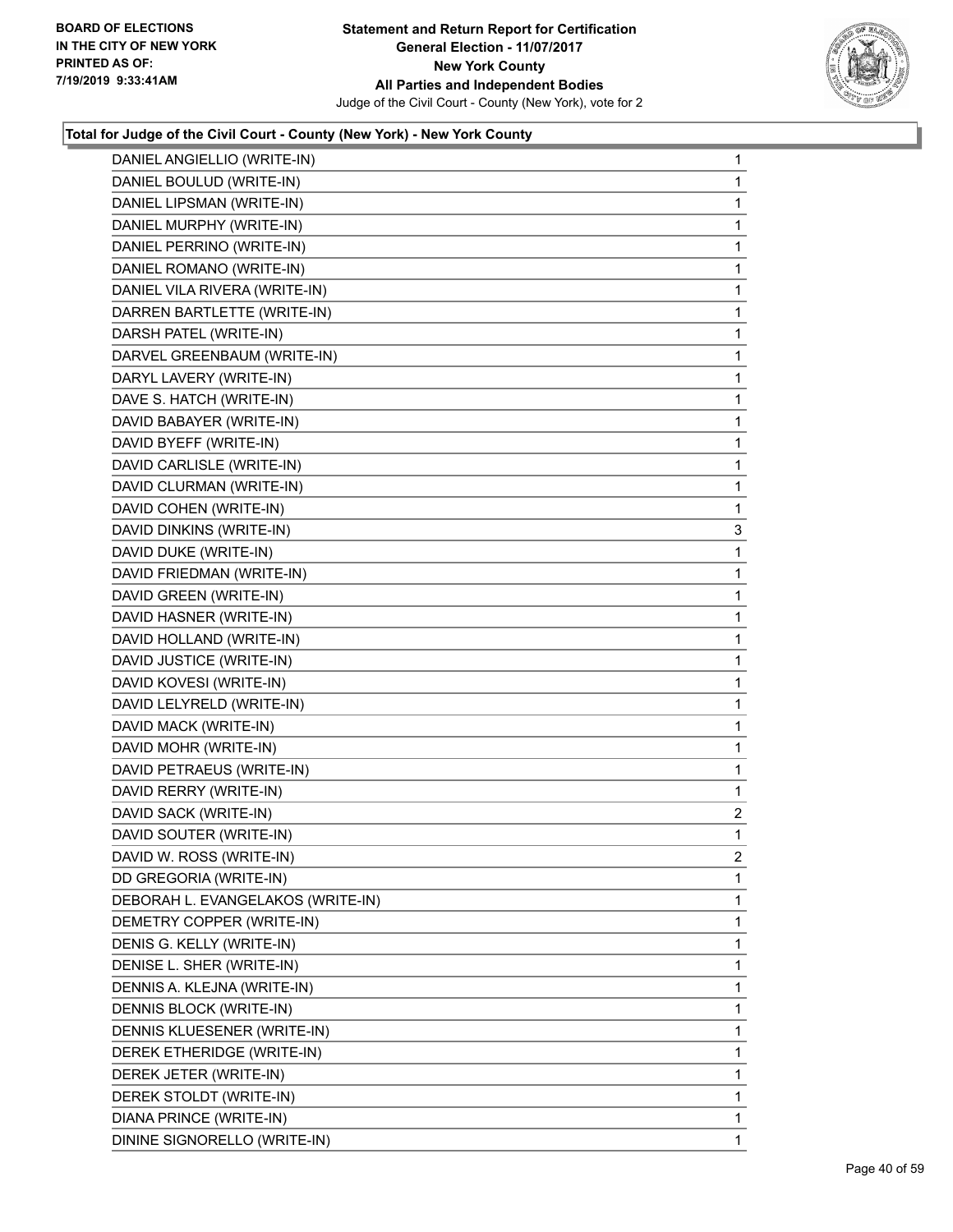

| DOMINIC CARTER (WRITE-IN)        | $\mathbf{1}$   |
|----------------------------------|----------------|
| DOMINIQUE MORALES (WRITE-IN)     | 1              |
| DON MATTINGLY (WRITE-IN)         | 1              |
| DON ROSSENBERG (WRITE-IN)        | 1              |
| DONALD ENG (WRITE-IN)            | 1              |
| DONALD TRUMP (WRITE-IN)          | 8              |
| DONALD TRUMP JR. (WRITE-IN)      | $\mathbf{1}$   |
| DONTA HIGHTOWER (WRITE-IN)       | 1              |
| DORAN KENTER (WRITE-IN)          | 1              |
| DORIS STAHL (WRITE-IN)           | 1              |
| DOROTHY L. HARRIS (WRITE-IN)     | 1              |
| DR. RON PAUL (WRITE-IN)          | 1              |
| DRRICK ETHRIDGE (WRITE-IN)       | 1              |
| DWIGHT D. EISENHOWER (WRITE-IN)  | 1              |
| E. MIHAEL GROWNEY JR. (WRITE-IN) | 1              |
| ED IRIZARRY (WRITE-IN)           | 1              |
| ED MARTIN (WRITE-IN)             | 1              |
| ED MCCABE (WRITE-IN)             | 1              |
| ED MCNALLY (WRITE-IN)            | 1              |
| ED MECHMAN (WRITE-IN)            | 1              |
| EDWARD CUCCIA (WRITE-IN)         | 1              |
| EDWARD L POWERS ESQ (WRITE-IN)   | 1              |
| EDWARD MCNALLY (WRITE-IN)        | 1              |
| EDWARD MECHMANN (WRITE-IN)       | 1              |
| EDWARD RAGUS (WRITE-IN)          | 1              |
| EDWARD WIPPER (WRITE-IN)         | 1              |
| EILEEN JONES (WRITE-IN)          | 1              |
| EILEEN LONG CHELALES (WRITE-IN)  | 1              |
| ELAN ARTEL (WRITE-IN)            | 1              |
| ELENA KOGAN (WRITE-IN)           | 1              |
| ELENI SMIT (WRITE-IN)            | $\overline{2}$ |
| ELI MANNING (WRITE-IN)           | 1              |
| ELI ZAKUTO (WRITE-IN)            | 1              |
| ELIAS GEORGE (WRITE-IN)          | 1              |
| ELIOT SCHREIBER (WRITE-IN)       | 1              |
| ELIOT SPITZER (WRITE-IN)         | 1              |
| ELIYAHN KAPLOVN (WRITE-IN)       | 1              |
| ELIZABETH MAXMAN (WRITE-IN)      | 1              |
| ELIZABETH RAPLAN (WRITE-IN)      | 1              |
| ELLA WICKHAM (WRITE-IN)          | 1              |
| ELLEN EDWARDS (WRITE-IN)         | 1              |
| ELLEN KRUVER (WRITE-IN)          | 1              |
| ELLEN OXMAN (WRITE-IN)           | $\overline{2}$ |
| ELLIOT BRILL (WRITE-IN)          | 1              |
| ELLIOT SHAPIRO (WRITE-IN)        | 1              |
| ELVIS PRESLEY (WRITE-IN)         | 1              |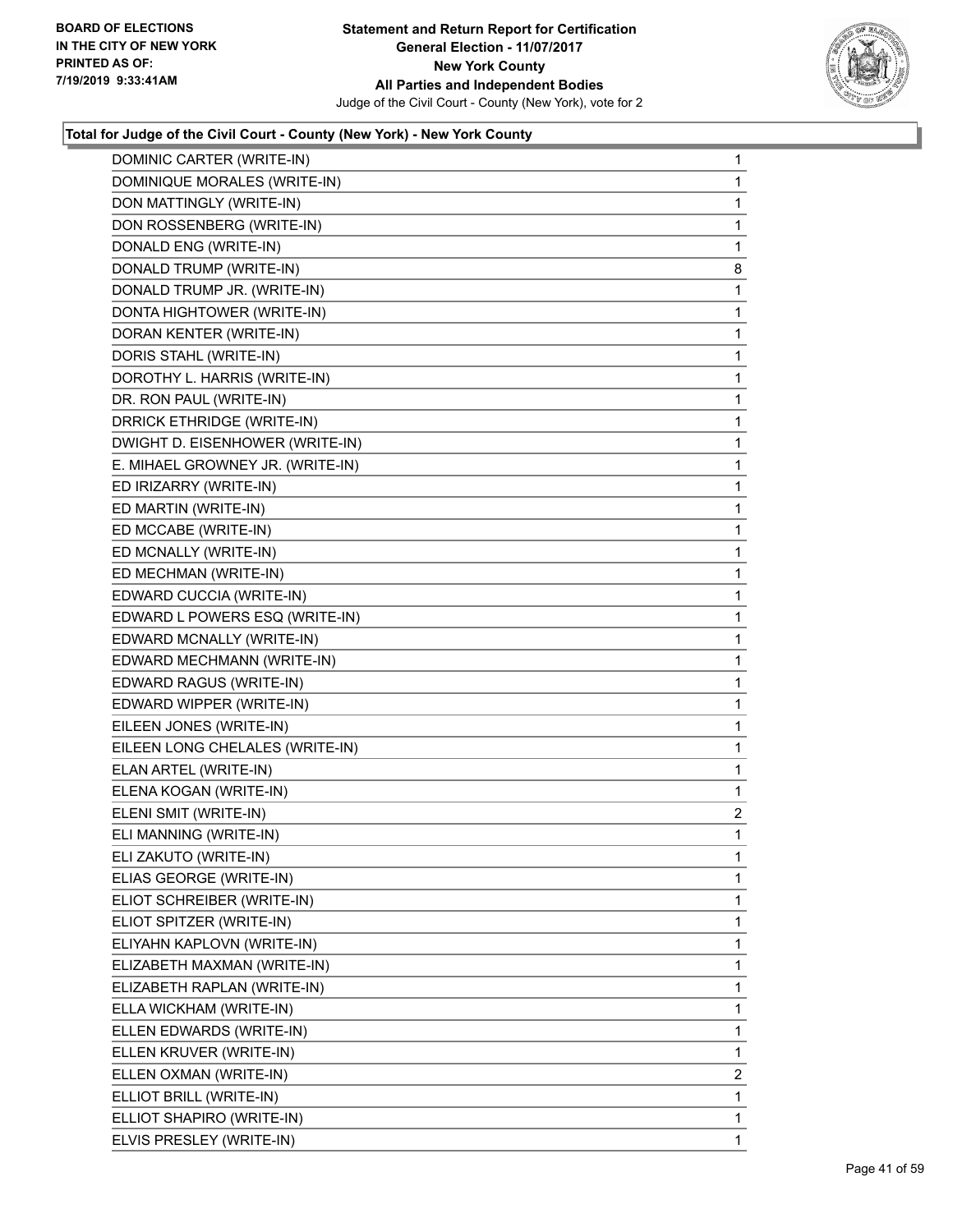

| EMANUEL J CHOSAK (WRITE-IN)       | $\mathbf{1}$   |
|-----------------------------------|----------------|
| EMILIO ESTELA (WRITE-IN)          | 1              |
| EMILY ANDERSON (WRITE-IN)         | 1              |
| EMILY BASS (WRITE-IN)             | 1              |
| EMILY PODO KIM (WRITE-IN)         | 1              |
| EMILY SHULTZ (WRITE-IN)           | 1              |
| ERIC FRAWLEY (WRITE-IN)           | 1              |
| ERIC GARNER (WRITE-IN)            | 1              |
| ERIC LANTER (WRITE-IN)            | 1              |
| ERIC OLM (WRITE-IN)               | 1              |
| ERIC SCARAZZO (WRITE-IN)          | 1              |
| ERIC SNOW (WRITE-IN)              | 1              |
| ERIC TRUMP (WRITE-IN)             | $\overline{c}$ |
| ERIC ZISSY (WRITE-IN)             | 1              |
| ERICA MANNOWITZ (WRITE-IN)        | 1              |
| ERIN TOMLINSON (WRITE-IN)         | 1              |
| ERNEST BELZASEY (WRITE-IN)        | 1              |
| ETHAN GOLDSTEIN (WRITE-IN)        | 1              |
| <b>EUGENE STEIN (WRITE-IN)</b>    | 1              |
| FART MELSTON (WRITE-IN)           | 1              |
| FELIX FRANKFURTER (WRITE-IN)      | 1              |
| FIDEL BRINES (WRITE-IN)           | 1              |
| FIDEL CASTRO (WRITE-IN)           | 1              |
| FIMA ZLATSIEN (WRITE-IN)          | 1              |
| FRANCESSA MILLES DAVE (WRITE-IN)  | $\mathbf{1}$   |
| FRANCIS X. NOLAN IV (WRITE-IN)    | 2              |
| FRANK PAYARD (WRITE-IN)           | 1              |
| FRANK SCALA (WRITE-IN)            | 5              |
| FRANK SPOTORTIO (WRITE-IN)        | 1              |
| FRANK UZZI (WRITE-IN)             | 1              |
| FRANK VALDEZ (WRITE-IN)           | 1              |
| FRAZOR RICE (WRITE-IN)            | 1              |
| FRED DESTROMP (WRITE-IN)          | 1              |
| FRED HANWECK (WRITE-IN)           | 1              |
| FRED UMANE (WRITE-IN)             | 1              |
| FREDERICK UMANE (WRITE-IN)        | 1              |
| <b>GABRIEL GILLETT (WRITE-IN)</b> | 1              |
| GABRIELLE FONROUGE (WRITE-IN)     | 1              |
| GAHAN HASKINS (WRITE-IN)          | 1              |
| GAHAN JOHN HASKINS (WRITE-IN)     | 1              |
| GAIUS JULIUS CAESAR (WRITE-IN)    | 1              |
| GALE BROWN (WRITE-IN)             | 1              |
| GARY COHN (WRITE-IN)              | 1              |
| GARY JOHNSON (WRITE-IN)           | 1              |
| GARY SCHAFFER (WRITE-IN)          | 1              |
|                                   |                |
| <b>GARY STEIN (WRITE-IN)</b>      | 1              |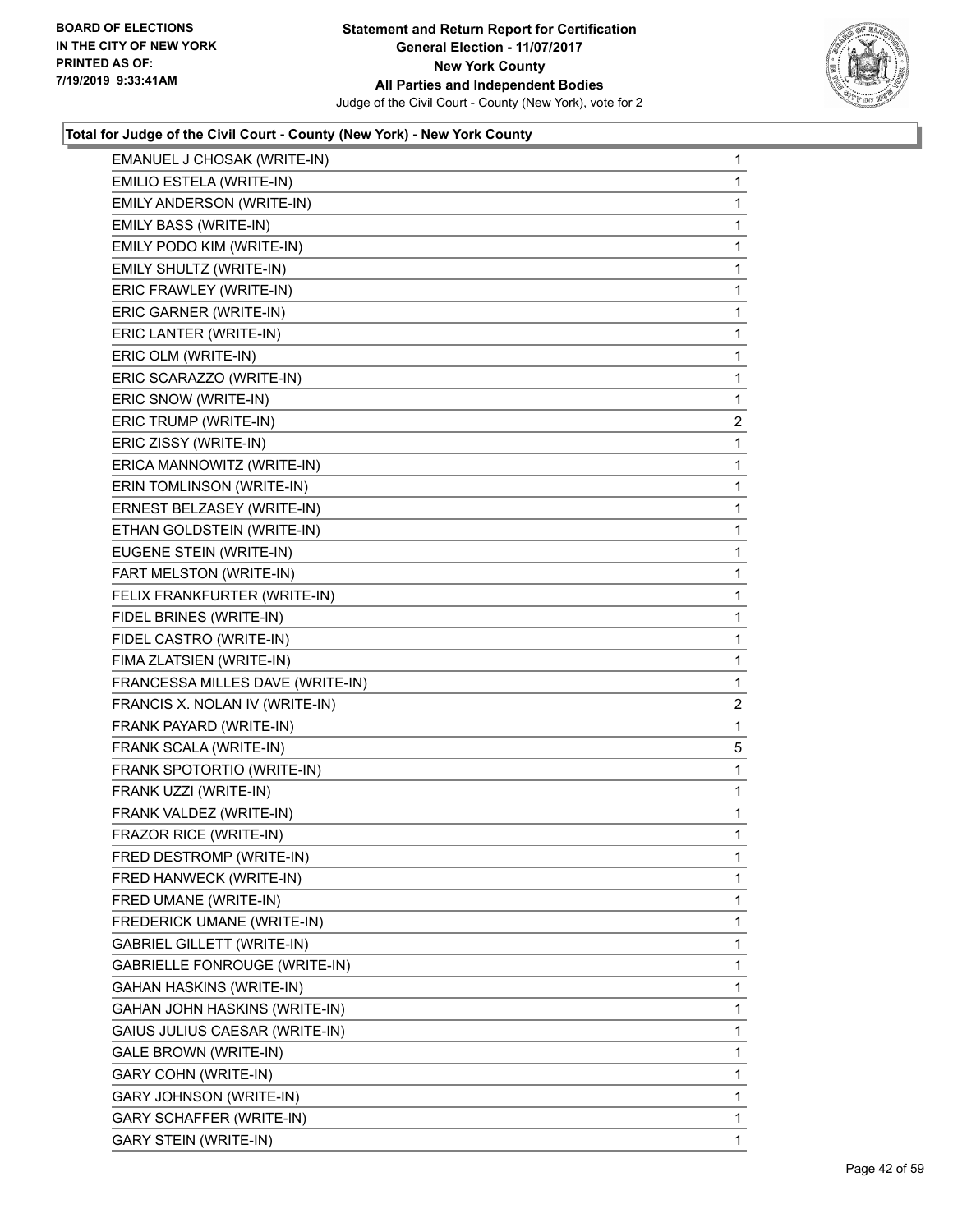

| <b>GEOFFREY MILLER (WRITE-IN)</b>   | $\mathbf{1}$   |
|-------------------------------------|----------------|
| <b>GEORGE KELLY (WRITE-IN)</b>      | 1              |
| <b>GEORGE LUBUNGTON (WRITE-IN)</b>  | 1              |
| <b>GEORGE PATAKI (WRITE-IN)</b>     | 3              |
| GEORGE W. BUSH (WRITE-IN)           | 1              |
| <b>GEORGE WILL (WRITE-IN)</b>       | 1              |
| <b>GEORGE WORLEY (WRITE-IN)</b>     | $\mathbf 1$    |
| <b>GEORGIA WROCKLAGE (WRITE-IN)</b> | 1              |
| <b>GERALD BOROD (WRITE-IN)</b>      | 1              |
| <b>GERALDO RIVERA (WRITE-IN)</b>    | 1              |
| GIDEON MILLER (WRITE-IN)            | $\overline{c}$ |
| GILBERT C. HONG (WRITE-IN)          | $\mathbf{1}$   |
| <b>GLENN BUSCH (WRITE-IN)</b>       | $\mathbf{1}$   |
| <b>GLENN DANZIG (WRITE-IN)</b>      | 1              |
| <b>GLENN PATTON (WRITE-IN)</b>      | 1              |
| <b>GRACE JONES (WRITE-IN)</b>       | 1              |
| <b>GRAYCON TULLY (WRITE-IN)</b>     | 1              |
| <b>GREGG ROTH (WRITE-IN)</b>        | 1              |
| <b>GREGORY KATZ (WRITE-IN)</b>      | $\mathbf{1}$   |
| <b>GREGORY REID (WRITE-IN)</b>      | 1              |
| <b>GREHAN CICAULO (WRITE-IN)</b>    | 1              |
| <b>GRETCHEN PILLAR (WRITE-IN)</b>   | 1              |
| GUILLERMO GUASP (WRITE-IN)          | 1              |
| H. JOSHUA RIVERA (WRITE-IN)         | 1              |
| HANK JOHNSON (WRITE-IN)             | 1              |
| HANNAH ARENDT (WRITE-IN)            | 1              |
| HANNAH M. O'BRIEN (WRITE-IN)        | 1              |
| HANNAH MILLER (WRITE-IN)            | $\overline{2}$ |
| HARNET KAPLAN (WRITE-IN)            | 1              |
| HAROLD ADAMS (WRITE-IN)             | 1              |
| HARRIET TUBMAN (WRITE-IN)           | 1              |
| HARRY BOGDOS (WRITE-IN)             | 1              |
| HARVEY J. STEIN (WRITE-IN)          | 1              |
| HARVEY WEINSTEIN (WRITE-IN)         | $\overline{2}$ |
| HELEN LUKEUICZ (WRITE-IN)           | 1              |
| HENRY A MARTUSCELLO (WRITE-IN)      | 1              |
| HENRY E. FORCIER (WRITE-IN)         | 1              |
| HENRY E. MEREDITH JR (WRITE-IN)     | 1              |
| HENRY WALKER (WRITE-IN)             | 1              |
| HERMAN CAIN (WRITE-IN)              | 1              |
| HERMIT EDY (WRITE-IN)               | 2              |
| HILLARY CLINTON (WRITE-IN)          | 11             |
| HOMER HARRIS (WRITE-IN)             | 1              |
| HONARABLE LAURA WARD (WRITE-IN)     | 1              |
| HOWARD HAIN (WRITE-IN)              | 1              |
| HOWARD STERN (WRITE-IN)             | $\overline{2}$ |
|                                     |                |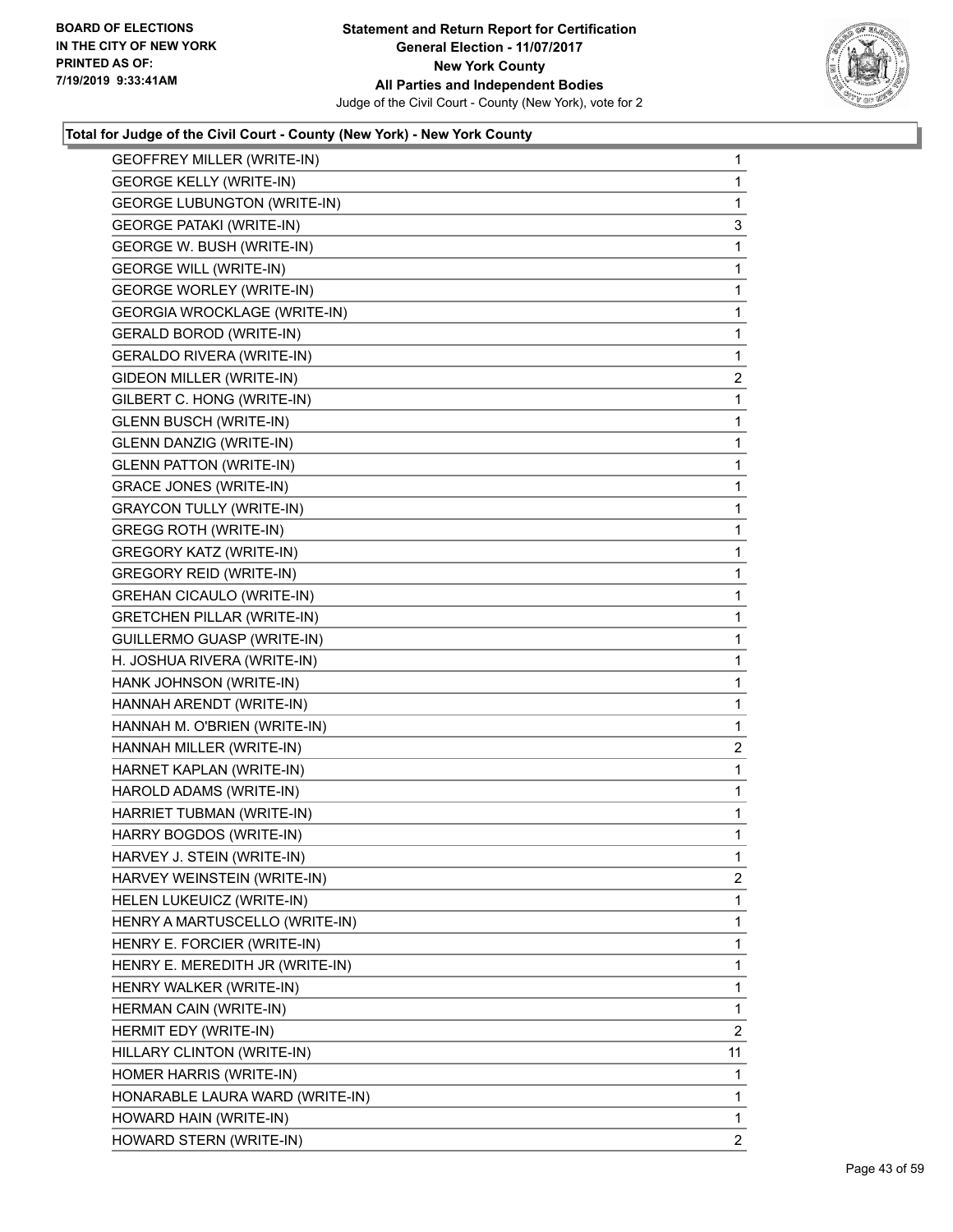

| HUBERT COLLINS (WRITE-IN)          | $\mathbf{1}$ |
|------------------------------------|--------------|
| HUNTER BELLINI (WRITE-IN)          | 1            |
| ILANA MARCUS (WRITE-IN)            | 1            |
| IRA GAMMERMAN (WRITE-IN)           | 1            |
| IRA SACHS (WRITE-IN)               | 1            |
| IRA SAIGER (WRITE-IN)              | 1            |
| <b>ISRAEL EISS (WRITE-IN)</b>      | 1            |
| <b>IVANKA TRUMP (WRITE-IN)</b>     | 4            |
| JACK DOUGLAS (WRITE-IN)            | 1            |
| JACK KLUGMAN (WRITE-IN)            | 1            |
| JACK RIPPER (WRITE-IN)             | 1            |
| JACKIE EARLY (WRITE-IN)            | 1            |
| JACKIE ONASIS (WRITE-IN)           | 1            |
| JACQUELINE ZAMAN (WRITE-IN)        | 1            |
| JAIME REGAN (WRITE-IN)             | 1            |
| JALEESA MYERS (WRITE-IN)           | 1            |
| JAMES C. MOSLEY (WRITE-IN)         | 1            |
| JAMES EDWARD LAWLOR III (WRITE-IN) | 1            |
| JAMES LALINO (WRITE-IN)            | 1            |
| JAMES LENZI (WRITE-IN)             | 1            |
| JAMES LESCZYNSKI (WRITE-IN)        | 1            |
| JAMES LOVING (WRITE-IN)            | 1            |
| JAMES M. VISSER (WRITE-IN)         | 1            |
| JAMES MILLER (WRITE-IN)            | 1            |
| JAMES MOSLEY (WRITE-IN)            | 1            |
| JAMES NACHLIN (WRITE-IN)           | 1            |
| JAMES RHODES (WRITE-IN)            | 1            |
| JAMES ROBATHAN (WRITE-IN)          | 1            |
| JAMES ROBINSON (WRITE-IN)          | 1            |
| JAMES SIMMONS (WRITE-IN)           | 1            |
| JAMES SLATTERY III (WRITE-IN)      | 1            |
| JAMES WETZEL (WRITE-IN)            | 1            |
| JAMIE DIMON (WRITE-IN)             | 1            |
| JANE ASKINS (WRITE-IN)             | 1            |
| JANET HOFFMAN (WRITE-IN)           | 1            |
| JANICE FISHER (WRITE-IN)           | 1            |
| JANICE LINTZ (WRITE-IN)            | 1            |
| JANOS MARTON (WRITE-IN)            | 1            |
| JARED ESENSTEIN (WRITE-IN)         | 1            |
| JARED KUSHNER (WRITE-IN)           | 1            |
| JARET ROLFE (WRITE-IN)             | 1            |
| JASON ADELMAN (WRITE-IN)           | 1            |
| JASON C. MARRILLO (WRITE-IN)       | 1            |
| JASON E. STOWE (WRITE-IN)          | 1            |
| JASON F. LOWE (WRITE-IN)           | 1            |
| JASON ROSENFARB (WRITE-IN)         | 1            |
|                                    |              |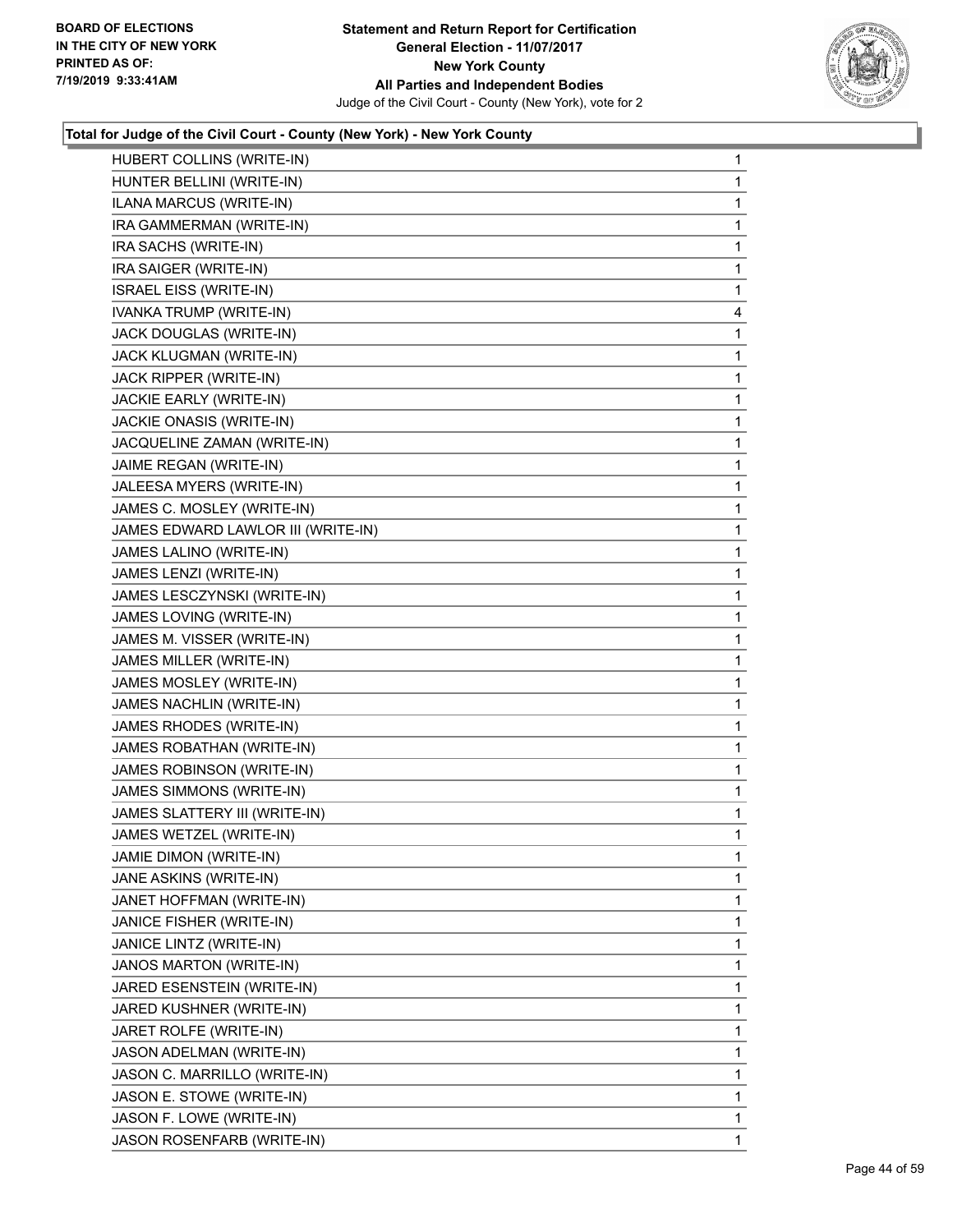

| JASON SCOTT (WRITE-IN)            | 1                       |
|-----------------------------------|-------------------------|
| JAY BURSTEIN (WRITE-IN)           | 1                       |
| JAY NEWMAN (WRITE-IN)             | 1                       |
| JEANE KANE (WRITE-IN)             | 1                       |
| JEANINE PIRRO (WRITE-IN)          | $\overline{c}$          |
| JEANNE KNOX (WRITE-IN)            | 1                       |
| JEB BUSH (WRITE-IN)               | 1                       |
| JEFF SESSIONS (WRITE-IN)          | $\overline{\mathbf{c}}$ |
| JEFFERY FISHER (WRITE-IN)         | $\mathbf{1}$            |
| JEFFERY OING (WRITE-IN)           | 1                       |
| JEFFREY BARR (WRITE-IN)           | 1                       |
| JEFFREY DEEGAN (WRITE-IN)         | 1                       |
| JEFFREY GOLDENBERG (WRITE-IN)     | 1                       |
| JEFFREY HAMBURG (WRITE-IN)        | 1                       |
| JEFFREY HOWARD KATZ (WRITE-IN)    | 1                       |
| JEFFREY LICHENSTEIN (WRITE-IN)    | 1                       |
| JEFFREY LICHTENSTEIN (WRITE-IN)   | 1                       |
| JEFFREY ZIMMERMAN (WRITE-IN)      | 1                       |
| JENEIS DANBERG (WRITE-IN)         | 1                       |
| JENIFER CERESIA (WRITE-IN)        | 1                       |
| JENN BRUNO (WRITE-IN)             | 1                       |
| JENNIFER CUYLER (WRITE-IN)        | 1                       |
| JENNIFER MEYERS (WRITE-IN)        | 1                       |
| JENNIFER NEWSTEIN (WRITE-IN)      | 1                       |
| JENNIFER PAVONE-KENTER (WRITE-IN) | 1                       |
| JEREMY GOLDMAN (WRITE-IN)         | 1                       |
| JEREMY ROSENBERG (WRITE-IN)       | 1                       |
| JEREMY SCHIFFLES (WRITE-IN)       | 1                       |
| JEREMY STEWART (WRITE-IN)         | 1                       |
| JEROME SAVINO (WRITE-IN)          | $\mathbf{1}$            |
| JEROME TAUBER (WRITE-IN)          | 1                       |
| JERRY ORBACH (WRITE-IN)           | 1                       |
| JERRY TODD (WRITE-IN)             | 1                       |
| JESSE J. SLIGH (WRITE-IN)         | 1                       |
| JESSICA AMYOTTE (WRITE-IN)        | 1                       |
| JESSICA JACOBS (WRITE-IN)         | 1                       |
| JESSIE HORWITZ (WRITE-IN)         | 1                       |
| JIM THOMPSON (WRITE-IN)           | 1                       |
| JIMMY DOKE (WRITE-IN)             | 1                       |
| JIMMY DORE (WRITE-IN)             | 1                       |
| JIMMY MCMILLAN (WRITE-IN)         | 1                       |
| JIMMY MCMILLIAN (WRITE-IN)        | 1                       |
| JOCELYN VEGA (WRITE-IN)           | 1                       |
| JOE GILMARTIN (WRITE-IN)          | 1                       |
| JOE HOULE (WRITE-IN)              | 1                       |
| JOE KERNS (WRITE-IN)              | 1                       |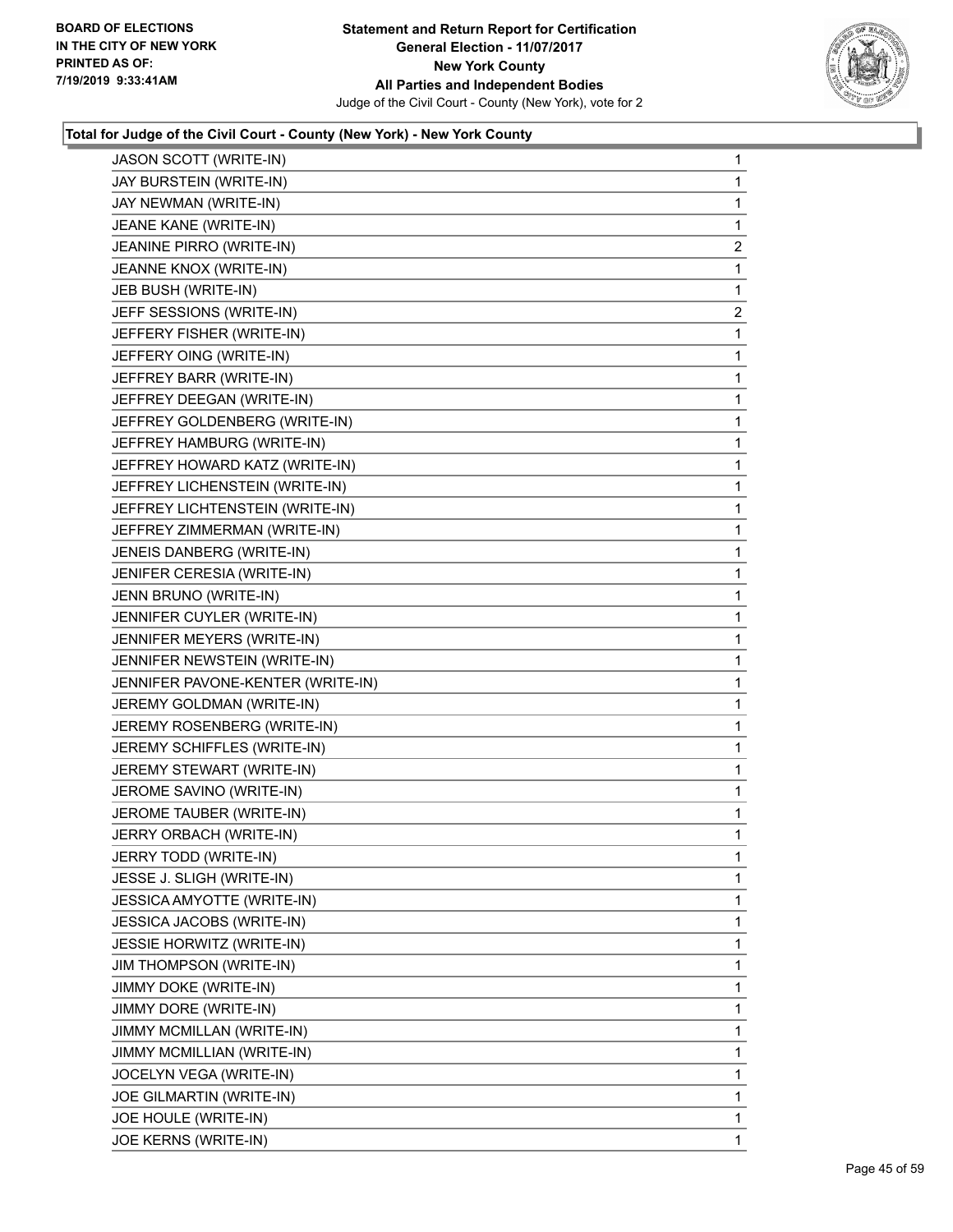

| JOE LHOTA (WRITE-IN)                | 3              |
|-------------------------------------|----------------|
| JOE MANNA (WRITE-IN)                | 1              |
| JOE PISCAPO (WRITE-IN)              | 1              |
| JOE REMY (WRITE-IN)                 | 1              |
| JOE TORRE (WRITE-IN)                | 1              |
| JOEL KELLUM (WRITE-IN)              | $\mathbf{1}$   |
| JOEL MAXMAN (WRITE-IN)              | 3              |
| JOHN BROWN (WRITE-IN)               | $\overline{2}$ |
| JOHN CARPENTER (WRITE-IN)           | 1              |
| JOHN CATSIMATIDIS (WRITE-IN)        | 1              |
| JOHN D. VIRUET (WRITE-IN)           | 1              |
| JOHN DILLON (WRITE-IN)              | 1              |
| JOHN G. ROBERTS JR. (WRITE-IN)      | 1              |
| JOHN GIBSON (WRITE-IN)              | 1              |
| JOHN HAYELLOW (WRITE-IN)            | 1              |
| JOHN HENRY (WRITE-IN)               | 1              |
| JOHN HOVING (WRITE-IN)              | 1              |
| JOHN J. JONES (WRITE-IN)            | 1              |
| JOHN J. TRAZINO (WRITE-IN)          | 1              |
| JOHN KANDER (WRITE-IN)              | 1              |
| JOHN LIM ESQ. (WRITE-IN)            | 1              |
| JOHN MATTE (WRITE-IN)               | 1              |
| JOHN MCCAIN (WRITE-IN)              | 1              |
| JOHN MULLIGAN (WRITE-IN)            | 1              |
| JOHN P. DURR (WRITE-IN)             | 1              |
| JOHN P. JOHNSON (WRITE-IN)          | 1              |
| JOHN REID (WRITE-IN)                | 1              |
| JOHN SCHAFFEL (WRITE-IN)            | 1              |
| JOHN VIRUET (WRITE-IN)              | 1              |
| JOHN WANG (WRITE-IN)                | 1              |
| JONAH GANTZ (WRITE-IN)              | 1              |
| JONATHAN ADLER (WRITE-IN)           | 1              |
| JONATHAN E. GLASER (WRITE-IN)       | 1              |
| JONATHAN GOLDIN (WRITE-IN)          | 2              |
| JONATHAN GROSS (WRITE-IN)           | 1              |
| JONATHAN OBERMAN (WRITE-IN)         | 1              |
| JONATHAN PROVADES (WRITE-IN)        | 1              |
| JONATHAN ZAVIN (WRITE-IN)           | 1              |
| JORGE LOPEZ-QUINTALA III (WRITE-IN) | 1              |
| JORGE POSADA (WRITE-IN)             | 1              |
| JORGE VAZQUEZ (WRITE-IN)            | 1              |
| JOSE A. PADILLO (WRITE-IN)          | 1              |
| JOSE ALTUVE (WRITE-IN)              | 1              |
| JOSE MANUEL SUERO (WRITE-IN)        | 1              |
| JOSE PADILLA (WRITE-IN)             | 1              |
| JOSEPH AVOLIO (WRITE-IN)            | 1              |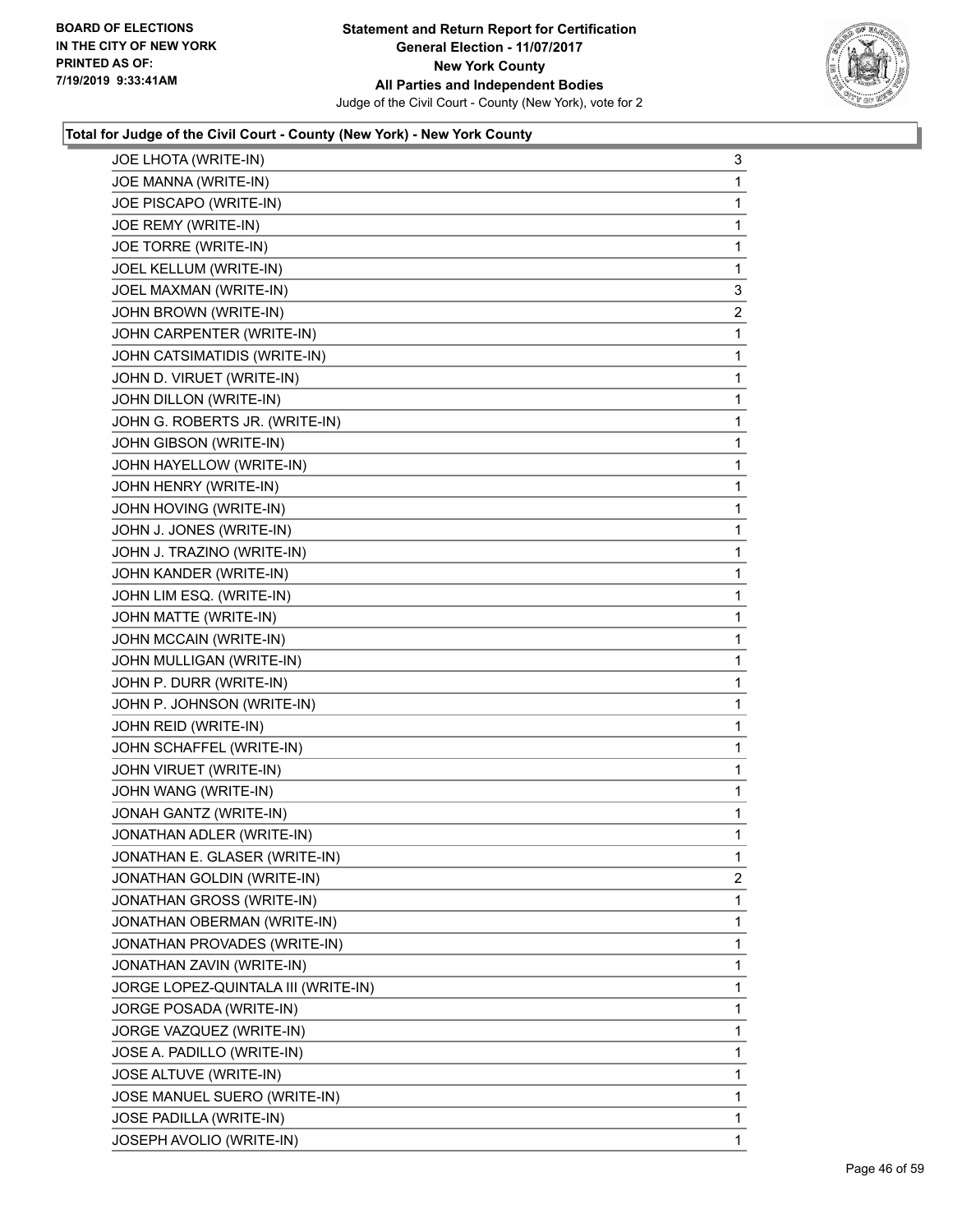

| JOSEPH COOPER (WRITE-IN)            | 1              |
|-------------------------------------|----------------|
| JOSEPH FIRNENO (WRITE-IN)           | 1              |
| JOSEPH J. MURPHY JR. (WRITE-IN)     | 1              |
| JOSEPH MOSCATT (WRITE-IN)           | 1              |
| JOSEPH P PIAZZA (WRITE-IN)          | 1              |
| JOSEPH T. WONG (WRITE-IN)           | 1              |
| JOSEPH TRAVEE (WRITE-IN)            | 1              |
| JOSH REITZAS (WRITE-IN)             | 1              |
| JOSHUA A. VIAVFMAN (WRITE-IN)       | 1              |
| JOSHUA ARDROPHY (WRITE-IN)          | 1              |
| JOSHUA BUTNICK (WRITE-IN)           | 1              |
| JOSHUA DESAI (WRITE-IN)             | 1              |
| JOSHUA EISENBERG (WRITE-IN)         | 1              |
| JOSHUA GERSON MEYERS (WRITE-IN)     | 1              |
| JOSHUA GOLDFEIN (WRITE-IN)          | 1              |
| JOWE HIMY (WRITE-IN)                | 1              |
| JUAN CARLOS POLANCO (WRITE-IN)      | 1              |
| JUAN PENALOSA (WRITE-IN)            | 1              |
| JUAN REYES (WRITE-IN)               | 1              |
| JUDAR ZUGER (WRITE-IN)              | $\overline{c}$ |
| JUDGE JUDITH SCHEINDLIN (WRITE-IN)  | 1              |
| JUDGE JUDITH SHEINDLIN (WRITE-IN)   | 1              |
| JUDGE JUDITH SHIENDLIN (WRITE-IN)   | 1              |
| <b>JUDITH BROWN (WRITE-IN)</b>      | 1              |
| JUDITH POLAR (WRITE-IN)             | 1              |
| JUDITH RICHHEIMER (WRITE-IN)        | 1              |
| JUDITH SCHEINDLIN (WRITE-IN)        | $\overline{2}$ |
| JUDITH SHEINDLIN (WRITE-IN)         | 1              |
| JUDY MORRILL (WRITE-IN)             | 1              |
| JUDY SHEINDLIN (WRITE-IN)           | $\overline{a}$ |
| JULIA A. WILLEBRAND (WRITE-IN)      | 1              |
| JULIA GERMINENS (WRITE-IN)          | 1              |
| JULIE DOYLE (WRITE-IN)              | 1              |
| JULIO SURIEL (WRITE-IN)             | 3              |
| JURAC ZIBAS (WRITE-IN)              | 1              |
| <b>JUSTIN M. DOUGLAS (WRITE-IN)</b> | 1              |
| JUSTIN ROTHMAN ESQ. (WRITE-IN)      | 1              |
| JUSTINE CUCCIA (WRITE-IN)           | 1              |
| KAHLILAH FLEMING (WRITE-IN)         | 1              |
| KAITLIN CLEARY (WRITE-IN)           | 1              |
| KARA DUNN (WRITE-IN)                | 1              |
| KAREN CHERRINGTON (WRITE-IN)        | 1              |
| KAREN R. BRANDT (WRITE-IN)          | 1              |
| KARL MARX (WRITE-IN)                | 1              |
|                                     |                |
| KATHERINE GREELY (WRITE-IN)         | $\mathbf{1}$   |
| KATHLEEN WATERMAU (WRITE-IN)        | 1              |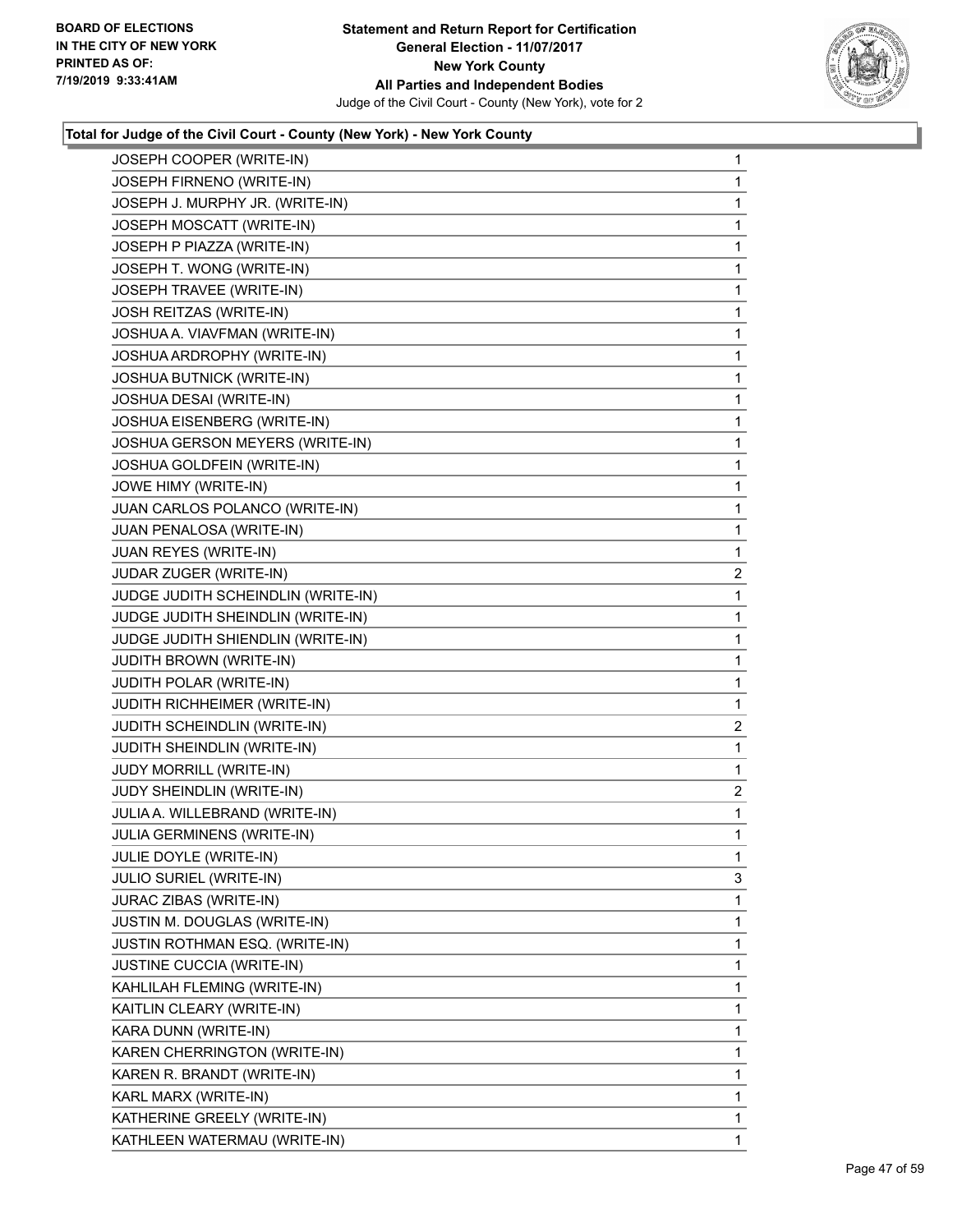

| KATHRYN NELSON (WRITE-IN)        | 1              |
|----------------------------------|----------------|
| KATHRYN PETERS (WRITE-IN)        | 1              |
| KATIE CARLISLE (WRITE-IN)        | 1              |
| KATIE LITTMAN (WRITE-IN)         | 1              |
| KATIE OLSEN (WRITE-IN)           | 1              |
| KEAGAN STEPHAN (WRITE-IN)        | 1              |
| KEITH WRIGHT (WRITE-IN)          | $\overline{c}$ |
| KELLY ONIELL LEVY (WRITE-IN)     | 1              |
| KELLY RIPA (WRITE-IN)            | 1              |
| KEN MOLTNER (WRITE-IN)           | 1              |
| KEN MOLTNON (WRITE-IN)           | 1              |
| KEN SCHAEFFER (WRITE-IN)         | 1              |
| KENDRA MONTE (WRITE-IN)          | 1              |
| KERRY OCONNELL (WRITE-IN)        | 1              |
| KEVIN FLOWERS (WRITE-IN)         | 1              |
| KEVIN HAMMAND (WRITE-IN)         | 1              |
| KIM SMITH (WRITE-IN)             | 1              |
| KOREV MESHICHAY (WRITE-IN)       | 1              |
| KRISTEN PERSINOS (WRITE-IN)      | 1              |
| KURT COBAIN (WRITE-IN)           | 1              |
| KYLE GORDON (WRITE-IN)           | 1              |
| KYLE POLL (WRITE-IN)             | 1              |
| LANCE KLIENBERG (WRITE-IN)       | 1              |
| LARRY ELDER (WRITE-IN)           | 1              |
| LAURA A. SACK (WRITE-IN)         | 1              |
| LAURA NAVARRETE (WRITE-IN)       | 1              |
| LAUREN ESPOSITO (WRITE-IN)       | 1              |
| LAUREN JONES (WRITE-IN)          | 1              |
| LAURIE JOHNSON (WRITE-IN)        | $\mathbf{1}$   |
| LAWRENCE KAHN (WRITE-IN)         | 1              |
| LAWRENCE REICHER (WRITE-IN)      | 1              |
| LEA HANLON (WRITE-IN)            | 1              |
| LEAH GUIDA (WRITE-IN)            | 1              |
| LEANA MARIA BURNS (WRITE-IN)     | 1              |
| LEE GOLDBERG (WRITE-IN)          | 1              |
| LENNY DAUBER (WRITE-IN)          | 1              |
| LENORA LEO (WRITE-IN)            | 1              |
| LEO CHEN O'CONNEL (WRITE-IN)     | 1              |
| LEO MCGARY (WRITE-IN)            | 1              |
| LEONARD CECERC (WRITE-IN)        | 1              |
| LESLIE CROOKER SYNDEN (WRITE-IN) | 1              |
| LESLIE STROTH (WRITE-IN)         | 2              |
| LESLIE STROTT (WRITE-IN)         | 1              |
| LINDA BOROD (WRITE-IN)           | 1              |
| LINDA G MARCH ESQ (WRITE-IN)     | 1              |
| LINDSAY BUMBER (WRITE-IN)        | 1              |
|                                  |                |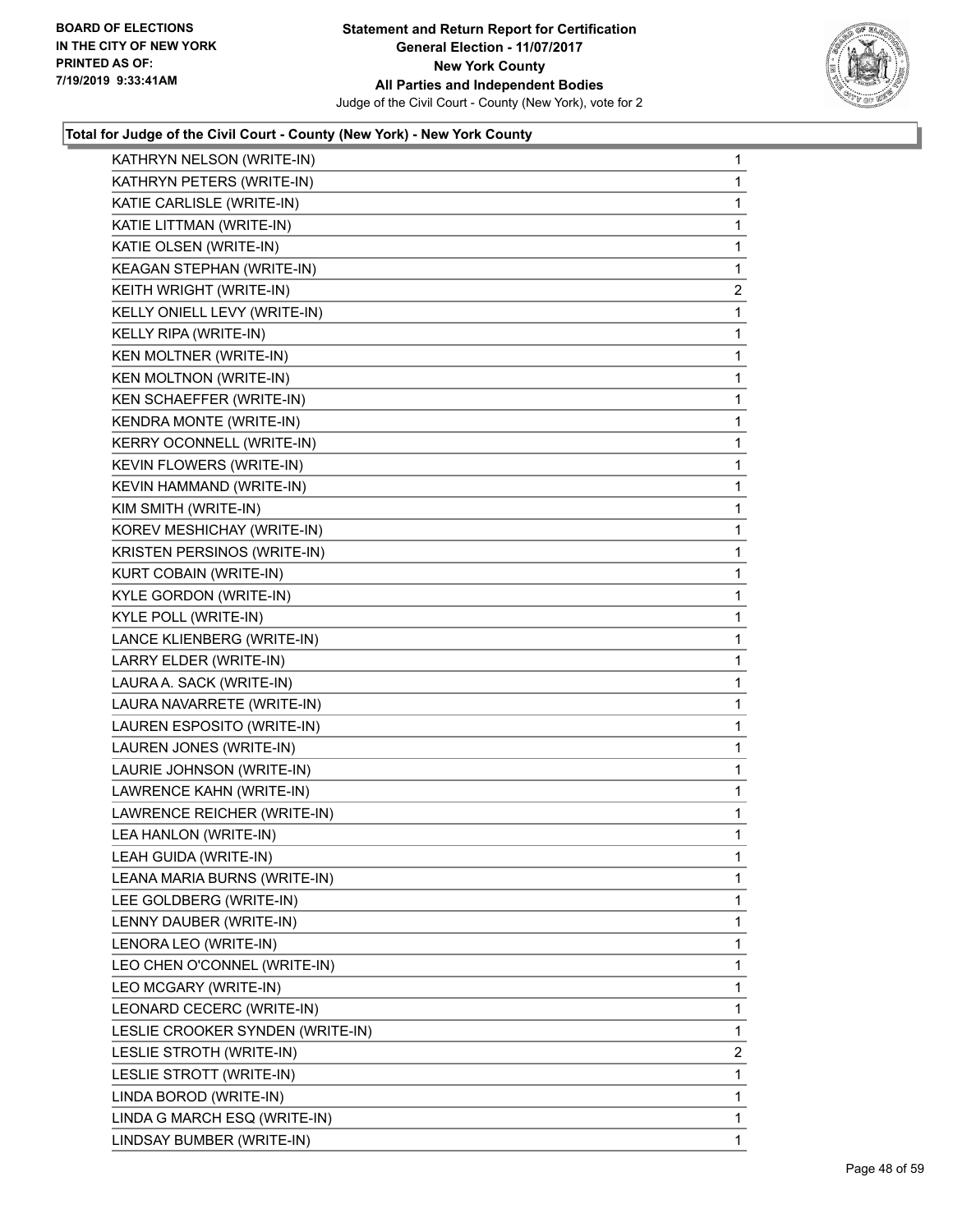

| LINDSAY OLIVER (WRITE-IN)         | 1            |
|-----------------------------------|--------------|
| LINWOOD J. HARRIS (WRITE-IN)      | 1            |
| LISA GREY (WRITE-IN)              | 1            |
| LISA HANSON (WRITE-IN)            | 1            |
| LISA RAPPERPORT (WRITE-IN)        | 1            |
| LISA TANKOOS (WRITE-IN)           | 1            |
| LISA Y LINDER (WRITE-IN)          | 1            |
| LIZ FARIATI (WRITE-IN)            | 1            |
| LIZ LAUA (WRITE-IN)               | 1            |
| LLOYD BLANKFEIN (WRITE-IN)        | 1            |
| LLYOD BLANK REIN (WRITE-IN)       | 1            |
| LORI SATTLER (WRITE-IN)           | 1            |
| LORI SETLER (WRITE-IN)            | 1            |
| LORI WOLF (WRITE-IN)              | 1            |
| LOUIE ARMSTRONG (WRITE-IN)        | 1            |
| LOUIS BRANDEIS (WRITE-IN)         | 1            |
| LOUIS BRANDERS (WRITE-IN)         | $\mathbf{1}$ |
| LOUIS LENGLET (WRITE-IN)          | 1            |
| LUCAS LARSON (WRITE-IN)           | 1            |
| LUCY MORTY (WRITE-IN)             | 1            |
| LUDWIG WITTGRSTEIR (WRITE-IN)     | 1            |
| LUIS BAEZ (WRITE-IN)              | 1            |
| LUIS ROMAN (WRITE-IN)             | $\mathbf{1}$ |
| LUIS TEJADA (WRITE-IN)            | 1            |
| LYLE DOUGLAS (WRITE-IN)           | 1            |
| LYNN WERNER (WRITE-IN)            | 1            |
| M GAFKOWSKI (WRITE-IN)            | 1            |
| MACK SCHLEFER (WRITE-IN)          | 1            |
| MAHFUZUR RAHMAN (WRITE-IN)        | $\mathbf{1}$ |
| MALACK HAMOVESS (WRITE-IN)        | 1            |
| MARC FLIEDNER (WRITE-IN)          | 3            |
| MARC MIGLIOZZI (WRITE-IN)         | 1            |
| MARC WEISS (WRITE-IN)             | 1            |
| MARCIA WEINSTEIN (WRITE-IN)       | 1            |
| MARCLE GEEGAN (WRITE-IN)          | 1            |
| MARCO RUBIO (WRITE-IN)            | 1            |
| MARCO SCHNABL (WRITE-IN)          | 1            |
| MARGARITA LOPEZ-TORRES (WRITE-IN) | 1            |
| MARIANO RIVERA (WRITE-IN)         | 1            |
| MARIE WALSH (WRITE-IN)            | 1            |
| MARIO CUOMO (WRITE-IN)            | 1            |
| MARK AXINN (WRITE-IN)             | 1            |
| MARK DE ROCCO (WRITE-IN)          | 1            |
| MARK LANDIS (WRITE-IN)            | 1            |
| MARK LEVINE (WRITE-IN)            | 1            |
| MARK LITTMAN (WRITE-IN)           | 1            |
|                                   |              |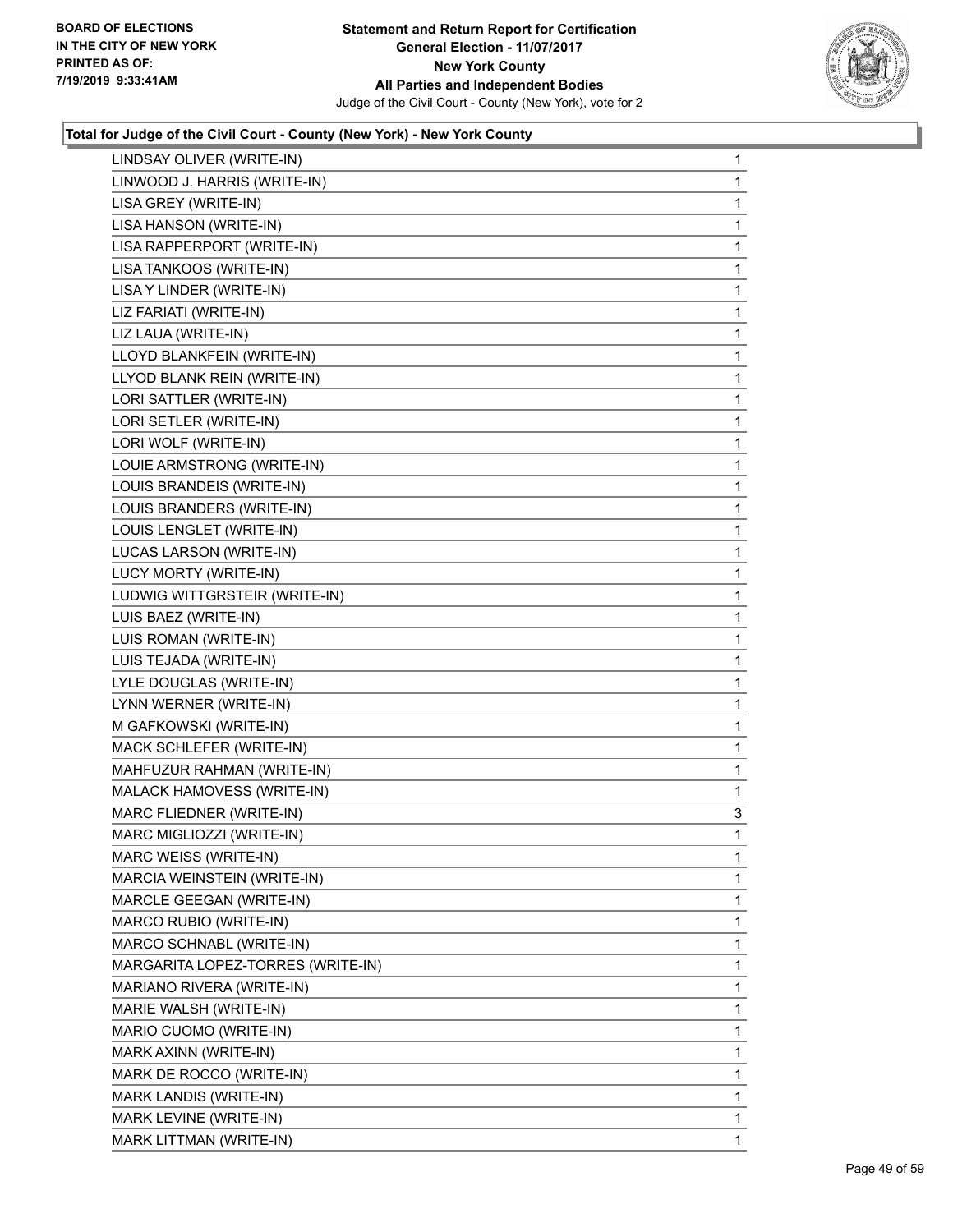

| MARK M. RUBIN (WRITE-IN)             | $\mathbf{1}$ |
|--------------------------------------|--------------|
| MARK STEINMAN (WRITE-IN)             | 1            |
| MARK STOLTZ (WRITE-IN)               | 1            |
| MARSHALL GREEN (WRITE-IN)            | 1            |
| MARTHA LEQUERICA (WRITE-IN)          | 1            |
| MARTHEW HOSKINSON (WRITE-IN)         | 1            |
| MARTIN "MARTY" NEEDELEMAN (WRITE-IN) | 1            |
| MARTIN BOWE (WRITE-IN)               | 1            |
| MARTIN RICHMAN (WRITE-IN)            | 1            |
| MARTIN SCHWIMMER (WRITE-IN)          | 1            |
| MARY A MARTUSCELLO (WRITE-IN)        | 1            |
| MARY ELLEN CRONLY (WRITE-IN)         | 1            |
| MARY PEPPITO (WRITE-IN)              | 1            |
| MATHEW GRIECO (WRITE-IN)             | 1            |
| MATT KANE (WRITE-IN)                 | 1            |
| MATTHER ROCKWORD (WRITE-IN)          | 1            |
| MATTHEW GRIECO (WRITE-IN)            | 1            |
| MATTHEW HILLSBERG (WRITE-IN)         | 1            |
| MATTHEW HUPERT (WRITE-IN)            | 1            |
| MATTHEW J. AALDS (WRITE-IN)          | 1            |
| MATTHEW J. BRIEF (WRITE-IN)          | 1            |
| MATTHEW KAPLAN (WRITE-IN)            | 1            |
| MATTHEW MASTERS (WRITE-IN)           | 1            |
| MATTHEW MOFFA (WRITE-IN)             | 1            |
| MATTHEW P. WYNNE (WRITE-IN)          | 1            |
| MATTHEW PELLER (WRITE-IN)            | 1            |
| MATTHEW TRIESTE (WRITE-IN)           | 1            |
| MAURICIO PAZUNINO (WRITE-IN)         | 1            |
| MAURYA KEATING (WRITE-IN)            | 1            |
| MAX APPLEBAUM (WRITE-IN)             | 1            |
| MAX FIDLER (WRITE-IN)                | 1            |
| MAYRA FERRER (WRITE-IN)              | 1            |
| MCKENNA TULLY (WRITE-IN)             | 1            |
| MEGAN LUZIER (WRITE-IN)              | 1            |
| MEGAN WOLLEY (WRITE-IN)              | 1            |
| MEGYN KELLY (WRITE-IN)               | 1            |
| MEL SCHWATZER (WRITE-IN)             | 1            |
| MELISSA EDDY (WRITE-IN)              | 1            |
| MICHAEL A. SCHWARTZ (WRITE-IN)       | 1            |
| MICHAEL BLOOMBERG (WRITE-IN)         | 10           |
| MICHAEL BROWN (WRITE-IN)             | 1            |
| MICHAEL CHUPRIN (WRITE-IN)           | 1            |
| MICHAEL COHEN (WRITE-IN)             | 1            |
| MICHAEL FARKOSH (WRITE-IN)           | 1            |
| MICHAEL FRITZ ESQ. (WRITE-IN)        | 1            |
| MICHAEL GAINTHAL (WRITE-IN)          | $\mathbf{1}$ |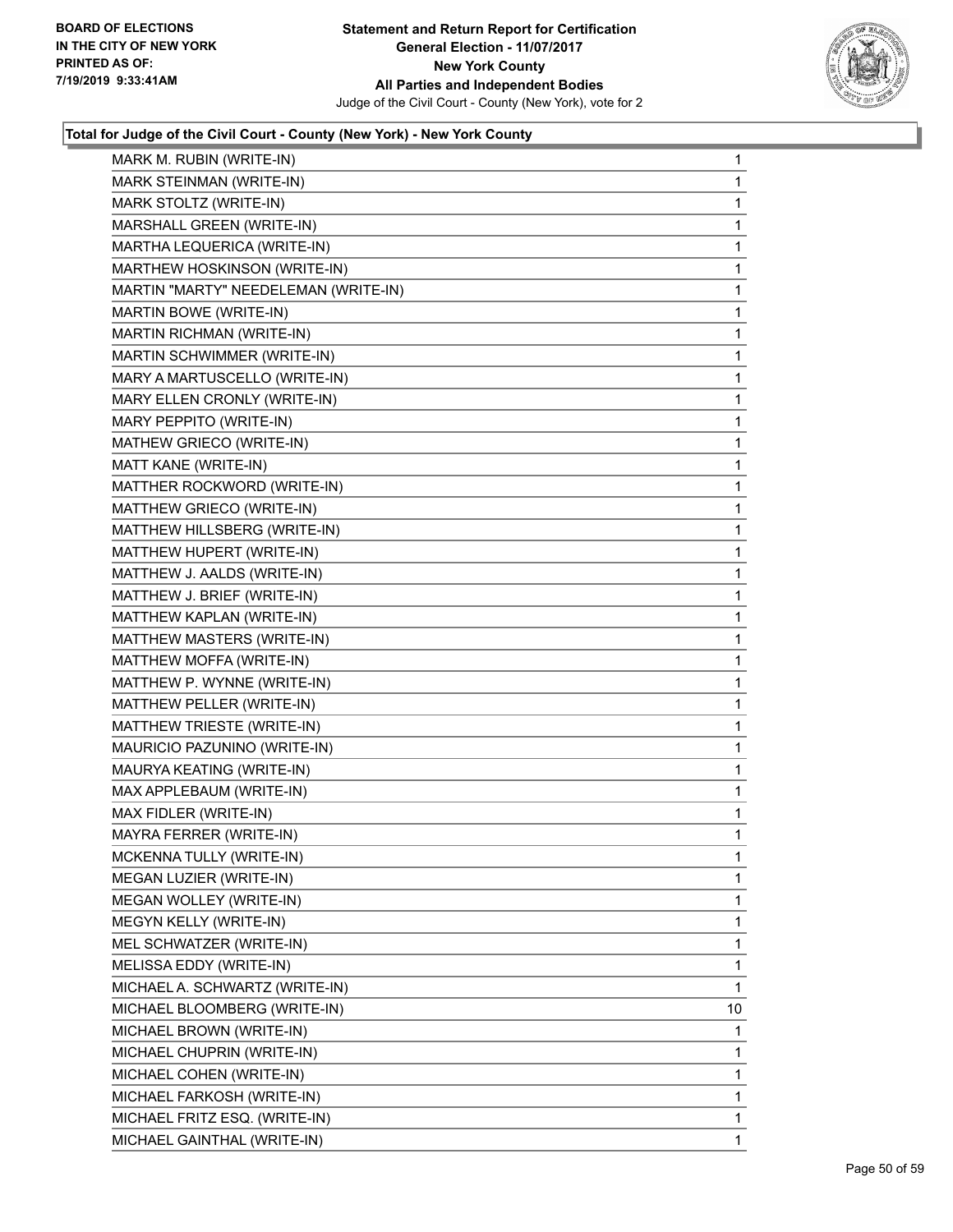

| MICHAEL GUBAL-MAIELLO (WRITE-IN)<br>MICHAEL HALLER (WRITE-IN)<br>MICHAEL JACOBS (WRITE-IN)<br>MICHAEL JERMYN (WRITE-IN)<br>MICHAEL JOSEPH (WRITE-IN)<br>MICHAEL LEBRON (WRITE-IN)<br>MICHAEL LIPOWRIZ (WRITE-IN)<br>MICHAEL LONG (WRITE-IN)<br>MICHAEL NOOWAN (WRITE-IN)<br>MICHAEL R. BLOOMBERG (WRITE-IN)<br>MICHAEL RUSSELL (WRITE-IN)<br>MICHAEL SHANABROOK (WRITE-IN)<br>MICHAEL TELLY (WRITE-IN)<br>MICHAEL TOLKIN (WRITE-IN)<br>MICHAEL W. GOLDSTEIN (WRITE-IN)<br>MICHAEL WEST (WRITE-IN)<br>MICHEAL TOLKIN (WRITE-IN)<br>MICHEL J. FAULKNER (WRITE-IN)<br>MICHELLE OBAMA (WRITE-IN)<br>MICK JAGGER (WRITE-IN)<br>MICKY HELLER (WRITE-IN)<br>MIGUEL RODRIGUEZ (WRITE-IN)<br>MIKARLA ROSENBERG (WRITE-IN)<br>MIKE CHESTER (WRITE-IN) | 1<br>1<br>1<br>2<br>1<br>1<br>1<br>1<br>1<br>2<br>1<br>1<br>1<br>1<br>1<br>1<br>1<br>1<br>1<br>1 |
|---------------------------------------------------------------------------------------------------------------------------------------------------------------------------------------------------------------------------------------------------------------------------------------------------------------------------------------------------------------------------------------------------------------------------------------------------------------------------------------------------------------------------------------------------------------------------------------------------------------------------------------------------------------------------------------------------------------------------------------------|--------------------------------------------------------------------------------------------------|
|                                                                                                                                                                                                                                                                                                                                                                                                                                                                                                                                                                                                                                                                                                                                             |                                                                                                  |
|                                                                                                                                                                                                                                                                                                                                                                                                                                                                                                                                                                                                                                                                                                                                             |                                                                                                  |
|                                                                                                                                                                                                                                                                                                                                                                                                                                                                                                                                                                                                                                                                                                                                             |                                                                                                  |
|                                                                                                                                                                                                                                                                                                                                                                                                                                                                                                                                                                                                                                                                                                                                             |                                                                                                  |
|                                                                                                                                                                                                                                                                                                                                                                                                                                                                                                                                                                                                                                                                                                                                             |                                                                                                  |
|                                                                                                                                                                                                                                                                                                                                                                                                                                                                                                                                                                                                                                                                                                                                             |                                                                                                  |
|                                                                                                                                                                                                                                                                                                                                                                                                                                                                                                                                                                                                                                                                                                                                             |                                                                                                  |
|                                                                                                                                                                                                                                                                                                                                                                                                                                                                                                                                                                                                                                                                                                                                             |                                                                                                  |
|                                                                                                                                                                                                                                                                                                                                                                                                                                                                                                                                                                                                                                                                                                                                             |                                                                                                  |
|                                                                                                                                                                                                                                                                                                                                                                                                                                                                                                                                                                                                                                                                                                                                             |                                                                                                  |
|                                                                                                                                                                                                                                                                                                                                                                                                                                                                                                                                                                                                                                                                                                                                             |                                                                                                  |
|                                                                                                                                                                                                                                                                                                                                                                                                                                                                                                                                                                                                                                                                                                                                             |                                                                                                  |
|                                                                                                                                                                                                                                                                                                                                                                                                                                                                                                                                                                                                                                                                                                                                             |                                                                                                  |
|                                                                                                                                                                                                                                                                                                                                                                                                                                                                                                                                                                                                                                                                                                                                             |                                                                                                  |
|                                                                                                                                                                                                                                                                                                                                                                                                                                                                                                                                                                                                                                                                                                                                             |                                                                                                  |
|                                                                                                                                                                                                                                                                                                                                                                                                                                                                                                                                                                                                                                                                                                                                             |                                                                                                  |
|                                                                                                                                                                                                                                                                                                                                                                                                                                                                                                                                                                                                                                                                                                                                             |                                                                                                  |
|                                                                                                                                                                                                                                                                                                                                                                                                                                                                                                                                                                                                                                                                                                                                             |                                                                                                  |
|                                                                                                                                                                                                                                                                                                                                                                                                                                                                                                                                                                                                                                                                                                                                             |                                                                                                  |
|                                                                                                                                                                                                                                                                                                                                                                                                                                                                                                                                                                                                                                                                                                                                             |                                                                                                  |
|                                                                                                                                                                                                                                                                                                                                                                                                                                                                                                                                                                                                                                                                                                                                             | 1                                                                                                |
|                                                                                                                                                                                                                                                                                                                                                                                                                                                                                                                                                                                                                                                                                                                                             | 1                                                                                                |
|                                                                                                                                                                                                                                                                                                                                                                                                                                                                                                                                                                                                                                                                                                                                             | 1                                                                                                |
|                                                                                                                                                                                                                                                                                                                                                                                                                                                                                                                                                                                                                                                                                                                                             | 1                                                                                                |
| MIKE TOLKIN (WRITE-IN)                                                                                                                                                                                                                                                                                                                                                                                                                                                                                                                                                                                                                                                                                                                      | 1                                                                                                |
| MILA MCKEE (WRITE-IN)                                                                                                                                                                                                                                                                                                                                                                                                                                                                                                                                                                                                                                                                                                                       | 1                                                                                                |
| MILES COLEMAN (WRITE-IN)                                                                                                                                                                                                                                                                                                                                                                                                                                                                                                                                                                                                                                                                                                                    | 1                                                                                                |
| MIMI J. FRIDAY (WRITE-IN)                                                                                                                                                                                                                                                                                                                                                                                                                                                                                                                                                                                                                                                                                                                   | 1                                                                                                |
| MITCHELL TENZON (WRITE-IN)                                                                                                                                                                                                                                                                                                                                                                                                                                                                                                                                                                                                                                                                                                                  | 1                                                                                                |
| MOCHAEL MOSCATT (WRITE-IN)                                                                                                                                                                                                                                                                                                                                                                                                                                                                                                                                                                                                                                                                                                                  | 1                                                                                                |
| MORGAN KUNZ (WRITE-IN)                                                                                                                                                                                                                                                                                                                                                                                                                                                                                                                                                                                                                                                                                                                      | 1                                                                                                |
| MORRIEL KLEINBECH (WRITE-IN)                                                                                                                                                                                                                                                                                                                                                                                                                                                                                                                                                                                                                                                                                                                | 1                                                                                                |
| MORTON COLEMAN (WRITE-IN)                                                                                                                                                                                                                                                                                                                                                                                                                                                                                                                                                                                                                                                                                                                   | 1                                                                                                |
| NALRID RACHLIN (WRITE-IN)                                                                                                                                                                                                                                                                                                                                                                                                                                                                                                                                                                                                                                                                                                                   | 1                                                                                                |
| NANCY B. LIPIN (WRITE-IN)                                                                                                                                                                                                                                                                                                                                                                                                                                                                                                                                                                                                                                                                                                                   | 1                                                                                                |
| NARA NUFF (WRITE-IN)                                                                                                                                                                                                                                                                                                                                                                                                                                                                                                                                                                                                                                                                                                                        | 1                                                                                                |
| NATALIE SOBCHAK (WRITE-IN)                                                                                                                                                                                                                                                                                                                                                                                                                                                                                                                                                                                                                                                                                                                  | 1                                                                                                |
| NATASCIA AYERS (WRITE-IN)                                                                                                                                                                                                                                                                                                                                                                                                                                                                                                                                                                                                                                                                                                                   | 1                                                                                                |
| NATASHA GUBAL-MAIELLO (WRITE-IN)                                                                                                                                                                                                                                                                                                                                                                                                                                                                                                                                                                                                                                                                                                            | 1                                                                                                |
| NATHAN CORDIEL SANTAMARIA (WRITE-IN)                                                                                                                                                                                                                                                                                                                                                                                                                                                                                                                                                                                                                                                                                                        | 1                                                                                                |
| NATHANIEL BOTWINICK (WRITE-IN)                                                                                                                                                                                                                                                                                                                                                                                                                                                                                                                                                                                                                                                                                                              | 1                                                                                                |
| NATHANIEL HERME (WRITE-IN)                                                                                                                                                                                                                                                                                                                                                                                                                                                                                                                                                                                                                                                                                                                  | 1                                                                                                |
| NEIL ALBSTEIN (WRITE-IN)                                                                                                                                                                                                                                                                                                                                                                                                                                                                                                                                                                                                                                                                                                                    | 1                                                                                                |
| NEIL W. FAY (WRITE-IN)                                                                                                                                                                                                                                                                                                                                                                                                                                                                                                                                                                                                                                                                                                                      | 1                                                                                                |
| NEVA D. STROM (WRITE-IN)<br>1                                                                                                                                                                                                                                                                                                                                                                                                                                                                                                                                                                                                                                                                                                               |                                                                                                  |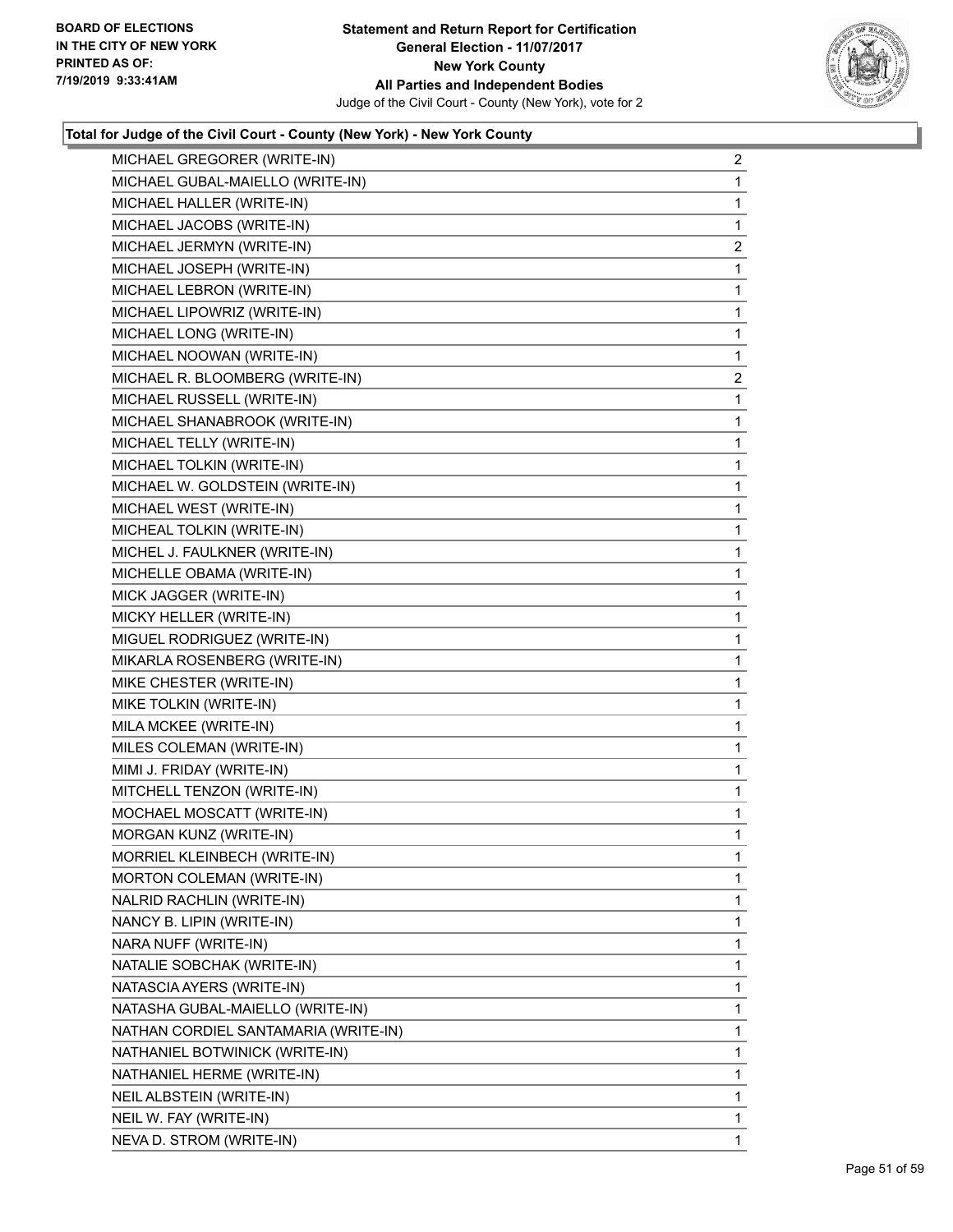

| NICHOLAS MINERAL (WRITE-IN)    | 1            |
|--------------------------------|--------------|
| NICK FLEISHER (WRITE-IN)       | 1            |
| NICK RONDAZZO (WRITE-IN)       | 1            |
| NICOLE GREENHUT (WRITE-IN)     | 1            |
| NICOLE JONES (WRITE-IN)        | 1            |
| NICOLE JORDAN (WRITE-IN)       | 1            |
| NICOLE MALLIOTAKIS (WRITE-IN)  | 4            |
| NICOLE WEINGARTNER (WRITE-IN)  | 1            |
| NIKKI WOODS (WRITE-IN)         | 1            |
| NINA GUIDA (WRITE-IN)          | 1            |
| NINA ROTH (WRITE-IN)           | 1            |
| NINA TURNER (WRITE-IN)         | 1            |
| NONA VESTAL (WRITE-IN)         | 1            |
| NORM SAADA (WRITE-IN)          | 1            |
| NORMAN SIEGEL (WRITE-IN)       | 1            |
| OCTAVIO BALCUZER (WRITE-IN)    | 1            |
| OKSANA BEDRIJ (WRITE-IN)       | 1            |
| OLGA STATZ (WRITE-IN)          | 1            |
| OLIVER ELYNER (WRITE-IN)       | 1            |
| OMARI DILLARD (WRITE-IN)       | 1            |
| PAM LUBUNGTON (WRITE-IN)       | 1            |
| PAT ROSSI (WRITE-IN)           | 1            |
| PATRICIA BAIONE (WRITE-IN)     | 1            |
| PATRICIA LA FRANIER (WRITE-IN) | 1            |
| PATRICK BIRNEY (WRITE-IN)      | 1            |
| PATRICK MCELHONE (WRITE-IN)    | 1            |
| PATTY NG (WRITE-IN)            | 1            |
| PAUL EISENBERG (WRITE-IN)      | 1            |
| PAUL MCCARTNEY (WRITE-IN)      | $\mathbf{1}$ |
| PAUL NEWMAN (WRITE-IN)         | 1            |
| PAUL RYAN (WRITE-IN)           | 1            |
| PENELOPE JENSEN (WRITE-IN)     | 1            |
| PETER FERNIE (WRITE-IN)        | 1            |
| PETER FERRASI (WRITE-IN)       | 1            |
| PETER KANAVOS (WRITE-IN)       | 1            |
| PETER MCGUINNESS (WRITE-IN)    | 1            |
| PETER MILLIGAN (WRITE-IN)      | 3            |
| PETER NORTH (WRITE-IN)         | 1            |
| PETER SHERIDAN (WRITE-IN)      | 2            |
| PETER SULLIVAN (WRITE-IN)      | 1            |
| PHIL CAPABO (WRITE-IN)         | 1            |
| PHIL ROSENTHAL (WRITE-IN)      | 1            |
| PHIL SIMS (WRITE-IN)           | 1            |
| PHIL T. PULASKI (WRITE-IN)     | 1            |
| PHILIP SIMPSON (WRITE-IN)      | 1            |
| PHILIPPE BENNETT (WRITE-IN)    | 1            |
|                                |              |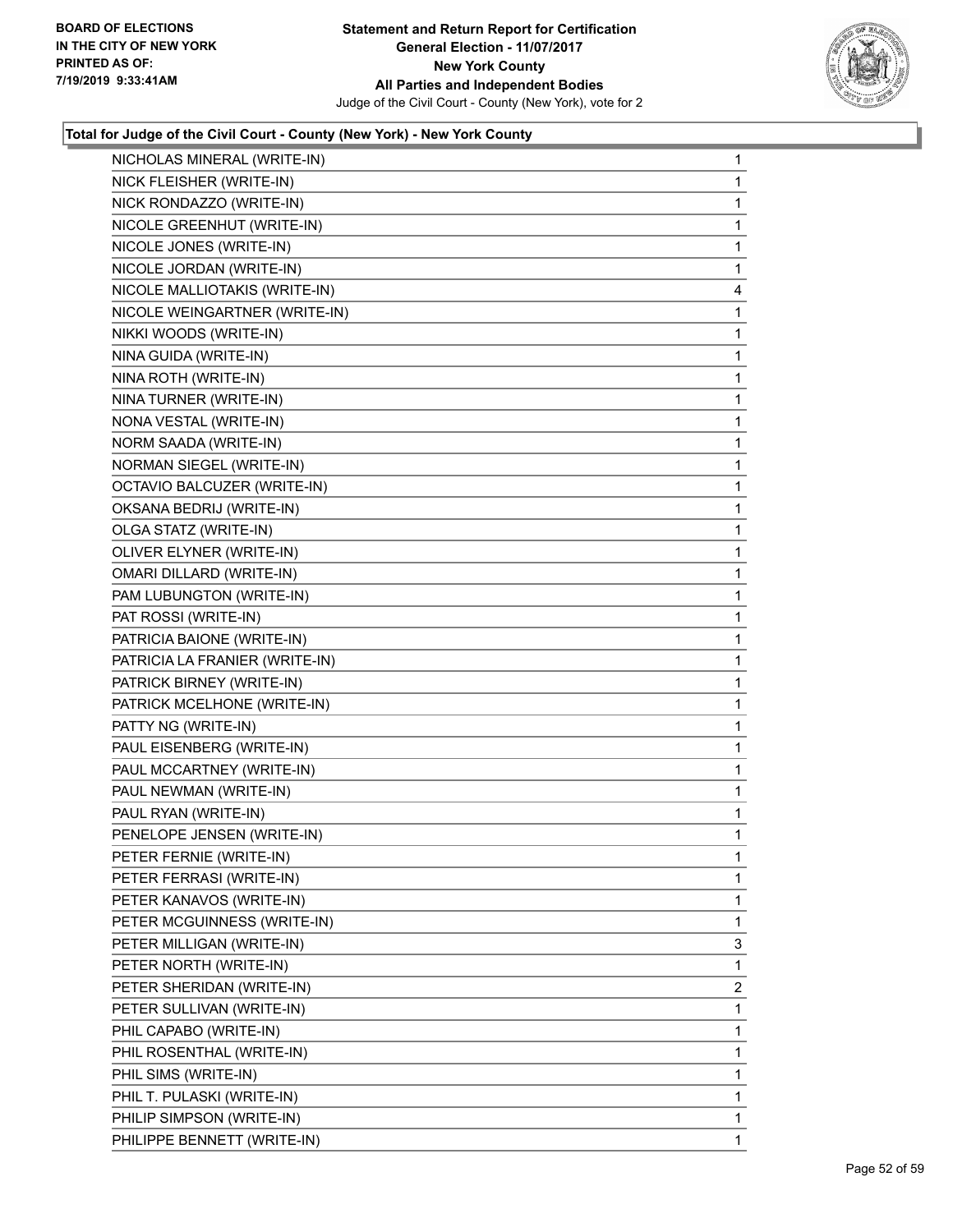

| PHILLIP W. WEISS (WRITE-IN)         | 1              |
|-------------------------------------|----------------|
| PHOENIX RIVERS (WRITE-IN)           | 1              |
| PIETER VAN TOL (WRITE-IN)           | 1              |
| POPE JOHN PAUL II (WRITE-IN)        | 1              |
| PREET BHARARA (WRITE-IN)            | 8              |
| PRIYANKA CHOPRA (WRITE-IN)          | 1              |
| R.J. MCGRAIL (WRITE-IN)             | 1              |
| RACHAL GOLDBRENNER (WRITE-IN)       | 1              |
| RACHEL FRIEDMAN (WRITE-IN)          | 1              |
| RACHEL KUGEL (WRITE-IN)             | 1              |
| RACHEL PAULEY (WRITE-IN)            | $\overline{c}$ |
| RAFAEL HERNANDEZ (WRITE-IN)         | 1              |
| RAFAEL SANTANA (WRITE-IN)           | 1              |
| RAFAEL URGIA (WRITE-IN)             | 1              |
| RAFEEQ RAHEEM (WRITE-IN)            | 1              |
| RAJANJ PANCHAL (WRITE-IN)           | 1              |
| RAND PAUL (WRITE-IN)                | 5              |
| RANDALL P. MCMURPHY (WRITE-IN)      | 1              |
| RANDI EISENSTER (WRITE-IN)          | 1              |
| RANDY ABREU (WRITE-IN)              | 1              |
| RANDY MASTRO (WRITE-IN)             | 1              |
| RANDY NEWMAN (WRITE-IN)             | 1              |
| RANDY TAYLOR (WRITE-IN)             | 1              |
| RAY KELLY (WRITE-IN)                | $\overline{2}$ |
| REBECCA GINGOLD LEHPAMER (WRITE-IN) | 1              |
| REBECCA HARARY (WRITE-IN)           | 1              |
| REBECCA TAIT (WRITE-IN)             | 1              |
| REGAN A. HSIEH (WRITE-IN)           | 1              |
| REIYO CYN (WRITE-IN)                | 1              |
| RENA KAREFO-JOHNSON (WRITE-IN)      | 1              |
| RICHAD C. TRAZINO (WRITE-IN)        | 1              |
| RICHARD A. ROTHERUEL (WRITE-IN)     | 1              |
| RICHARD ATSA (WRITE-IN)             | 1              |
| RICHARD BAXT (WRITE-IN)             | $\overline{2}$ |
| RICHARD EPSTEIN (WRITE-IN)          | 1              |
| RICHARD GELB (WRITE-IN)             | 1              |
| RICHARD JOSELSON (WRITE-IN)         | 1              |
| RICHARD LEWIS (WRITE-IN)            | 1              |
| RICK SNYDER (WRITE-IN)              | 1              |
| R'NETTE TURBEE (WRITE-IN)           | 1              |
| ROBERT BOOHER (WRITE-IN)            | 1              |
| ROBERT BRILL (WRITE-IN)             | $\overline{2}$ |
| ROBERT BRILL, ESQ (WRITE-IN)        | $\overline{2}$ |
| ROBERT CROZIER (WRITE-IN)           | 1              |
|                                     |                |
| ROBERT DOWD (WRITE-IN)              | 1              |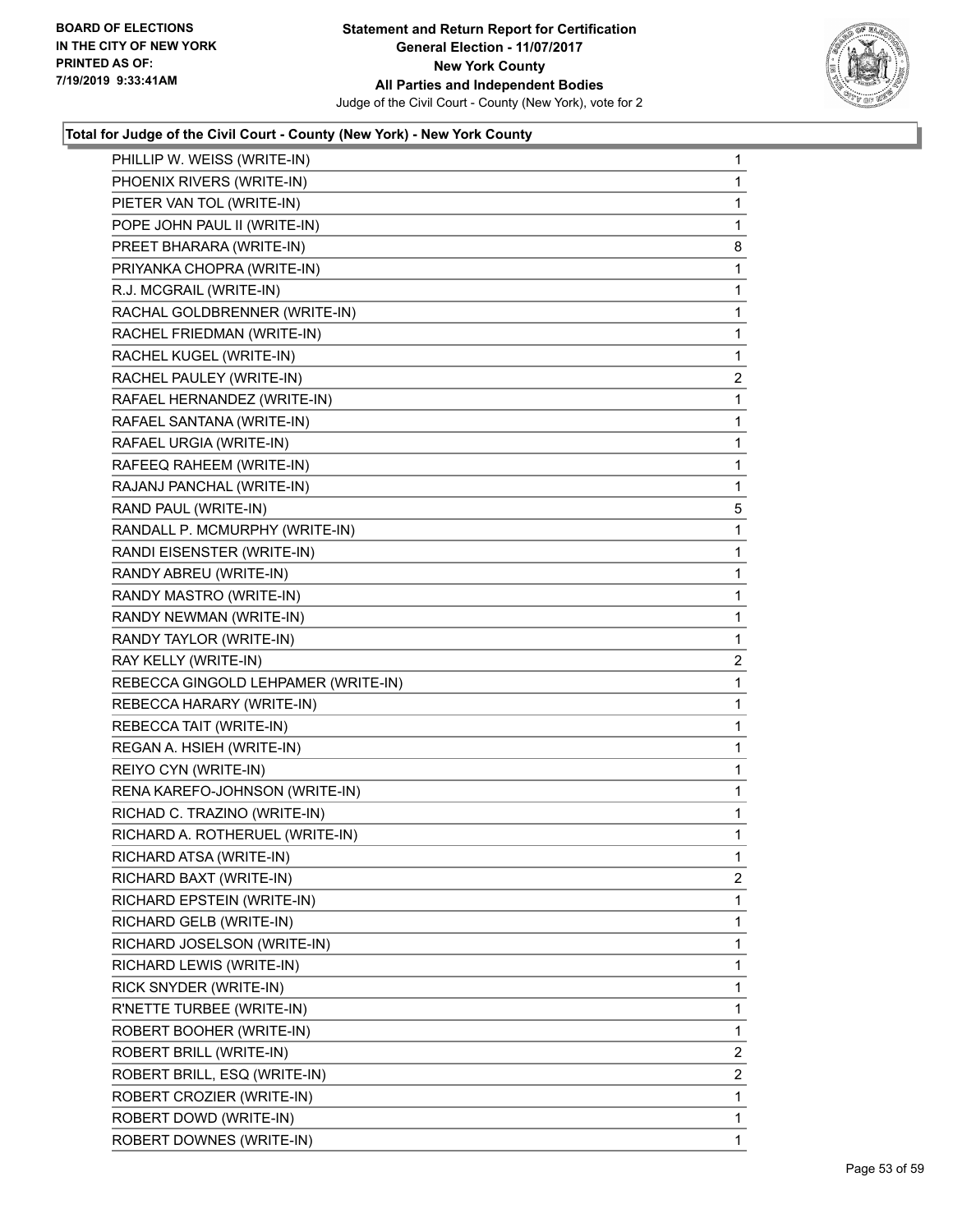

| ROBERT ENGLAND (WRITE-IN)         | $\mathbf 1$    |
|-----------------------------------|----------------|
| ROBERT ERLANGER (WRITE-IN)        | 1              |
| ROBERT HARIRI (WRITE-IN)          | 1              |
| ROBERT HEFFELRAN (WRITE-IN)       | 1              |
| ROBERT HITT (WRITE-IN)            | 1              |
| ROBERT J JOHNSON (WRITE-IN)       | 1              |
| ROBERT KELLY (WRITE-IN)           | 1              |
| ROBERT L. SMITH (WRITE-IN)        | 1              |
| ROBERT M KANE (WRITE-IN)          | 1              |
| ROBERT MITCHELL THEISS (WRITE-IN) | 1              |
| ROBERT PETERSON (WRITE-IN)        | 1              |
| ROBERT WERTHEIMER (WRITE-IN)      | 1              |
| ROBERTA BALDINI (WRITE-IN)        | 1              |
| ROBIN COWAN (WRITE-IN)            | 1              |
| ROBIN FLAUMENHAFT (WRITE-IN)      | 1              |
| ROBIN KRAVITZ (WRITE-IN)          | $\overline{a}$ |
| ROBIN QUIVERS (WRITE-IN)          | 1              |
| ROCKY LI (WRITE-IN)               | 1              |
| RODLIND PURRINI (WRITE-IN)        | 1              |
| ROGER LANDRY (WRITE-IN)           | 1              |
| ROGER SMITH (WRITE-IN)            | 1              |
| ROGER ZISSY (WRITE-IN)            | 1              |
| RON BAKER (WRITE-IN)              | 1              |
| RONALD BREWSTER (WRITE-IN)        | 1              |
| RONALD SUSSMAN (WRITE-IN)         | 1              |
| ROSA LUXEMBERG (WRITE-IN)         | 1              |
| ROSETTA LENOIRE (WRITE-IN)        | 1              |
| ROSS PEROT (WRITE-IN)             | 1              |
| ROW R. MILLER (WRITE-IN)          | 1              |
| RUBEN DIAZ (WRITE-IN)             | 1              |
| RUBEN MARNUO (WRITE-IN)           | 1              |
| RUBEN SANTIAGO (WRITE-IN)         | 1              |
| RUDOLPH GIULIANI (WRITE-IN)       | 5              |
| RUDOLPH GUILIANI (WRITE-IN)       | 1              |
| RUDOLPH GULIANI (WRITE-IN)        | 1              |
| RUDOPLH GULLIANI (WRITE-IN)       | 1              |
| RUDY GIULLIANI (WRITE-IN)         | 1              |
| RUDY GUILIANI (WRITE-IN)          | 1              |
| RUDY GULIANI (WRITE-IN)           | 2              |
| RUSS CHASNEY (WRITE-IN)           | 1              |
| RUTH YASHPAN (WRITE-IN)           | 1              |
| RWJACK SAER (WRITE-IN)            | 1              |
| RYAN MCCARTNEY (WRITE-IN)         | 1              |
| RYAN NASH (WRITE-IN)              | 1              |
| SABRINA MORRISSEY (WRITE-IN)      | 1              |
| SAL ALBANESE (WRITE-IN)           | 1.             |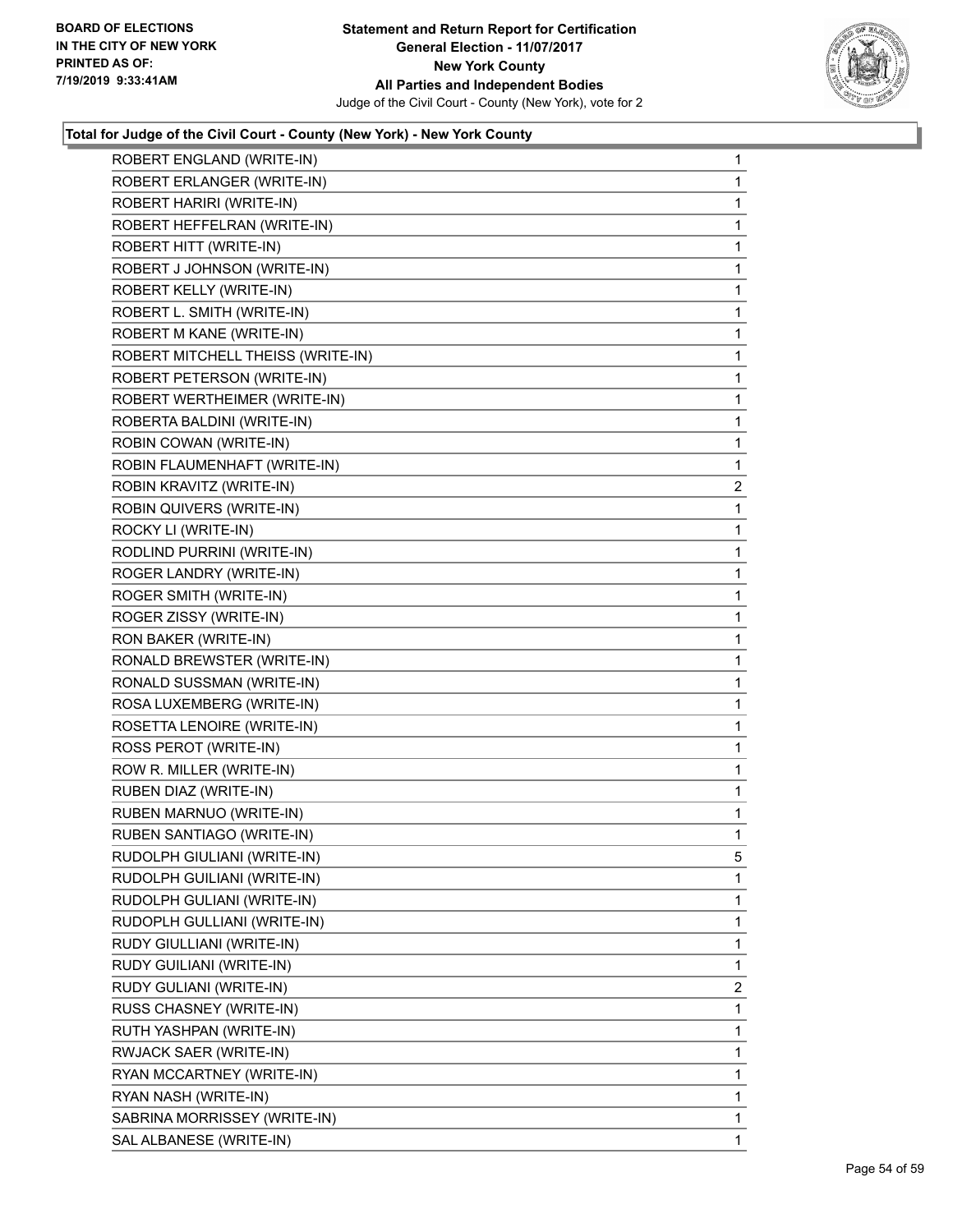

| SAM BRICKFIELD (WRITE-IN)        | $\mathbf{1}$   |
|----------------------------------|----------------|
| SAM MORTMAN (WRITE-IN)           | 1              |
| SAM NATALE (WRITE-IN)            | 1              |
| SAM SADDEN (WRITE-IN)            | 1              |
| SAMACH AZIZ (WRITE-IN)           | 1              |
| SAMANTHA PALERMO (WRITE-IN)      | 1              |
| SAMANTHA SMITH (WRITE-IN)        | 1              |
| SAMUEL GUNTHER (WRITE-IN)        | 1              |
| SAMUEL HODGE (WRITE-IN)          | 1              |
| SAMUEL OSTLER (WRITE-IN)         | 1              |
| SANDRA D OCONNER (WRITE-IN)      | 1              |
| SARA TAIT (WRITE-IN)             | 1              |
| SARAH FINE (WRITE-IN)            | 1              |
| SARAH JONES (WRITE-IN)           | 1              |
| SARAH L. SHORE (WRITE-IN)        | 1              |
| SARAH VOUTYRAS (WRITE-IN)        | 1              |
| SASHA LEITNER (WRITE-IN)         | 1              |
| SASHA MARTIN (WRITE-IN)          | 1              |
| SAUL F. ALBANESE (WRITE-IN)      | 1              |
| SCOTT FREEMAN (WRITE-IN)         | 1              |
| SCOTT KINDER (WRITE-IN)          | 1              |
| SCOTT M. ZUCKER (WRITE-IN)       | 1              |
| SCOTT RUESTAILHOZ (WRITE-IN)     | 1              |
| SCOTT STRINGER (WRITE-IN)        | 1              |
| SCOTT WERNICK (WRITE-IN)         | 1              |
| SEAN COMBS (WRITE-IN)            | 1              |
| SEAN DONOVAN (WRITE-IN)          | 1              |
| SEAN ROLLE (WRITE-IN)            | 1              |
| SEAN YOUNG (WRITE-IN)            | 1              |
| SEBASTIAN GRUSON (WRITE-IN)      | $\overline{2}$ |
| SEBASTIAN WINTERMUTE (WRITE-IN)  | 1              |
| SETH FLAXMAN (WRITE-IN)          | 1              |
| SETH GUTHARTZ (WRITE-IN)         | 1              |
| SETH KORNBLUTH (WRITE-IN)        | 1              |
| SETH TURNER (WRITE-IN)           | 1              |
| SHAH ALLY (WRITE-IN)             | 1              |
| SHAHABUDDEEN ALLY (WRITE-IN)     | 1              |
| SHANE FERRER SHEEMS (WRITE-IN)   | 1              |
| SHARA EISNER GRYNBERG (WRITE-IN) | 1              |
| SHARRON NORMAN (WRITE-IN)        | 1              |
| SHARRON WORMAN (WRITE-IN)        | 1              |
| SHAYLA PARTRIDGE (WRITE-IN)      | 1              |
| SHEA FINK (WRITE-IN)             | 2              |
| SHELDON FINE (WRITE-IN)          | 1              |
| SHELLY LIANG (WRITE-IN)          | 1              |
| SHERRY NEDELADE (WRITE-IN)       | 1              |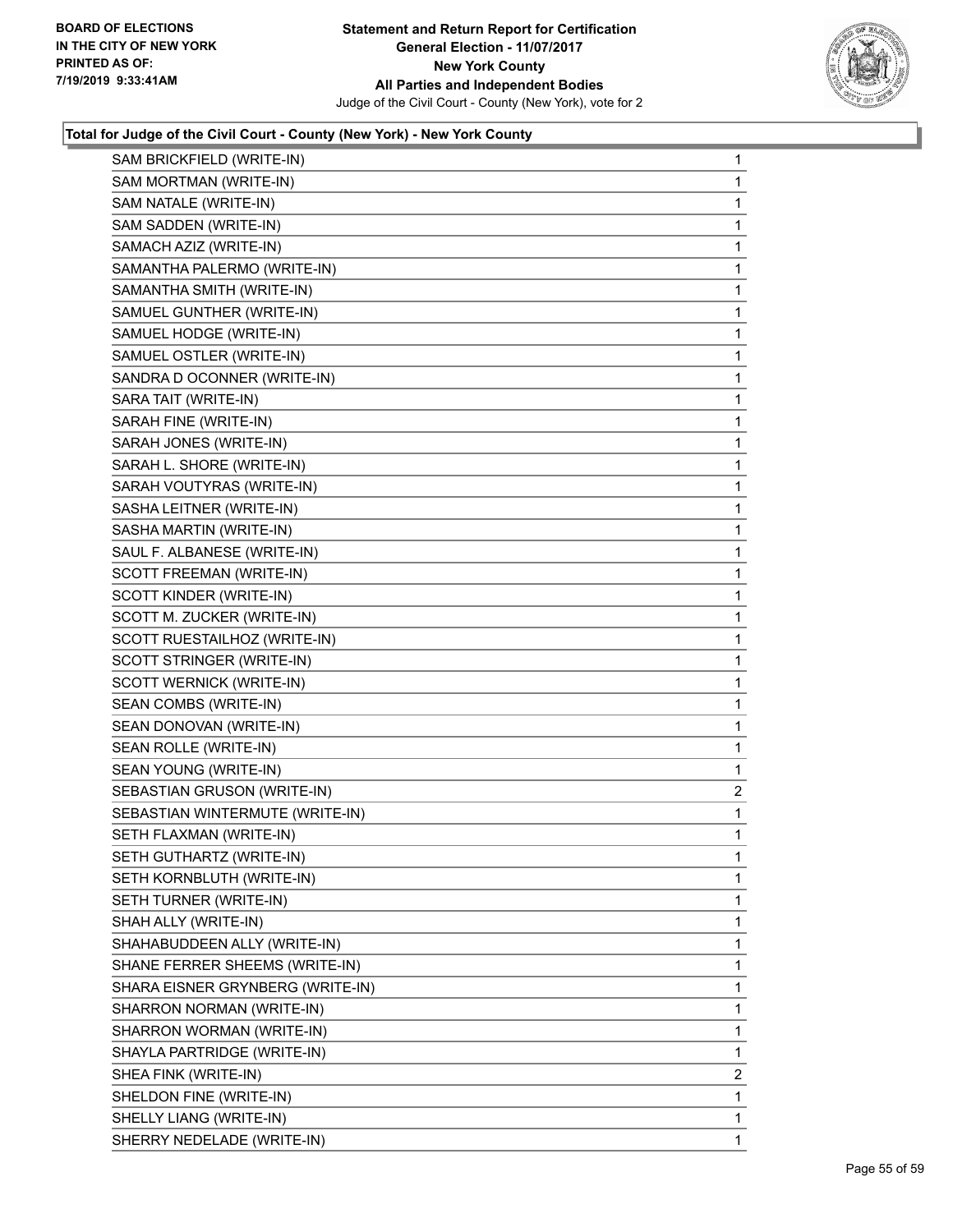

| SHIRA BARON (WRITE-IN)               | 1            |
|--------------------------------------|--------------|
| SIDNEY POTTER (WRITE-IN)             | 1            |
| SIMON WYNBERG (WRITE-IN)             | 1            |
| SIOBHAN NEVILLE (WRITE-IN)           | 2            |
| SONA SUHAIL (WRITE-IN)               | 1            |
| SONIA SOTOMAYOR (WRITE-IN)           | 1            |
| SOPHIA MONIZE (WRITE-IN)             | 1            |
| SPENCER FISHER (WRITE-IN)            | 1            |
| STANLEY WEISS ESQ. (WRITE-IN)        | 1            |
| STEPHANIE HAYELLOW (WRITE-IN)        | 1            |
| STEPHEN COLBERT (WRITE-IN)           | 1            |
| STEPHEN DIZARD (WRITE-IN)            | 1            |
| STEPHEN KANE (WRITE-IN)              | 1            |
| STEPHEN MARSHALL (WRITE-IN)          | 1            |
| STEPHEN SONDHEIM (WRITE-IN)          | 1            |
| STEVE AUSTIN (WRITE-IN)              | 1            |
| STEVE BANNON (WRITE-IN)              | 1            |
| STEVE MARTIN (WRITE-IN)              | 1            |
| STEVE SHEINFELD (WRITE-IN)           | 1            |
| STEVE SHREEFTER (WRITE-IN)           | 1            |
| STEVE SINCLAIR (WRITE-IN)            | 1            |
| STEVEN COLBERT (WRITE-IN)            | 1            |
| STEVEN M. WARSHAWSKI, ESQ (WRITE-IN) | 1            |
| STEVEN MANCINELLI (WRITE-IN)         | 1            |
| STEVEN MASTY (WRITE-IN)              | 1            |
| STEVEN ROSA (WRITE-IN)               | 1            |
| STEVEN SPIELBERG (WRITE-IN)          | 1            |
| STUART DAVIDSON TRIBBS (WRITE-IN)    | 1            |
| SUSAN ADAMS (WRITE-IN)               | 1            |
| SUSAN ALVARADO-CORTELLI (WRITE-IN)   | 1            |
| SUSAN BERGER (WRITE-IN)              | 1            |
| SUSAN GRANT (WRITE-IN)               | 1            |
| SUSAN HOCHBERG (WRITE-IN)            | 1            |
| SUSAN LIN (WRITE-IN)                 | 1            |
| SUZANNE BRACKER (WRITE-IN)           | 1            |
| SYLVIA NG (WRITE-IN)                 | 1            |
| SYMORN MHIM (WRITE-IN)               | 1            |
| TAMAR BENUS (WRITE-IN)               | 1            |
| TAMIKA MAPP (WRITE-IN)               | 1            |
| TAMMY FAYE STARLITE (WRITE-IN)       | 2            |
| TARA TABASSI (WRITE-IN)              | 1            |
| TED BARLETT (WRITE-IN)               | 1            |
| TED CRUZ (WRITE-IN)                  | 2            |
| TED JACOBS (WRITE-IN)                | 1            |
| TED TRIEF (WRITE-IN)                 | 1            |
| TESS LIKENS (WRITE-IN)               | $\mathbf{1}$ |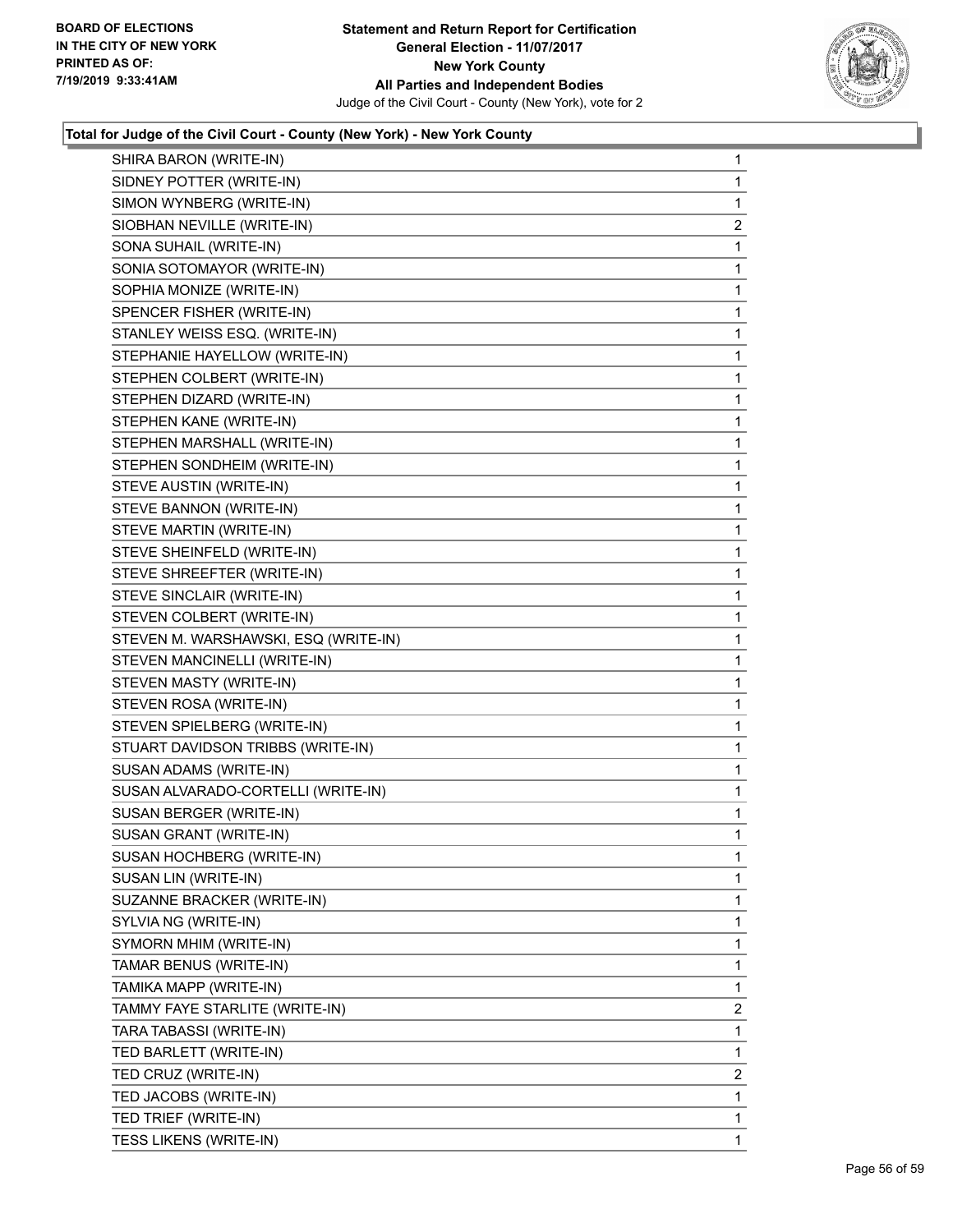

| THEODORE WELLS (WRITE-IN)                 | $\mathbf{1}$   |
|-------------------------------------------|----------------|
| THERESA E. HASSLER (WRITE-IN)             | $\mathbf{1}$   |
| THOMAS BROUSSARD (WRITE-IN)               | $\overline{2}$ |
| THOMAS EASTON (WRITE-IN)                  | 1              |
| THOMAS HUANG (WRITE-IN)                   | 1              |
| THOMAS JEFFERSON (WRITE-IN)               | 1              |
| THOMAS KEJUSICKI (WRITE-IN)               | $\mathbf{1}$   |
| THOMAS KLEIN (WRITE-IN)                   | 1              |
| THOMAS MERRILL (WRITE-IN)                 | 1              |
| THOMAS ROMAN (WRITE-IN)                   | 1              |
| THOMAS SILBIN (WRITE-IN)                  | 1              |
| THOMAS WASHUG LO (WRITE-IN)               | 1              |
| THOMAS WROCKLAGE (WRITE-IN)               | $\mathbf{1}$   |
| TIFFANY TRUMP (WRITE-IN)                  | 1              |
| TISA LAPADULA (WRITE-IN)                  | 1              |
| TODD FERRA (WRITE-IN)                     | 1              |
| TOM BRADY (WRITE-IN)                      | 1              |
| TOM COLE (WRITE-IN)                       | 1              |
| TOM DEVEY (WRITE-IN)                      | $\mathbf{1}$   |
| TONI BRAXTON (WRITE-IN)                   | 1              |
| TONI MESSINA (WRITE-IN)                   | 1              |
| TONI SIEGEL (WRITE-IN)                    | 1              |
| TONY RANDALL (WRITE-IN)                   | 1              |
| TONY SOPRANO (WRITE-IN)                   | 1              |
| TRAVIS J MCCORMACK (WRITE-IN)             | 1              |
| TREVOR MILLS (WRITE-IN)                   | 1              |
| TREVOR NOAH (WRITE-IN)                    | 1              |
| TROY GOWDY (WRITE-IN)                     | 1              |
| TZVI LIEB (WRITE-IN)                      | 1              |
| UGENE LYNN (WRITE-IN)                     | 1              |
| UNATTRIBUTABLE WRITE-IN (WRITE-IN)        | 1,039          |
| UNCOUNTED WRITE-IN PER STATUTE (WRITE-IN) | 52             |
| VALERIE H. TOCCI (WRITE-IN)               | 1              |
| <b>VENUS BAIONE (WRITE-IN)</b>            | 1              |
| VERA SUNG (WRITE-IN)                      | 1              |
| VERTNER TANDY (WRITE-IN)                  | 1              |
| VINCENT CHIRICO (WRITE-IN)                | 1              |
| VINCENT J. ROMANO (WRITE-IN)              | 1              |
| VINCENT TODARELLO (WRITE-IN)              | 1              |
| VIRGINIA WOOFE (WRITE-IN)                 | 1              |
| <b>VLASOR LENIN (WRITE-IN)</b>            | 1              |
| WADE N GERMAN ESQ. (WRITE-IN)             | 1              |
| WALDO ZUMARAN (WRITE-IN)                  | 1              |
| WALLACE G. LANE JR. (WRITE-IN)            | 1              |
| WALLY BACHMAN (WRITE-IN)                  | 1              |
| WALLY LEBORGNE (WRITE-IN)                 | 1              |
|                                           |                |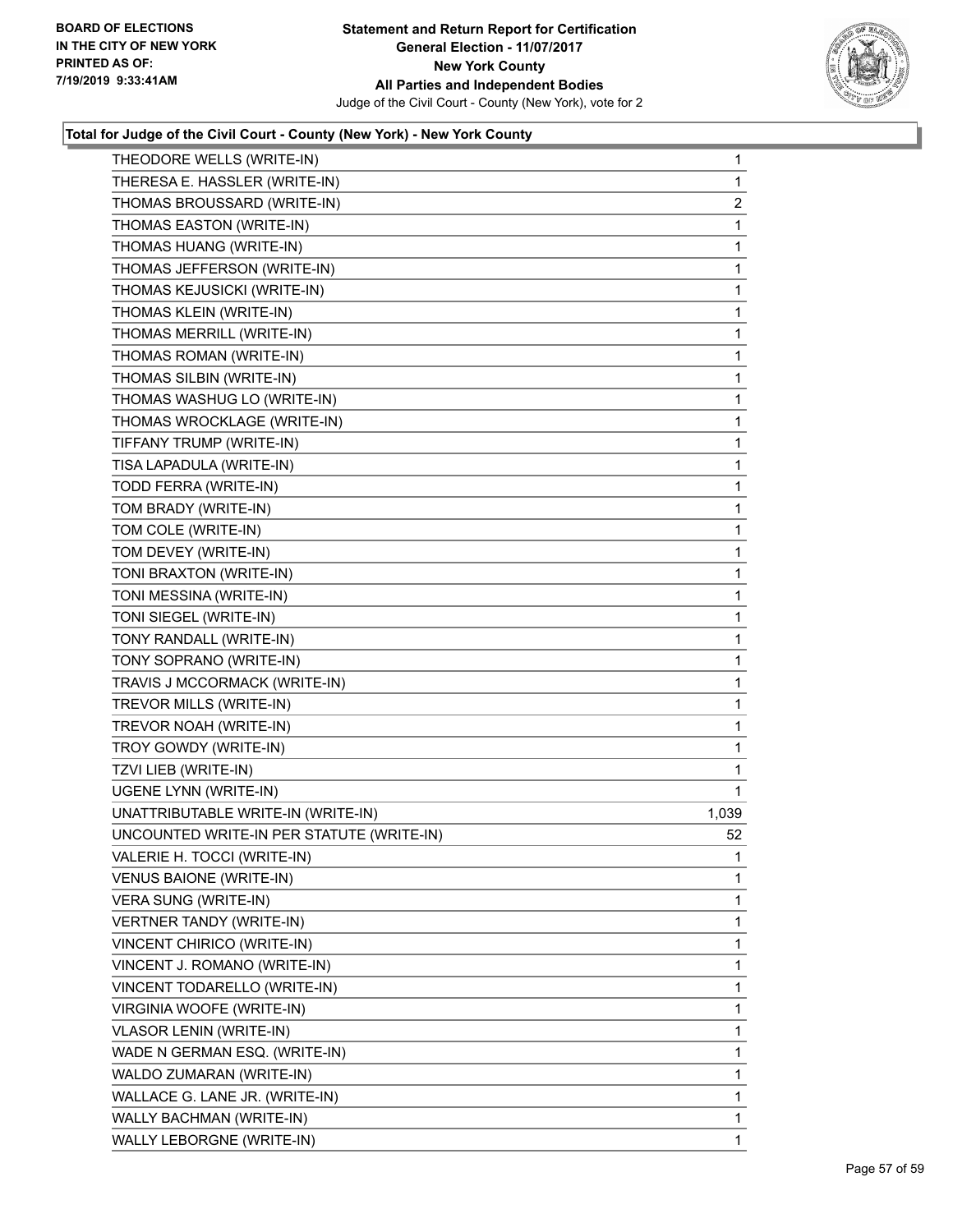

| WALLY LONDO (WRITE-IN)                | $\mathbf 1$  |
|---------------------------------------|--------------|
| WALT DISNEY (WRITE-IN)                | 1            |
| WALTER ANTOGININI (WRITE-IN)          | $\mathbf{1}$ |
| WALTER SALGODO (WRITE-IN)             | 1            |
| WARREN WECHSLER (WRITE-IN)            | $\mathbf{1}$ |
| WENDY LONG (WRITE-IN)                 | $\mathbf{1}$ |
| WHYNE SMITH (WRITE-IN)                | $\mathbf{1}$ |
| WILLAM SHAWN REDDEN (WRITE-IN)        | $\mathbf{1}$ |
| WILLIAM BUDD (WRITE-IN)               | 1            |
| WILLIAM FREDRICK HAVEMEYER (WRITE-IN) | $\mathbf{1}$ |
| WILLIAM H. HEYMAN (WRITE-IN)          | $\mathbf{1}$ |
| WILLIAM HEINZEN (WRITE-IN)            | $\mathbf{1}$ |
| WILLIAM J. CLINTON (WRITE-IN)         | $\mathbf 1$  |
| WILLIAM LENOIRE (WRITE-IN)            | $\mathbf{1}$ |
| WILLIAM NORDEN (WRITE-IN)             | $\mathbf{1}$ |
| WILLIAM PEARLMAN (WRITE-IN)           | $\mathbf{1}$ |
| WILLIE SUTTON (WRITE-IN)              | $\mathbf{1}$ |
| WOLFE SNOW (WRITE-IN)                 | $\mathbf{1}$ |
| WREN HARRINGTON (WRITE-IN)            | $\mathbf{1}$ |
| YAIR GALIL (WRITE-IN)                 | 1            |
| YETTA KURLAND (WRITE-IN)              | 1            |
| YOKO ONO (WRITE-IN)                   | 1            |
| YOUNGSIK YOON (WRITE-IN)              | 1            |
| ZACHARY ROSENBERG (WRITE-IN)          | 1            |
| ZACHARY V. ZAGGER (WRITE-IN)          | $\mathbf{1}$ |
| ZACK LEITNER (WRITE-IN)               | $\mathbf{1}$ |
| ZACKARY TYMAN (WRITE-IN)              | $\mathbf{1}$ |
| ZANURRAD BARRON (WRITE-IN)            | 1            |
| ZEPH GRUNSCHLAY (WRITE-IN)            | $\mathbf{1}$ |
| ZHI FENG MEI (WRITE-IN)               | $\mathbf{1}$ |
| ZOHRA AHMAD (WRITE-IN)                | 1            |
| <b>Total Votes</b>                    | 338,456      |
| Unrecorded                            | 205,704      |